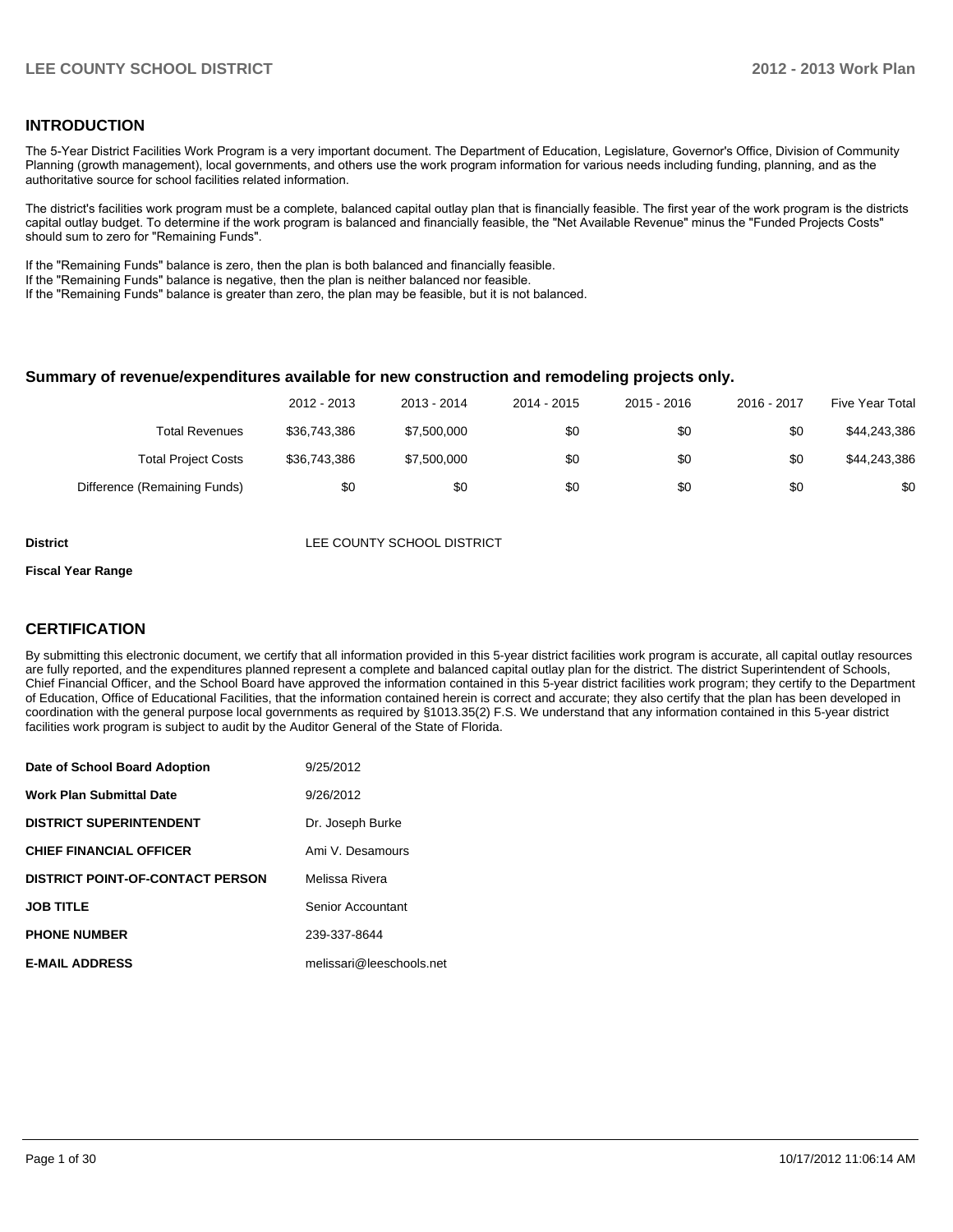# **Expenditures**

### **Expenditure for Maintenance, Repair and Renovation from 1.50-Mills and PECO**

Annually, prior to the adoption of the district school budget, each school board must prepare a tentative district facilities work program that includes a schedule of major repair and renovation projects necessary to maintain the educational and ancillary facilities of the district.

| Item                                                                                                                                                                                                                                                                                                                                                                                                                                                                                                                                                                                                                                                                                                                                                                                                                                                                                                                                                                                                                                                                                                                                                                                                                                                                                                                                                                                                                                                                                                                                                                                                                                                                                                                                                                                                                                                                                                                                                                                                                                                                                                                                                                                                                                                                                                                                                                                                         | 2012 - 2013<br><b>Actual Budget</b> | 2013 - 2014<br>Projected | 2014 - 2015<br>Projected | 2015 - 2016<br>Projected | 2016 - 2017<br>Projected | <b>Total</b> |
|--------------------------------------------------------------------------------------------------------------------------------------------------------------------------------------------------------------------------------------------------------------------------------------------------------------------------------------------------------------------------------------------------------------------------------------------------------------------------------------------------------------------------------------------------------------------------------------------------------------------------------------------------------------------------------------------------------------------------------------------------------------------------------------------------------------------------------------------------------------------------------------------------------------------------------------------------------------------------------------------------------------------------------------------------------------------------------------------------------------------------------------------------------------------------------------------------------------------------------------------------------------------------------------------------------------------------------------------------------------------------------------------------------------------------------------------------------------------------------------------------------------------------------------------------------------------------------------------------------------------------------------------------------------------------------------------------------------------------------------------------------------------------------------------------------------------------------------------------------------------------------------------------------------------------------------------------------------------------------------------------------------------------------------------------------------------------------------------------------------------------------------------------------------------------------------------------------------------------------------------------------------------------------------------------------------------------------------------------------------------------------------------------------------|-------------------------------------|--------------------------|--------------------------|--------------------------|--------------------------|--------------|
| IHVAC                                                                                                                                                                                                                                                                                                                                                                                                                                                                                                                                                                                                                                                                                                                                                                                                                                                                                                                                                                                                                                                                                                                                                                                                                                                                                                                                                                                                                                                                                                                                                                                                                                                                                                                                                                                                                                                                                                                                                                                                                                                                                                                                                                                                                                                                                                                                                                                                        | \$2,599,641                         | \$2,418,000              | \$2,490,540              | \$2,540,351              | \$2,591,158              | \$12,639,690 |
| Alternative Learning Center West, ALVA ELEMENTARY, ALVA MIDDLE, BONITA SPRINGS ELEMENTARY, BONITA SPRINGS MIDDLE,<br>Locations:<br>BUCKINGHAM EXCEPTIONAL STUDENT CENTER, CAPE CORAL ELEMENTARY, CHALLENGER MIDDLE, COLONIAL ELEMENTARY,<br>CYPRESS LAKE MIDDLE, CYPRESS LAKE SENIOR HIGH, DUNBAR ATHLETICS, DUNBAR COMMUNITY SCHOOL, DUNBAR HIGH<br>SCHOOL, EAST LEE COUNTY HIGH SCHOOL, EDGEWOOD ACADEMY, EDISON PARK CREATIVE AND EXPRESSIVE ARTS SCHOOL,<br>ESTERO SENIOR HIGH. FORT MYERS BEACH ELEMENTARY. FORT MYERS INSTITUTE OF TECHNOLOGY. FORT MYERS MIDDLE<br>ACADEMY, FORT MYERS SENIOR HIGH, FRANKLIN PARK ELEMENTARY, G. WEAVER HIPPS ELEMENTARY, GULF ELEMENTARY,<br>GULF MIDDLE, GWYNNE, HANCOCK CREEK ELEMENTARY, HARNS MARSH ELEMENTARY SCHOOL, HECTOR A. CAFFERATA, JR.<br>ELEMENTARY SCHOOL, HEIGHTS ELEMENTARY, HIPPS BUILDINGS, IDA S. BAKER HIGH SCHOOL, ISLAND COAST HIGH SCHOOL, J<br>COLIN ENGLISH ELEMENTARY, JAMES STEPHENS INTERNATIONAL ACADEMY, LEE ASSOCIATION FOR RETARDED CITIZENS<br>(LARC), LEE COUNTY DETENTION HOME, LEE COUNTY PUBLIC EDUCATION CENTER, LEE SUPERINTENDENT'S OFFICE, LEHIGH<br>ACRES MIDDLE, LEHIGH ELEMENTARY, LEHIGH SENIOR HIGH, LEXINGTON MIDDLE SCHOOL, MANATEE ELEMENTARY, MARINER<br>MIDDLE, MARINER SENIOR HIGH, MIRROR LAKES ELEMENTARY, NEW DIRECTIONS SCHOOL, NORTH FORT MYERS ACADEMY OF<br>THE ARTS, NORTH FORT MYERS SENIOR HIGH, OAK HAMMOCK MIDDLE SCHOOL, ORANGE RIVER ELEMENTARY, ORANGEWOOD<br>ELEMENTARY, PATRIOT ELEMENTARY, PAUL LAURENCE DUNBAR MIDDLE, PELICAN ELEMENTARY, PINE ISLAND ELEMENTARY,<br>PINEWOODS ELEMENTARY, RAY V. POTTORF ELEMENTARY SCHOOL, RAYMA C. PAGE ELEMENTARY, RIVER HALL ELEMENTARY,<br>RIVERDALE HIGH, ROYAL PALM EXCEPTIONAL SCHOOL, SAN CARLOS PARK ELEMENTARY, SKYLINE ELEMENTARY, SOUTH FORT<br>MYERS HIGH SCHOOL, SOUTHWEST FLORIDA PUBLIC SERVICE ACADEMY, SPRING CREEK ELEMENTARY, SUNSHINE<br>ELEMENTARY, SUPPLY DEPARTMENT, SUPPORT SERVICES ANNEX, TANGLEWOOD ELEMENTARY, THE SANIBEL SCHOOL, THREE<br>OAKS ELEMENTARY, THREE OAKS MIDDLE, TICE ELEMENTARY, TRAFALGAR MIDDLE, TRANSPORTATION CENTRAL ANNEX,<br>TRANSPORTATION EAST (BUCKINGHAM), TRANSPORTATION MID-SOUTH (SIX MILE), TRANSPORTATION SERVICES CENTRAL,<br>TRANSPORTATION SOUTH -- ESTERO, TREELINE ELEMENTARY, TROPIC ISLES ELEMENTARY, VARSITY LAKES MIDDLE,<br>VETERAN'S PARK ACADEMY FOR THE ARTS, VILLAS ELEMENTARY |                                     |                          |                          |                          |                          |              |
| Flooring                                                                                                                                                                                                                                                                                                                                                                                                                                                                                                                                                                                                                                                                                                                                                                                                                                                                                                                                                                                                                                                                                                                                                                                                                                                                                                                                                                                                                                                                                                                                                                                                                                                                                                                                                                                                                                                                                                                                                                                                                                                                                                                                                                                                                                                                                                                                                                                                     | \$0                                 | \$0                      | \$0 <sub>1</sub>         | \$0 <sub>1</sub>         | \$0                      | \$0          |
| Locations: No Locations for this expenditure.                                                                                                                                                                                                                                                                                                                                                                                                                                                                                                                                                                                                                                                                                                                                                                                                                                                                                                                                                                                                                                                                                                                                                                                                                                                                                                                                                                                                                                                                                                                                                                                                                                                                                                                                                                                                                                                                                                                                                                                                                                                                                                                                                                                                                                                                                                                                                                |                                     |                          |                          |                          |                          |              |
| Roofing                                                                                                                                                                                                                                                                                                                                                                                                                                                                                                                                                                                                                                                                                                                                                                                                                                                                                                                                                                                                                                                                                                                                                                                                                                                                                                                                                                                                                                                                                                                                                                                                                                                                                                                                                                                                                                                                                                                                                                                                                                                                                                                                                                                                                                                                                                                                                                                                      | \$0                                 | \$0                      | \$0                      | \$0                      | \$0                      | \$0          |
| Locations: No Locations for this expenditure.                                                                                                                                                                                                                                                                                                                                                                                                                                                                                                                                                                                                                                                                                                                                                                                                                                                                                                                                                                                                                                                                                                                                                                                                                                                                                                                                                                                                                                                                                                                                                                                                                                                                                                                                                                                                                                                                                                                                                                                                                                                                                                                                                                                                                                                                                                                                                                |                                     |                          |                          |                          |                          |              |
| Safety to Life                                                                                                                                                                                                                                                                                                                                                                                                                                                                                                                                                                                                                                                                                                                                                                                                                                                                                                                                                                                                                                                                                                                                                                                                                                                                                                                                                                                                                                                                                                                                                                                                                                                                                                                                                                                                                                                                                                                                                                                                                                                                                                                                                                                                                                                                                                                                                                                               | \$3,154,579                         | \$3,172,400              | \$3,267,572              | \$3,365,599              | \$3,466,567              | \$16,426,717 |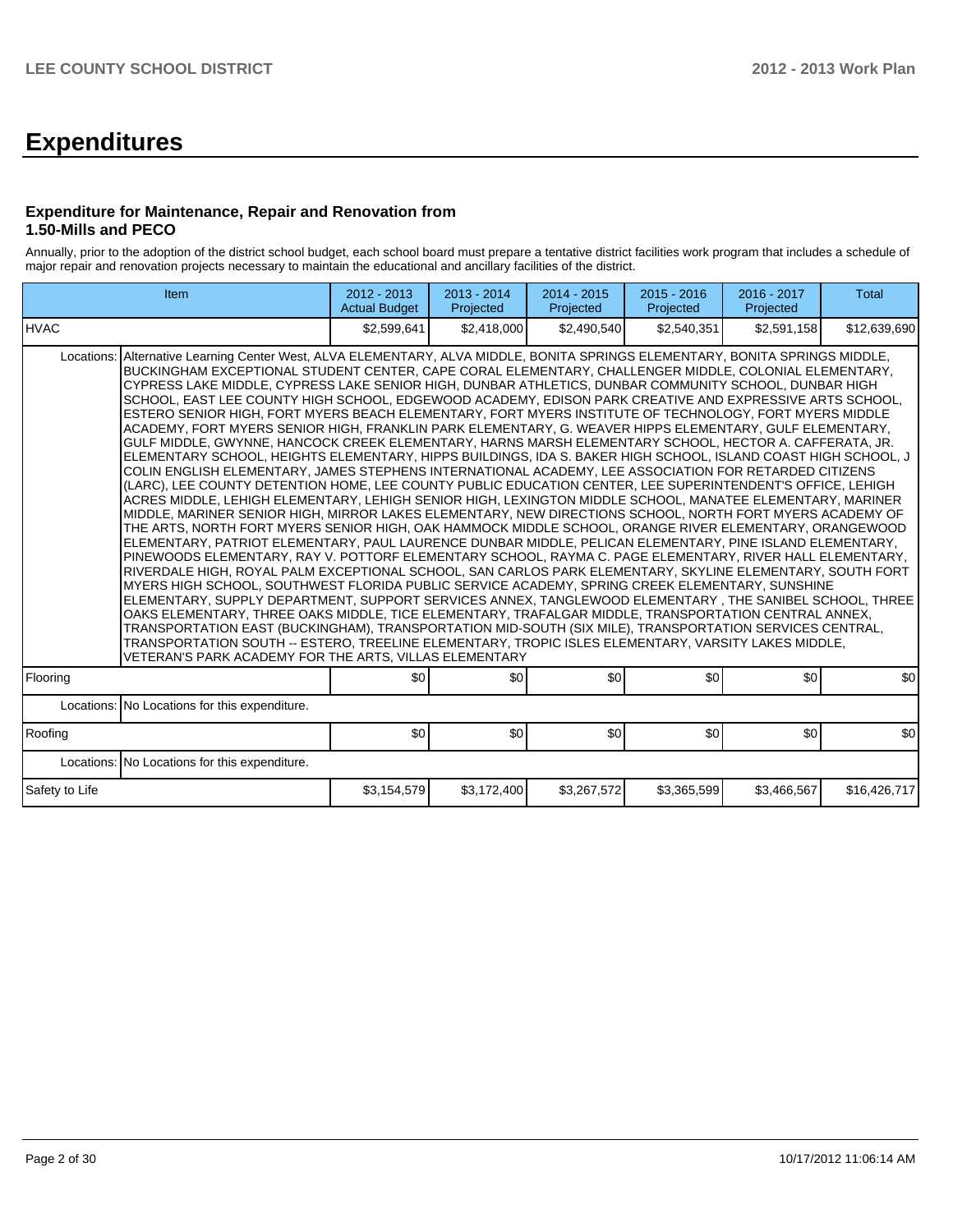| Locations: ALLEN PARK ELEMENTARY, Alternative Learning Center West, ALVA ELEMENTARY, ALVA MIDDLE, BAYSHORE ELEMENTARY, BONITA | SPRINGS ELEMENTARY, BONITA SPRINGS MIDDLE, BUCKINGHAM EXCEPTIONAL STUDENT CENTER, CALOOSA ELEMENTARY,<br>CALOOSA MIDDLE, CAPE CORAL ELEMENTARY, CAPE CORAL SENIOR HIGH, CHALLENGER MIDDLE, COLONIAL ELEMENTARY,<br>CYPRESS LAKE MIDDLE, CYPRESS LAKE SENIOR HIGH, DIPLOMAT ELEMENTARY, DIPLOMAT MIDDLE, DUNBAR ATHLETICS,<br>DUNBAR COMMUNITY SCHOOL, DUNBAR HIGH SCHOOL, EAST LEE COUNTY HIGH SCHOOL, EDGEWOOD ACADEMY, EDISON PARK<br>CREATIVE AND EXPRESSIVE ARTS SCHOOL, ESTERO SENIOR HIGH, FORT MYERS BEACH ELEMENTARY, FORT MYERS INSTITUTE<br>OF TECHNOLOGY, FORT MYERS MIDDLE ACADEMY, FORT MYERS SENIOR HIGH, FRANKLIN PARK ELEMENTARY, G. WEAVER<br>HIPPS ELEMENTARY, GATEWAY ELEMENTARY, GULF ELEMENTARY, GULF MIDDLE, GWYNNE, HANCOCK CREEK ELEMENTARY,<br>HARNS MARSH ELEMENTARY SCHOOL, HECTOR A. CAFFERATA, JR. ELEMENTARY SCHOOL, HEIGHTS ELEMENTARY, HIPPS<br>BUILDINGS, IDA S. BAKER HIGH SCHOOL, ISLAND COAST HIGH SCHOOL, J COLIN ENGLISH ELEMENTARY, JAMES STEPHENS<br>INTERNATIONAL ACADEMY, LEE ASSOCIATION FOR RETARDED CITIZENS (LARC), LEE COUNTY DETENTION HOME, LEE COUNTY<br>PUBLIC EDUCATION CENTER, LEE SUPERINTENDENT'S OFFICE, LEHIGH ACRES MIDDLE, LEHIGH ELEMENTARY, LEHIGH SENIOR<br>HIGH, LEXINGTON MIDDLE SCHOOL, LITTLETON ELEMENTARY, MANATEE ELEMENTARY, MARINER MIDDLE, MARINER SENIOR<br>HIGH, MIRROR LAKES ELEMENTARY, NEW DIRECTIONS SCHOOL, NORTH FORT MYERS ACADEMY OF THE ARTS, NORTH FORT<br>MYERS SENIOR HIGH, NORTH VO-TECH, OAK HAMMOCK MIDDLE SCHOOL, ORANGE RIVER ELEMENTARY, ORANGEWOOD<br>ELEMENTARY, PATRIOT ELEMENTARY, PAUL LAURENCE DUNBAR MIDDLE, PELICAN ELEMENTARY, PINE ISLAND ELEMENTARY,<br>PINEWOODS ELEMENTARY, RAY V. POTTORF ELEMENTARY SCHOOL, RAYMA C. PAGE ELEMENTARY, RIVER HALL ELEMENTARY,<br>RIVERDALE HIGH, ROYAL PALM EXCEPTIONAL SCHOOL, SAN CARLOS PARK ELEMENTARY, SKYLINE ELEMENTARY, SOUTH FORT<br>MYERS HIGH SCHOOL, SOUTHWEST FLORIDA PUBLIC SERVICE ACADEMY, SPRING CREEK ELEMENTARY, SUNSHINE<br>ELEMENTARY, SUPPLY DEPARTMENT, SUPPORT SERVICES ANNEX, TANGLEWOOD ELEMENTARY, THE SANIBEL SCHOOL, THREE<br>OAKS ELEMENTARY, THREE OAKS MIDDLE, TICE ELEMENTARY, TRAFALGAR ELEMENTARY, TRAFALGAR MIDDLE,<br>TRANSPORTATION CENTRAL ANNEX, TRANSPORTATION EAST (BUCKINGHAM), TRANSPORTATION MID-SOUTH (SIX MILE),<br>TRANSPORTATION SERVICES CENTRAL, TRANSPORTATION SOUTH -- ESTERO, TREELINE ELEMENTARY, TROPIC ISLES<br>ELEMENTARY, VARSITY LAKES MIDDLE, VETERAN'S PARK ACADEMY FOR THE ARTS, VILLAS ELEMENTARY |      |      |      |      |     |  |  |  |  |
|-------------------------------------------------------------------------------------------------------------------------------|-------------------------------------------------------------------------------------------------------------------------------------------------------------------------------------------------------------------------------------------------------------------------------------------------------------------------------------------------------------------------------------------------------------------------------------------------------------------------------------------------------------------------------------------------------------------------------------------------------------------------------------------------------------------------------------------------------------------------------------------------------------------------------------------------------------------------------------------------------------------------------------------------------------------------------------------------------------------------------------------------------------------------------------------------------------------------------------------------------------------------------------------------------------------------------------------------------------------------------------------------------------------------------------------------------------------------------------------------------------------------------------------------------------------------------------------------------------------------------------------------------------------------------------------------------------------------------------------------------------------------------------------------------------------------------------------------------------------------------------------------------------------------------------------------------------------------------------------------------------------------------------------------------------------------------------------------------------------------------------------------------------------------------------------------------------------------------------------------------------------------------------------------------------------------------------------------------------------------------------------------------------------------------------------------------------------------------------------------------------------------------------------------------------------------------------------------------------------------------------------------------------|------|------|------|------|-----|--|--|--|--|
| Fencing                                                                                                                       | \$0                                                                                                                                                                                                                                                                                                                                                                                                                                                                                                                                                                                                                                                                                                                                                                                                                                                                                                                                                                                                                                                                                                                                                                                                                                                                                                                                                                                                                                                                                                                                                                                                                                                                                                                                                                                                                                                                                                                                                                                                                                                                                                                                                                                                                                                                                                                                                                                                                                                                                                         | 30   | \$0  | \$0  | \$0  | \$0 |  |  |  |  |
| Locations: No Locations for this expenditure.                                                                                 |                                                                                                                                                                                                                                                                                                                                                                                                                                                                                                                                                                                                                                                                                                                                                                                                                                                                                                                                                                                                                                                                                                                                                                                                                                                                                                                                                                                                                                                                                                                                                                                                                                                                                                                                                                                                                                                                                                                                                                                                                                                                                                                                                                                                                                                                                                                                                                                                                                                                                                             |      |      |      |      |     |  |  |  |  |
| Parking                                                                                                                       | \$0                                                                                                                                                                                                                                                                                                                                                                                                                                                                                                                                                                                                                                                                                                                                                                                                                                                                                                                                                                                                                                                                                                                                                                                                                                                                                                                                                                                                                                                                                                                                                                                                                                                                                                                                                                                                                                                                                                                                                                                                                                                                                                                                                                                                                                                                                                                                                                                                                                                                                                         | \$0  | \$0  | \$0  | \$0  | \$0 |  |  |  |  |
| Locations: No Locations for this expenditure.                                                                                 |                                                                                                                                                                                                                                                                                                                                                                                                                                                                                                                                                                                                                                                                                                                                                                                                                                                                                                                                                                                                                                                                                                                                                                                                                                                                                                                                                                                                                                                                                                                                                                                                                                                                                                                                                                                                                                                                                                                                                                                                                                                                                                                                                                                                                                                                                                                                                                                                                                                                                                             |      |      |      |      |     |  |  |  |  |
| Electrical                                                                                                                    | \$0                                                                                                                                                                                                                                                                                                                                                                                                                                                                                                                                                                                                                                                                                                                                                                                                                                                                                                                                                                                                                                                                                                                                                                                                                                                                                                                                                                                                                                                                                                                                                                                                                                                                                                                                                                                                                                                                                                                                                                                                                                                                                                                                                                                                                                                                                                                                                                                                                                                                                                         | \$0  | \$0  | \$0  | \$0  | \$0 |  |  |  |  |
| Locations: No Locations for this expenditure.                                                                                 |                                                                                                                                                                                                                                                                                                                                                                                                                                                                                                                                                                                                                                                                                                                                                                                                                                                                                                                                                                                                                                                                                                                                                                                                                                                                                                                                                                                                                                                                                                                                                                                                                                                                                                                                                                                                                                                                                                                                                                                                                                                                                                                                                                                                                                                                                                                                                                                                                                                                                                             |      |      |      |      |     |  |  |  |  |
| Fire Alarm                                                                                                                    | \$0                                                                                                                                                                                                                                                                                                                                                                                                                                                                                                                                                                                                                                                                                                                                                                                                                                                                                                                                                                                                                                                                                                                                                                                                                                                                                                                                                                                                                                                                                                                                                                                                                                                                                                                                                                                                                                                                                                                                                                                                                                                                                                                                                                                                                                                                                                                                                                                                                                                                                                         | \$0  | \$0  | \$0  | \$0  | \$0 |  |  |  |  |
| Locations: No Locations for this expenditure.                                                                                 |                                                                                                                                                                                                                                                                                                                                                                                                                                                                                                                                                                                                                                                                                                                                                                                                                                                                                                                                                                                                                                                                                                                                                                                                                                                                                                                                                                                                                                                                                                                                                                                                                                                                                                                                                                                                                                                                                                                                                                                                                                                                                                                                                                                                                                                                                                                                                                                                                                                                                                             |      |      |      |      |     |  |  |  |  |
| Telephone/Intercom System                                                                                                     | \$0                                                                                                                                                                                                                                                                                                                                                                                                                                                                                                                                                                                                                                                                                                                                                                                                                                                                                                                                                                                                                                                                                                                                                                                                                                                                                                                                                                                                                                                                                                                                                                                                                                                                                                                                                                                                                                                                                                                                                                                                                                                                                                                                                                                                                                                                                                                                                                                                                                                                                                         | \$0  | \$0  | \$0  | \$0  | \$0 |  |  |  |  |
| Locations: No Locations for this expenditure.                                                                                 |                                                                                                                                                                                                                                                                                                                                                                                                                                                                                                                                                                                                                                                                                                                                                                                                                                                                                                                                                                                                                                                                                                                                                                                                                                                                                                                                                                                                                                                                                                                                                                                                                                                                                                                                                                                                                                                                                                                                                                                                                                                                                                                                                                                                                                                                                                                                                                                                                                                                                                             |      |      |      |      |     |  |  |  |  |
| <b>Closed Circuit Television</b>                                                                                              | \$0                                                                                                                                                                                                                                                                                                                                                                                                                                                                                                                                                                                                                                                                                                                                                                                                                                                                                                                                                                                                                                                                                                                                                                                                                                                                                                                                                                                                                                                                                                                                                                                                                                                                                                                                                                                                                                                                                                                                                                                                                                                                                                                                                                                                                                                                                                                                                                                                                                                                                                         | \$0  | \$0  | \$0  | \$0  | \$0 |  |  |  |  |
| Locations: No Locations for this expenditure.                                                                                 |                                                                                                                                                                                                                                                                                                                                                                                                                                                                                                                                                                                                                                                                                                                                                                                                                                                                                                                                                                                                                                                                                                                                                                                                                                                                                                                                                                                                                                                                                                                                                                                                                                                                                                                                                                                                                                                                                                                                                                                                                                                                                                                                                                                                                                                                                                                                                                                                                                                                                                             |      |      |      |      |     |  |  |  |  |
| Paint                                                                                                                         | \$0]                                                                                                                                                                                                                                                                                                                                                                                                                                                                                                                                                                                                                                                                                                                                                                                                                                                                                                                                                                                                                                                                                                                                                                                                                                                                                                                                                                                                                                                                                                                                                                                                                                                                                                                                                                                                                                                                                                                                                                                                                                                                                                                                                                                                                                                                                                                                                                                                                                                                                                        | \$0] | \$0] | \$0] | \$0] | \$0 |  |  |  |  |
| Locations: No Locations for this expenditure.                                                                                 |                                                                                                                                                                                                                                                                                                                                                                                                                                                                                                                                                                                                                                                                                                                                                                                                                                                                                                                                                                                                                                                                                                                                                                                                                                                                                                                                                                                                                                                                                                                                                                                                                                                                                                                                                                                                                                                                                                                                                                                                                                                                                                                                                                                                                                                                                                                                                                                                                                                                                                             |      |      |      |      |     |  |  |  |  |
|                                                                                                                               |                                                                                                                                                                                                                                                                                                                                                                                                                                                                                                                                                                                                                                                                                                                                                                                                                                                                                                                                                                                                                                                                                                                                                                                                                                                                                                                                                                                                                                                                                                                                                                                                                                                                                                                                                                                                                                                                                                                                                                                                                                                                                                                                                                                                                                                                                                                                                                                                                                                                                                             |      |      |      |      |     |  |  |  |  |
| Maintenance/Repair                                                                                                            | \$0                                                                                                                                                                                                                                                                                                                                                                                                                                                                                                                                                                                                                                                                                                                                                                                                                                                                                                                                                                                                                                                                                                                                                                                                                                                                                                                                                                                                                                                                                                                                                                                                                                                                                                                                                                                                                                                                                                                                                                                                                                                                                                                                                                                                                                                                                                                                                                                                                                                                                                         | \$0  | \$0  | \$0] | \$0  | \$0 |  |  |  |  |
| Locations: No Locations for this expenditure.                                                                                 |                                                                                                                                                                                                                                                                                                                                                                                                                                                                                                                                                                                                                                                                                                                                                                                                                                                                                                                                                                                                                                                                                                                                                                                                                                                                                                                                                                                                                                                                                                                                                                                                                                                                                                                                                                                                                                                                                                                                                                                                                                                                                                                                                                                                                                                                                                                                                                                                                                                                                                             |      |      |      |      |     |  |  |  |  |

| <b>IPECO Maintenance Expenditures</b> | \$0 <sub>1</sub> | \$0          | \$3,939,970  | \$4.238.825  | \$4,366,000  | \$12,544,795  |
|---------------------------------------|------------------|--------------|--------------|--------------|--------------|---------------|
| 1.50 Mill Sub Total: I                | \$44,524,829     | \$23.590.400 | \$19,818,142 | \$19,667,125 | \$20,051,725 | \$127.652.221 |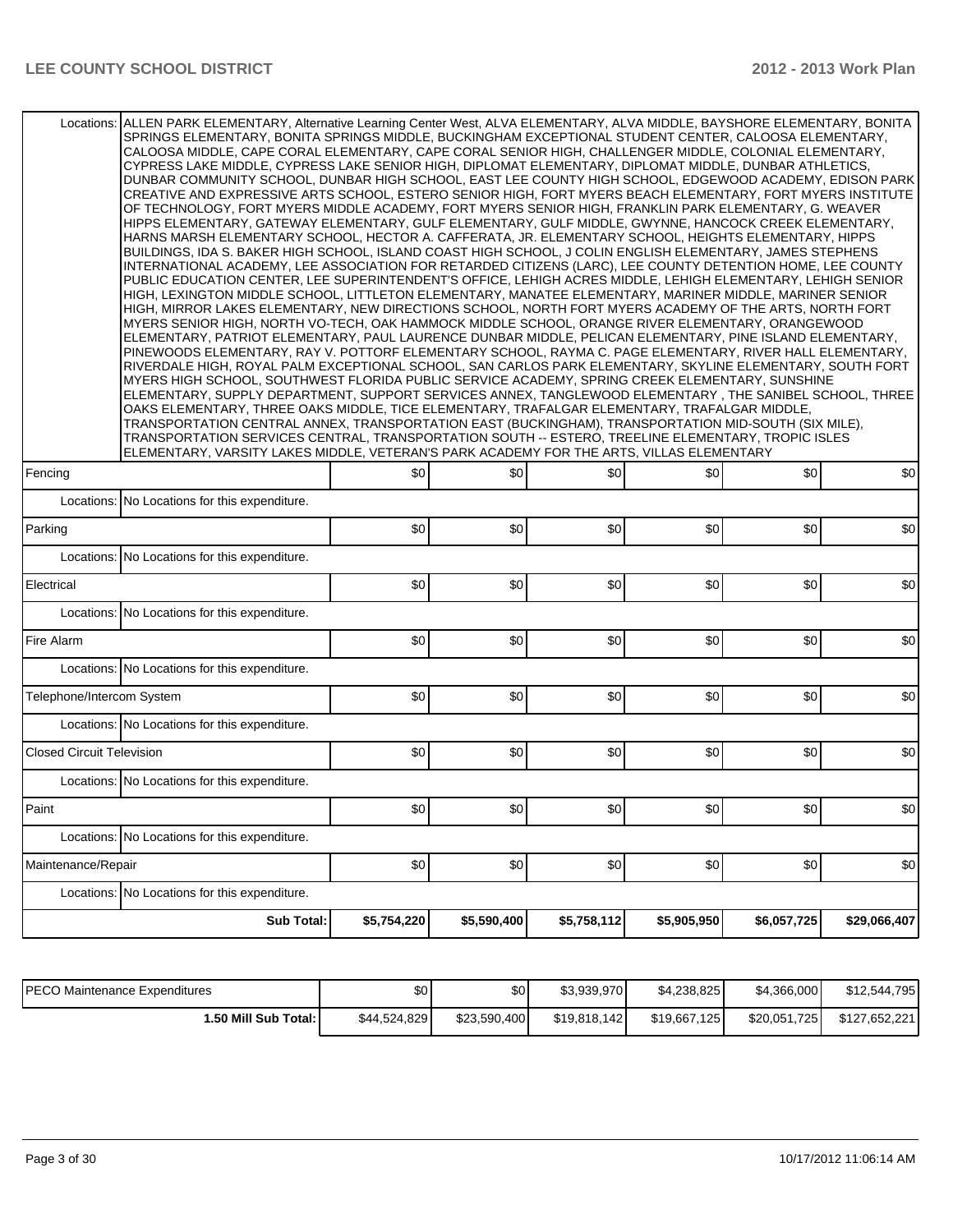| <b>Other Items</b>                                                                                                                                                                                                                                                                                                                                                                                                                                                                                                                                                                                                                                                                                                                                                                                                                                                                                                                                                                                                                                                                                                                                                                                                                                                                                                                                                                                                                                                                                                                                                                                                                                                                                                                                                                                                                                                                                                                                                                                                                                                                                                                                                                                                                                                                                                                                                                                                                                                                                                                                                                                                                             | $2012 - 2013$<br><b>Actual Budget</b> | $2013 - 2014$<br>Projected | $2014 - 2015$<br>Projected | $2015 - 2016$<br>Projected | 2016 - 2017<br>Projected | <b>Total</b>  |
|------------------------------------------------------------------------------------------------------------------------------------------------------------------------------------------------------------------------------------------------------------------------------------------------------------------------------------------------------------------------------------------------------------------------------------------------------------------------------------------------------------------------------------------------------------------------------------------------------------------------------------------------------------------------------------------------------------------------------------------------------------------------------------------------------------------------------------------------------------------------------------------------------------------------------------------------------------------------------------------------------------------------------------------------------------------------------------------------------------------------------------------------------------------------------------------------------------------------------------------------------------------------------------------------------------------------------------------------------------------------------------------------------------------------------------------------------------------------------------------------------------------------------------------------------------------------------------------------------------------------------------------------------------------------------------------------------------------------------------------------------------------------------------------------------------------------------------------------------------------------------------------------------------------------------------------------------------------------------------------------------------------------------------------------------------------------------------------------------------------------------------------------------------------------------------------------------------------------------------------------------------------------------------------------------------------------------------------------------------------------------------------------------------------------------------------------------------------------------------------------------------------------------------------------------------------------------------------------------------------------------------------------|---------------------------------------|----------------------------|----------------------------|----------------------------|--------------------------|---------------|
| District Wide Maintenance                                                                                                                                                                                                                                                                                                                                                                                                                                                                                                                                                                                                                                                                                                                                                                                                                                                                                                                                                                                                                                                                                                                                                                                                                                                                                                                                                                                                                                                                                                                                                                                                                                                                                                                                                                                                                                                                                                                                                                                                                                                                                                                                                                                                                                                                                                                                                                                                                                                                                                                                                                                                                      | \$38,770,609                          | \$18,000,000               | \$18,000,000               | \$18,000,000               | \$18,360,000             | \$111,130,609 |
| Locations ALLEN PARK ELEMENTARY, Alternative Learning Center West, ALVA ELEMENTARY, ALVA MIDDLE, BAYSHORE ELEMENTARY,<br>BONITA SPRINGS ELEMENTARY, BONITA SPRINGS MIDDLE, BUCKINGHAM EXCEPTIONAL STUDENT CENTER, CALOOSA<br>ELEMENTARY, CALOOSA MIDDLE, CAPE CORAL ELEMENTARY, CAPE CORAL SENIOR HIGH, CHALLENGER MIDDLE, COLONIAL<br>ELEMENTARY, CYPRESS LAKE MIDDLE, CYPRESS LAKE SENIOR HIGH, DIPLOMAT ELEMENTARY, DIPLOMAT MIDDLE, DUNBAR<br>ATHLETICS, DUNBAR COMMUNITY SCHOOL, DUNBAR HIGH SCHOOL, EAST LEE COUNTY HIGH SCHOOL, EDGEWOOD<br>ACADEMY, EDISON PARK CREATIVE AND EXPRESSIVE ARTS SCHOOL, ESTERO SENIOR HIGH, FORT MYERS BEACH<br>ELEMENTARY, FORT MYERS INSTITUTE OF TECHNOLOGY, FORT MYERS MIDDLE ACADEMY, FORT MYERS SENIOR HIGH,<br>FRANKLIN PARK ELEMENTARY. G. WEAVER HIPPS ELEMENTARY. GATEWAY ELEMENTARY. GULF ELEMENTARY. GULF MIDDLE.<br>GWYNNE, HANCOCK CREEK ELEMENTARY, HARNS MARSH ELEMENTARY SCHOOL, HECTOR A. CAFFERATA, JR. ELEMENTARY<br>SCHOOL, HEIGHTS ELEMENTARY, HIPPS BUILDINGS, IDA S. BAKER HIGH SCHOOL, ISLAND COAST HIGH SCHOOL, J COLIN<br>ENGLISH ELEMENTARY, JAMES STEPHENS INTERNATIONAL ACADEMY, LEE ASSOCIATION FOR RETARDED CITIZENS (LARC),<br>LEE COUNTY DETENTION HOME, LEE COUNTY PUBLIC EDUCATION CENTER, LEE SUPERINTENDENT'S OFFICE, LEHIGH ACRES<br>MIDDLE. LEHIGH ELEMENTARY. LEHIGH SENIOR HIGH. LEXINGTON MIDDLE SCHOOL. LITTLETON ELEMENTARY. MANATEE<br>ELEMENTARY. MARINER MIDDLE. MARINER SENIOR HIGH. MIRROR LAKES ELEMENTARY. NEW DIRECTIONS SCHOOL. NORTH<br>FORT MYERS ACADEMY OF THE ARTS, NORTH FORT MYERS SENIOR HIGH, NORTH VO-TECH, OAK HAMMOCK MIDDLE<br>SCHOOL, ORANGE RIVER ELEMENTARY, ORANGEWOOD ELEMENTARY, PATRIOT ELEMENTARY, PAUL LAURENCE DUNBAR<br>MIDDLE, PELICAN ELEMENTARY, PINE ISLAND ELEMENTARY, PINEWOODS ELEMENTARY, RAY V. POTTORF ELEMENTARY<br>SCHOOL, RAYMA C. PAGE ELEMENTARY, RIVER HALL ELEMENTARY, RIVERDALE HIGH, ROYAL PALM EXCEPTIONAL SCHOOL,<br>SAN CARLOS PARK ELEMENTARY, SKYLINE ELEMENTARY, SOUTH FORT MYERS HIGH SCHOOL, SOUTHWEST FLORIDA PUBLIC<br>SERVICE ACADEMY, SPRING CREEK ELEMENTARY, SUNSHINE ELEMENTARY, SUPPLY DEPARTMENT, SUPPORT SERVICES<br>ANNEX, TANGLEWOOD ELEMENTARY, THE SANIBEL SCHOOL, THREE OAKS ELEMENTARY, THREE OAKS MIDDLE, TICE<br>ELEMENTARY, TRAFALGAR ELEMENTARY, TRAFALGAR MIDDLE, TRANSPORTATION CENTRAL ANNEX, TRANSPORTATION EAST<br>(BUCKINGHAM), TRANSPORTATION MID-SOUTH (SIX MILE), TRANSPORTATION SERVICES CENTRAL, TRANSPORTATION SOUTH<br>-- ESTERO. TREELINE ELEMENTARY. TROPIC ISLES ELEMENTARY. VARSITY LAKES MIDDLE. VETERAN'S PARK ACADEMY FOR<br>THE ARTS. VILLAS ELEMENTARY |                                       |                            |                            |                            |                          |               |
| Total: I                                                                                                                                                                                                                                                                                                                                                                                                                                                                                                                                                                                                                                                                                                                                                                                                                                                                                                                                                                                                                                                                                                                                                                                                                                                                                                                                                                                                                                                                                                                                                                                                                                                                                                                                                                                                                                                                                                                                                                                                                                                                                                                                                                                                                                                                                                                                                                                                                                                                                                                                                                                                                                       | \$44,524,829                          | \$23,590,400               | \$23,758,112]              | \$23,905,950               | \$24,417,725             | \$140,197,016 |

#### **Local 1.50 Mill Expenditure For Maintenance, Repair and Renovation**

Anticipated expenditures expected from local funding sources over the years covered by the current work plan.

| Item                                                         | 2012 - 2013<br><b>Actual Budget</b> | 2013 - 2014<br>Projected | $2014 - 2015$<br>Projected | $2015 - 2016$<br>Projected | 2016 - 2017<br>Projected | <b>Total</b>  |
|--------------------------------------------------------------|-------------------------------------|--------------------------|----------------------------|----------------------------|--------------------------|---------------|
| Remaining Maint and Repair from 1.5 Mills                    | \$44,524,829                        | \$23,590,400             | \$19,818,142               | \$19,667,125               | \$20,051,725             | \$127,652,221 |
| Maintenance/Repair Salaries                                  | \$0                                 | \$0                      | \$0                        | \$0                        | \$0                      | \$0           |
| School Bus Purchases                                         | \$5,499,950                         | \$2,500,000              | \$2,500,000                | \$2,500,000                | \$5,000,000              | \$17,999,950  |
| <b>Other Vehicle Purchases</b>                               | \$0                                 | \$0                      | \$0                        | \$0                        | \$0 <sub>1</sub>         | \$0           |
| Capital Outlay Equipment                                     | \$3,069,033                         | \$2,335,000              | \$2,376,000                | \$2,418,000                | \$2,460,000              | \$12,658,033  |
| <b>Rent/Lease Payments</b>                                   | \$1,191,800                         | \$1,205,938              | \$1,220,360                | \$1,235,069                | \$1,250,073              | \$6,103,240   |
| <b>COP Debt Service</b>                                      | \$39,087,145                        | \$39,382,007             | \$39,380,731               | \$39,377,822               | \$39,380,417             | \$196,608,122 |
| Rent/Lease Relocatables                                      | \$238,501                           | \$100,000                | \$100,000                  | \$100,000                  | \$100,000                | \$638,501     |
| <b>Environmental Problems</b>                                | \$0                                 | \$0                      | \$0                        | \$0                        | \$0                      | \$0           |
| s.1011.14 Debt Service                                       | \$0                                 | \$0                      | \$0                        | \$0                        | \$0                      | \$0           |
| <b>Special Facilities Construction Account</b>               | \$0                                 | \$0                      | \$0                        | \$0                        | \$0                      | \$0           |
| Premiums for Property Casualty Insurance - 1011.71<br>(4a,b) | \$7,135,307                         | \$7,135,307              | \$7,135,307                | \$7,135,307                | \$7,135,307              | \$35,676,535  |
| Qualified School Construction Bonds (QSCB)                   | \$1,927,842                         | \$1,924,841              | \$1,924,841                | \$1,924,841                | \$1,924,841              | \$9,627,206   |
| Qualified Zone Academy Bonds (QZAB)                          | \$0                                 | \$0                      | \$0                        | \$0                        | \$0                      | \$0           |
| School Improvements/Construction                             | \$25,398                            | \$25,500                 | \$26,010                   | \$26,530                   | \$27,061                 | \$130,499     |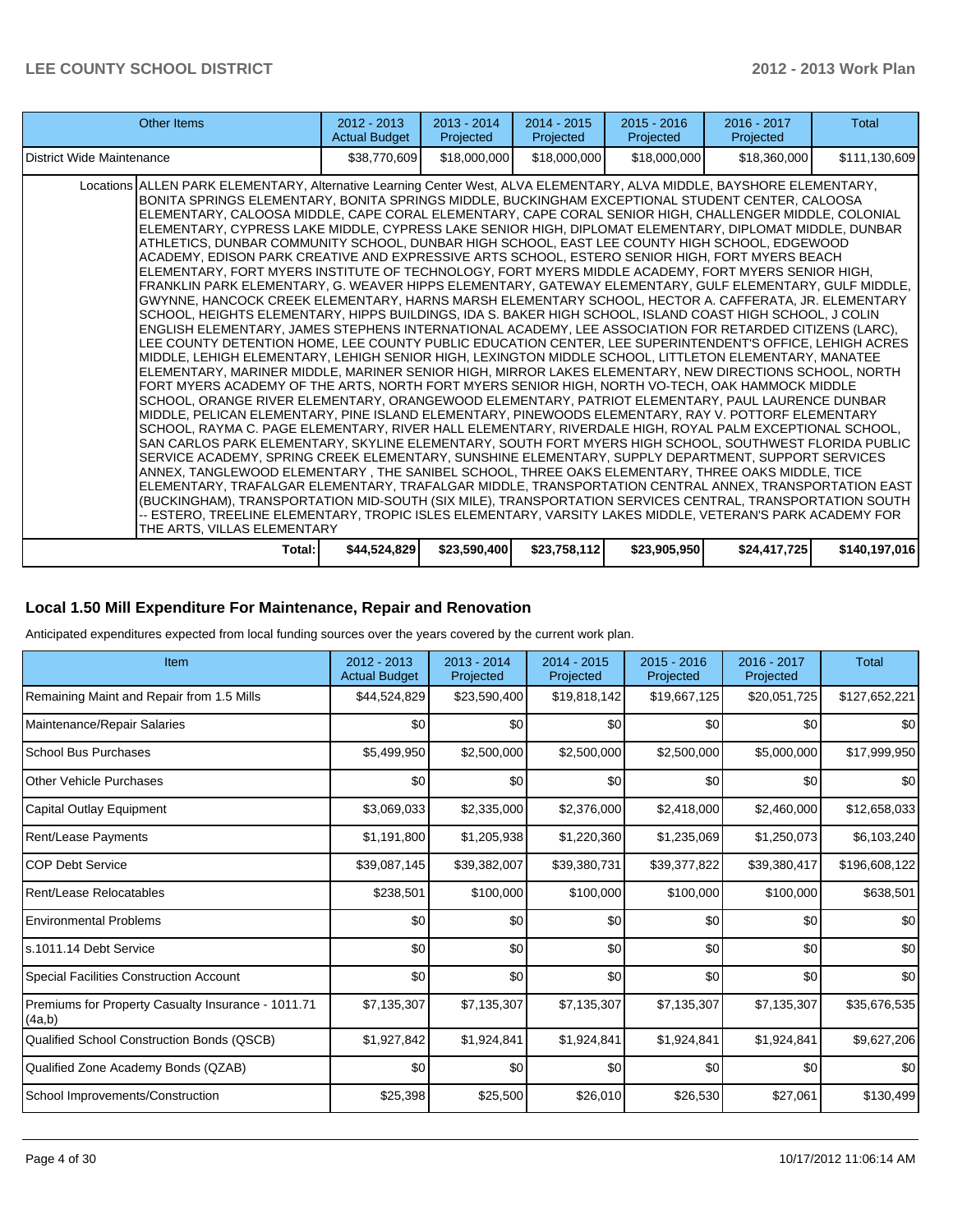| <b>Revenue</b>                |               |               |               |               |               |               |
|-------------------------------|---------------|---------------|---------------|---------------|---------------|---------------|
| Local Expenditure Totals:     | \$218,930,789 | \$162,575,889 | \$150,127,990 | \$145,856,013 | \$144,241,926 | \$821,732,607 |
| Reserves                      | \$81,757,475  | \$57,789,303  | \$49,269,906  | \$44,694,926  | \$39,700,809  | \$273,212,419 |
| Transfer to Operating         | \$12,864,693  | \$12,864,693  | \$12,864,693  | \$12,864,693  | \$12,864,693  | \$64,323,465  |
| Technology Equipment/Software | \$12,208,313  | \$11,433,000  | \$11,748,000  | \$12,072,000  | \$12,453,000  | \$59,914,313  |
| Safety & Inspections          | \$642,310     | \$641,000     | \$660,000     | \$680,000     | \$700,000     | \$3,323,310   |
| School Technology Upgrades    | \$7,736,887   | \$597,400     | \$0           | \$0           | \$0           | \$8,334,287   |
| <b>Capitalized Personnel</b>  | \$1,021,306   | \$1,051,500   | \$1,104,000   | \$1,159,700   | \$1,194,000   | \$5,530,506   |

#### **1.50 Mill Revenue Source**

Schedule of Estimated Capital Outlay Revenue from each currently approved source which is estimated to be available for expenditures on the projects included in the tentative district facilities work program. All amounts are NET after considering carryover balances, interest earned, new COP's, 1011.14 and 1011.15 loans, etc. Districts cannot use 1.5-Mill funds for salaries except for those explicitly associated with maintenance/repair projects. (1011.71 (5), F.S.)

| Item                                                                              | Fund | $2012 - 2013$<br><b>Actual Value</b> | $2013 - 2014$<br>Projected | $2014 - 2015$<br>Projected | $2015 - 2016$<br>Projected | 2016 - 2017<br>Projected | Total             |
|-----------------------------------------------------------------------------------|------|--------------------------------------|----------------------------|----------------------------|----------------------------|--------------------------|-------------------|
| (1) Non-exempt property<br>assessed valuation                                     |      | \$57,050,935,603                     | \$58,191,954,315           | \$59,937,712,500           | \$61,735,844,000           | \$63,588,194,500         | \$300,504,640,918 |
| (2) The Millege projected for<br>discretionary capital outlay per<br>ls.1011.71   |      | 1.50                                 | 1.50 l                     | 1.50                       | 1.50                       | 1.50                     |                   |
| (3) Full value of the 1.50-Mill<br>discretionary capital outlay per<br>ls.1011.71 |      | \$95,845,572                         | \$97,762,483               | \$100,695,357              | \$103,716,218              | \$106,828,167            | \$504,847,797     |
| $(4)$ Value of the portion of the 1.50<br>-Mill ACTUALLY levied                   | 370  | \$82,153,347                         | \$83,796,414               | \$86,310,306               | \$88,899,615               | \$91,567,000             | \$432,726,682     |
| $(5)$ Difference of lines (3) and (4)                                             |      | \$13,692,225                         | \$13,966,069               | \$14,385,051               | \$14,816,603               | \$15,261,167             | \$72,121,115      |

#### **PECO Revenue Source**

The figure in the row designated "PECO Maintenance" will be subtracted from funds available for new construction because PECO maintenance dollars cannot be used for new construction.

| <b>Item</b>                           | Fund | $2012 - 2013$<br><b>Actual Budget</b> | $2013 - 2014$<br>Projected | $2014 - 2015$<br>Projected | $2015 - 2016$<br>Projected | $2016 - 2017$<br>Projected | Total        |
|---------------------------------------|------|---------------------------------------|----------------------------|----------------------------|----------------------------|----------------------------|--------------|
| <b>IPECO New Construction</b>         | 340  | \$0                                   | \$0 <sub>1</sub>           | \$1,426,381                | \$698.492                  | \$719,000                  | \$2,843,873  |
| <b>IPECO Maintenance Expenditures</b> |      | \$0                                   | \$0 <sub>1</sub>           | \$3.939.970                | \$4.238.825                | \$4.366,000                | \$12,544,795 |
|                                       |      | \$0 I                                 | \$0                        | \$5,366,351                | \$4,937,317                | \$5,085,000                | \$15,388,668 |

#### **CO & DS Revenue Source**

Revenue from Capital Outlay and Debt Service funds.

| Item                                            | Fund             | 2012 - 2013<br><b>Actual Budget</b> | $2013 - 2014$<br>Projected | $2014 - 2015$<br>Projected | $2015 - 2016$<br>Projected | $2016 - 2017$<br>Projected | Total       |
|-------------------------------------------------|------------------|-------------------------------------|----------------------------|----------------------------|----------------------------|----------------------------|-------------|
| CO & DS Cash Flow-through<br><b>Distributed</b> | 360 <sup>1</sup> | \$1.032.847                         | \$1.032.847                | \$1.032.847                | \$1.032.847                | \$1.032.847                | \$5.164.235 |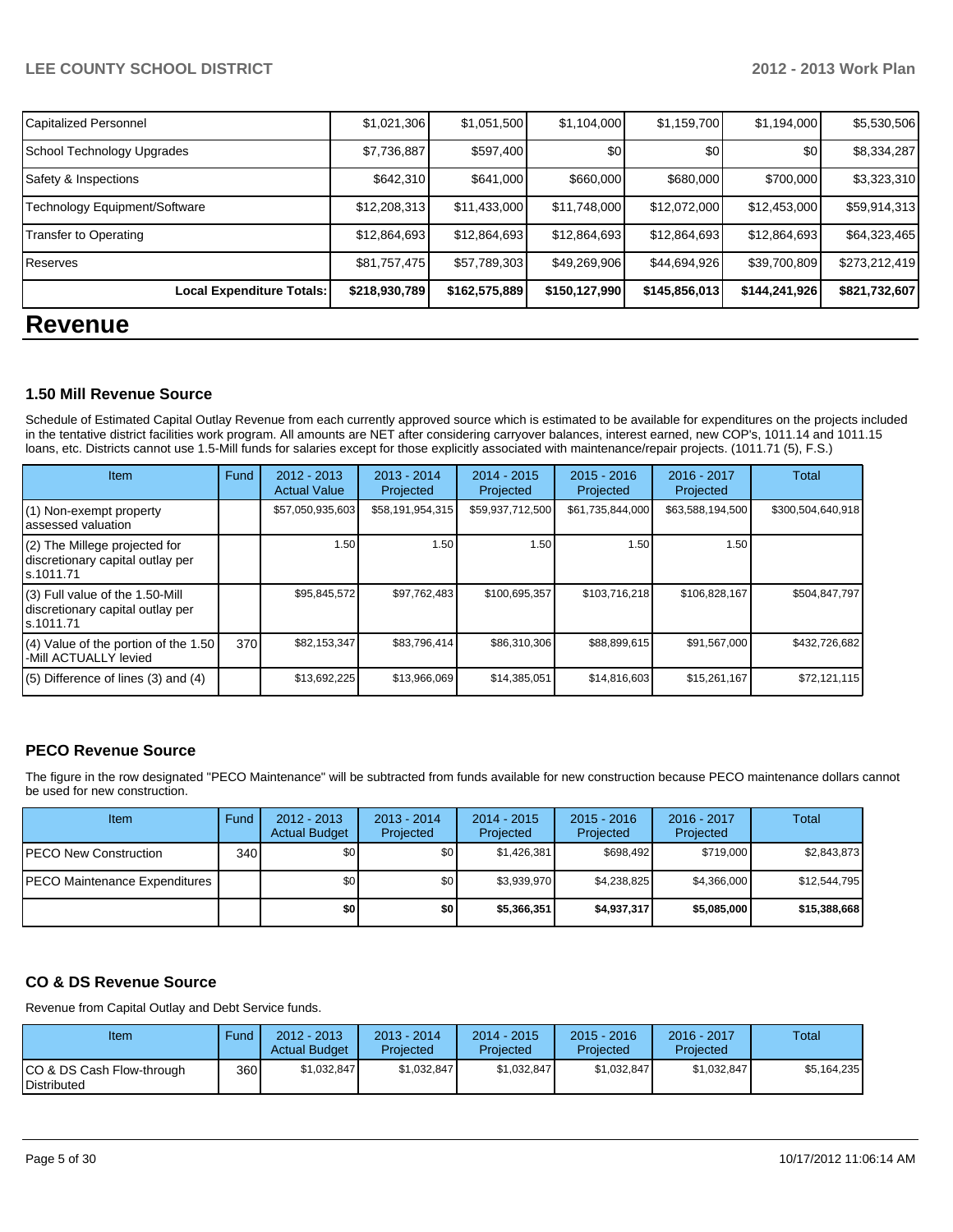No

| ICO & DS Interest on<br>Undistributed CO | 360 | \$33,515     | \$33,515    | \$33,515    | \$33,515    | \$33,515    | \$167,575   |
|------------------------------------------|-----|--------------|-------------|-------------|-------------|-------------|-------------|
|                                          |     | \$1.066.3621 | \$1,066,362 | \$1.066.362 | \$1.066.362 | \$1.066.362 | \$5,331,810 |

#### **Fair Share Revenue Source**

All legally binding commitments for proportionate fair-share mitigation for impacts on public school facilities must be included in the 5-year district work program.

Nothing reported for this section.

#### **Sales Surtax Referendum**

Specific information about any referendum for a 1-cent or ½-cent surtax referendum during the previous year.

**Did the school district hold a surtax referendum during the past fiscal year 2011 - 2012?**

#### **Additional Revenue Source**

Any additional revenue sources

| Item                                                                                                   | $2012 - 2013$<br><b>Actual Value</b> | $2013 - 2014$<br>Projected | 2014 - 2015<br>Projected | 2015 - 2016<br>Projected | 2016 - 2017<br>Projected | <b>Total</b> |
|--------------------------------------------------------------------------------------------------------|--------------------------------------|----------------------------|--------------------------|--------------------------|--------------------------|--------------|
| Proceeds from a s.1011.14/15 F.S. Loans                                                                | \$0                                  | \$0                        | \$0                      | \$0                      | \$0                      | \$0          |
| District Bonds - Voted local bond<br>referendum proceeds per s.9, Art VII<br><b>State Constitution</b> | \$0                                  | \$0                        | \$0                      | \$0                      | \$0                      | \$0          |
| Proceeds from Special Act Bonds                                                                        | \$0                                  | \$0                        | \$0                      | \$0                      | \$0                      | \$0          |
| Estimated Revenue from CO & DS Bond<br>Sale                                                            | \$0                                  | \$0                        | \$0                      | \$0                      | \$0                      | \$0          |
| Proceeds from Voted Capital<br>Improvements millage                                                    | \$0                                  | \$0                        | \$0                      | \$0                      | \$0                      | \$0          |
| Other Revenue for Other Capital Projects                                                               | \$300,000                            | \$300,000                  | \$300,000                | \$300,000                | \$300,000                | \$1,500,000  |
| Proceeds from 1/2 cent sales surtax<br>authorized by school board                                      | \$0                                  | \$0                        | \$0                      | \$0                      | \$0                      | \$0          |
| Proceeds from local governmental<br>infrastructure sales surtax                                        | \$0                                  | \$0                        | \$0                      | \$0                      | \$0                      | \$0          |
| Proceeds from Certificates of<br>Participation (COP's) Sale                                            | \$0                                  | \$0                        | \$0                      | \$0                      | \$0                      | \$0          |
| Classrooms First Bond proceeds amount<br>authorized in FY 1997-98                                      | \$0                                  | \$0                        | \$0                      | \$0                      | \$0                      | \$0          |
| <b>Classrooms for Kids</b>                                                                             | \$0                                  | \$0                        | \$0                      | \$0                      | \$0                      | \$0          |
| <b>District Equity Recognition</b>                                                                     | \$0                                  | \$0                        | \$0                      | \$0                      | \$0                      | \$0          |
| <b>Federal Grants</b>                                                                                  | \$0                                  | \$0                        | \$0                      | \$0                      | \$0                      | \$0          |
| Proportionate share mitigation (actual<br>cash revenue only, not in kind donations)                    | \$0                                  | \$0                        | \$0                      | \$0                      | \$0                      | \$0          |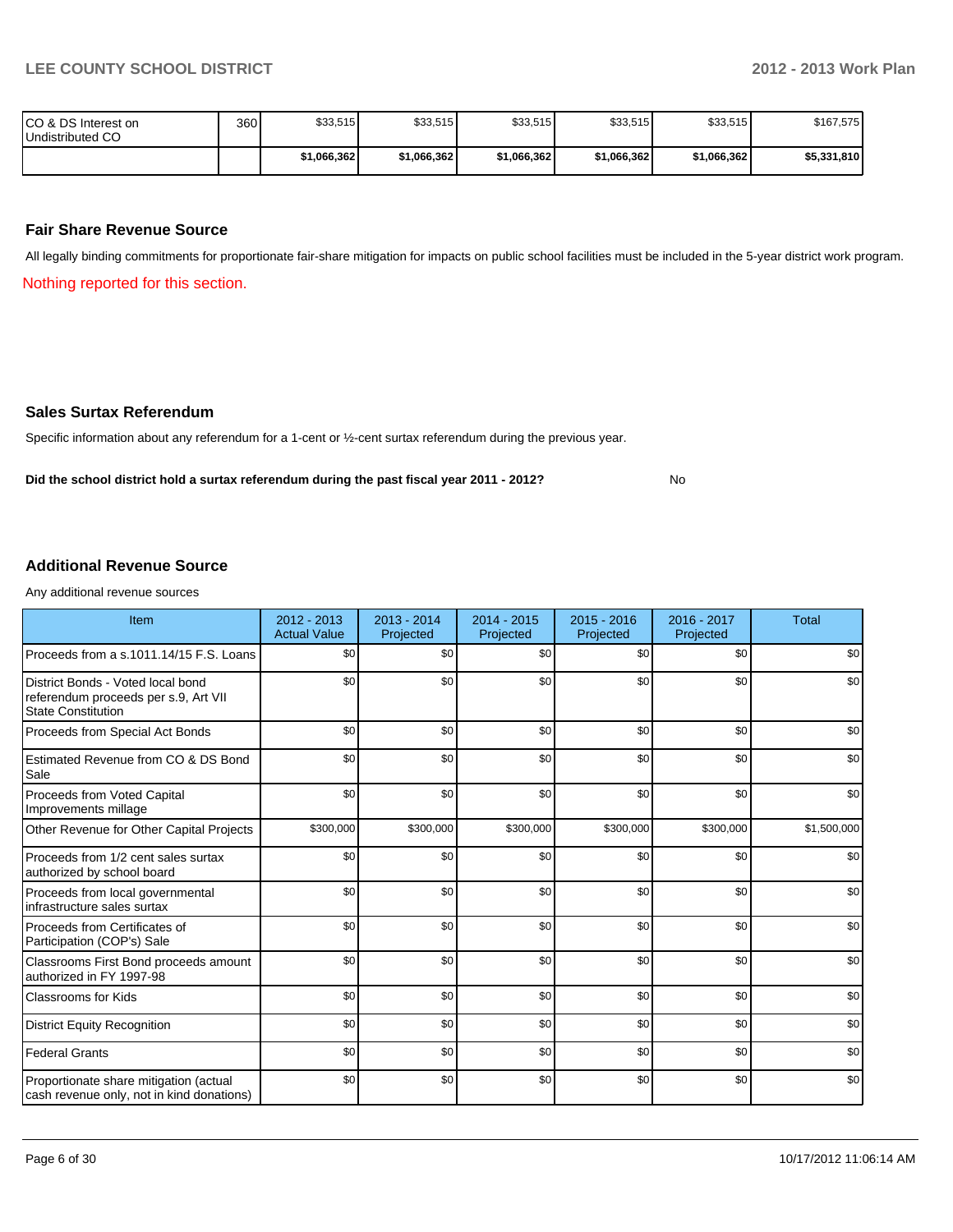| Impact fees received                                                                                                      | \$1,575,000   | \$2,500,000  | \$2,625,000  | \$5,000,000  | \$5,250,000  | \$16,950,000  |
|---------------------------------------------------------------------------------------------------------------------------|---------------|--------------|--------------|--------------|--------------|---------------|
| <b>Private donations</b>                                                                                                  | \$0           | \$0          | \$0          | \$0          | \$0          | \$0           |
| Grants from local governments or not-for-<br>profit organizations                                                         | \$0           | \$0          | \$0          | \$0          | \$0          | \$0           |
| Interest, Including Profit On Investment                                                                                  | \$437,000     | \$778,000    | \$705,000    | \$687,000    | \$680,000    | \$3,287,000   |
| Revenue from Bonds pledging proceeds<br>from 1 cent or 1/2 cent Sales Surtax                                              | \$0           | \$0          | \$0          | \$0          | \$0          | \$0           |
| <b>Total Fund Balance Carried Forward</b>                                                                                 | \$170,142,466 | \$81,635,113 | \$57,694,941 | \$49,204,544 | \$44,659,564 | \$403,336,628 |
| General Capital Outlay Obligated Fund<br><b>Balance Carried Forward From Total</b><br><b>Fund Balance Carried Forward</b> | \$0           | \$0          | \$0          | \$0          | \$0          | \$0           |
| <b>Special Facilities Construction Account</b>                                                                            | \$0           | \$0          | \$0          | \$0          | \$0          | \$0           |
| One Cent - 1/2 Cent Sales Surtax Debt<br>Service From Total Fund Balance Carried<br>Forward                               | \$0           | \$0          | \$0          | \$0          | \$0          | \$0           |
| Capital Outlay Projects Funds Balance<br>Carried Forward From Total Fund<br><b>Balance Carried Forward</b>                | \$0           | \$0          | \$0          | \$0          | \$0          | \$0           |
| <b>Subtotal</b>                                                                                                           | \$172,454,466 | \$85,213,113 | \$61,324,941 | \$55,191,544 | \$50,889,564 | \$425,073,628 |

# **Total Revenue Summary**

| <b>Item Name</b>                                           | $2012 - 2013$<br><b>Budget</b> | $2013 - 2014$<br>Projected | $2014 - 2015$<br>Projected | $2015 - 2016$<br>Projected | $2016 - 2017$<br>Projected | <b>Five Year Total</b> |
|------------------------------------------------------------|--------------------------------|----------------------------|----------------------------|----------------------------|----------------------------|------------------------|
| Local 1.5 Mill Discretionary Capital Outlay<br>Revenue     | \$82,153,347                   | \$83,796,414               | \$86,310,306               | \$88,899,615               | \$91,567,000               | \$432,726,682          |
| PECO and 1.5 Mill Maint and Other 1.5<br>Mill Expenditures | (\$218,930,789)                | (\$162,575,889)            | (\$150, 127, 990)          | (\$145,856,013)            | (\$144, 241, 926)          | (\$821,732,607)        |
| PECO Maintenance Revenue                                   | \$0                            | \$0                        | \$3,939,970                | \$4,238,825                | \$4,366,000                | \$12,544,795           |
| Available 1.50 Mill for New<br><b>Construction</b>         | (\$136,777,442)                | (\$78,779,475)             | ( \$63, 817, 684)          | ( \$56, 956, 398]          | ( \$52,674,926)            | (\$389,005,925)        |
| <b>Item Name</b>                                           | $2012 - 2013$<br><b>Budget</b> | $2013 - 2014$<br>Projected | $2014 - 2015$<br>Projected | $2015 - 2016$<br>Projected | $2016 - 2017$<br>Projected | <b>Five Year Total</b> |
| CO & DS Revenue                                            | \$1,066,362                    | \$1,066,362                | \$1,066,362                | \$1,066,362                | \$1,066,362                | \$5,331,810            |
| <b>PECO New Construction Revenue</b>                       | \$0                            | \$0                        | \$1,426,381                | \$698,492                  | \$719,000                  | \$2,843,873            |
| <b>Other/Additional Revenue</b>                            | \$172,454,466                  | \$85,213,113               | \$61,324,941               | \$55,191,544               | \$50,889,564               | \$425,073,628          |
| <b>Total Additional Revenuel</b>                           | \$173,520,828                  | \$86,279,475               | \$63,817,684               | \$56,956,398               | \$52,674,926               | \$433,249,311          |

**Total Available Revenue \$36,743,386 \$7,500,000 \$0 \$0 \$0 \$44,243,386**

# **Project Schedules**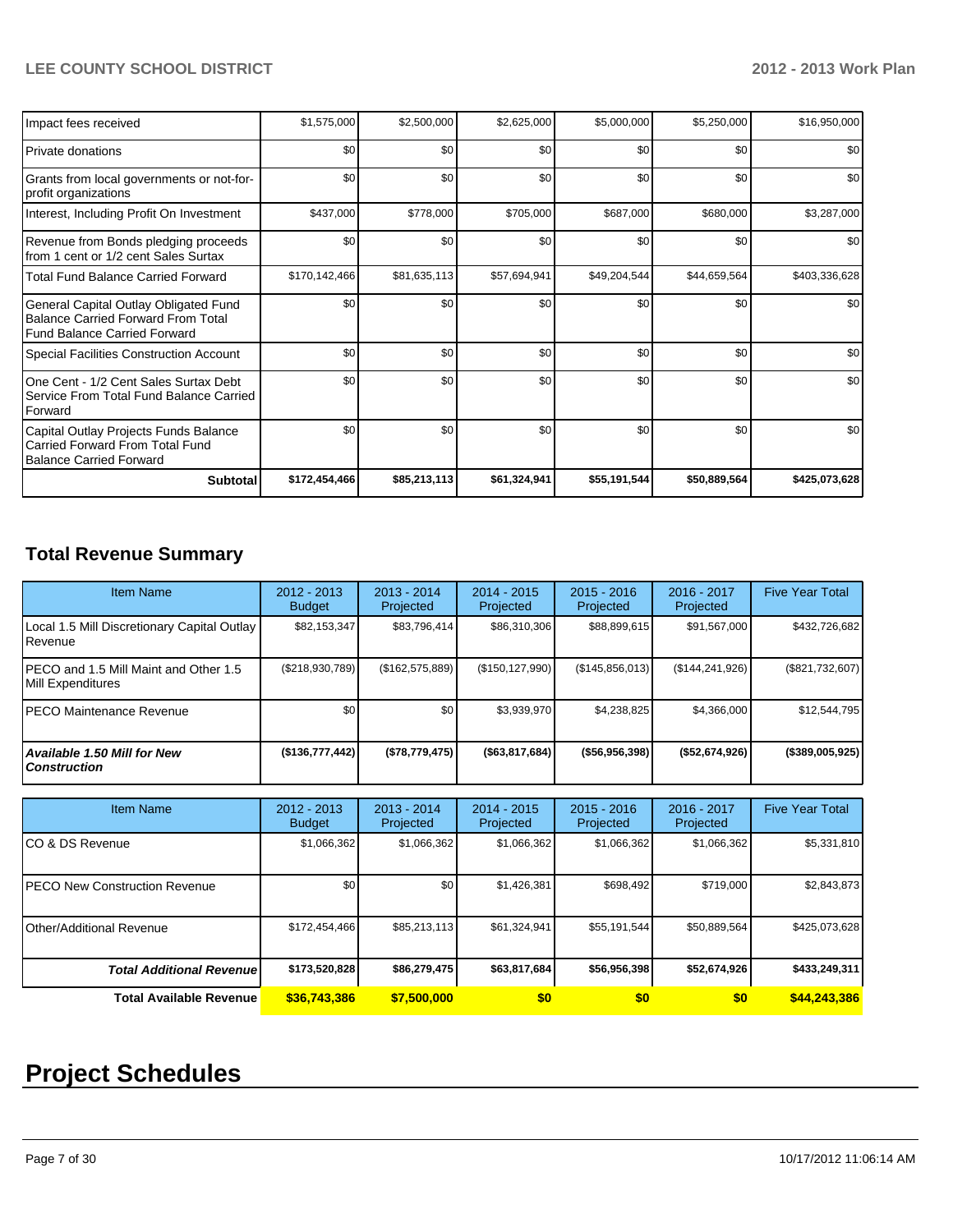### **Capacity Project Schedules**

A schedule of capital outlay projects necessary to ensure the availability of satisfactory classrooms for the projected student enrollment in K-12 programs.

| <b>Project Description</b>        | Location                                        |                          | 2012 - 2013  | 2013 - 2014 | 2014 - 2015  | $2015 - 2016$ | 2016 - 2017  | <b>Total</b>     | Funded |
|-----------------------------------|-------------------------------------------------|--------------------------|--------------|-------------|--------------|---------------|--------------|------------------|--------|
| New Elementary<br>G/East (K-5)    | <b>TORTUGA</b><br>PRESERVE<br><b>ELEMENTARY</b> | Planned<br>Cost:         | \$2,056,440  | \$0         | \$0          | \$0           | \$0          | \$2,056,440 Yes  |        |
|                                   | <b>Student Stations:</b>                        |                          | $\mathbf 0$  | $\Omega$    | $\mathbf 0$  | $\mathbf 0$   | $\mathbf 0$  | $\Omega$         |        |
|                                   |                                                 | <b>Total Classrooms:</b> | $\Omega$     | $\Omega$    | $\mathbf 0$  | $\Omega$      | $\mathbf 0$  | $\Omega$         |        |
|                                   |                                                 | Gross Sq Ft:             | 117,500      | $\mathbf 0$ | $\mathbf 0$  | $\mathbf 0$   | $\pmb{0}$    | 117,500          |        |
| New Middle LL/East<br><b>Zone</b> | <b>HARNS MARSH</b><br>MIDDLE SCHOOL             | Planned<br>Cost:         | \$3,733,077  | \$0         | \$0          | \$0           | \$0          | \$3,733,077 Yes  |        |
|                                   |                                                 | <b>Student Stations:</b> | $\mathbf 0$  | $\Omega$    | $\mathbf 0$  | $\mathbf 0$   | $\mathbf 0$  | $\Omega$         |        |
|                                   | <b>Total Classrooms:</b>                        |                          | 0            | $\mathbf 0$ | $\pmb{0}$    | $\mathbf 0$   | $\mathbf 0$  | $\mathbf 0$      |        |
|                                   |                                                 | Gross Sq Ft:             | 161,867      | 0           | $\mathbf 0$  | $\mathbf 0$   | $\mathbf 0$  | 161,867          |        |
| Addition                          | <b>DUNBAR HIGH</b><br><b>SCHOOL</b>             | Planned<br>Cost:         | \$17,500,000 | \$7,500,000 | \$0          | \$0           | \$0          | \$25,000,000 Yes |        |
|                                   |                                                 | <b>Student Stations:</b> | $\mathbf 0$  | 900         | $\pmb{0}$    | $\mathbf 0$   | $\mathbf 0$  | 900              |        |
|                                   |                                                 | <b>Total Classrooms:</b> | 0            | 36          | $\mathbf 0$  | $\mathbf 0$   | $\mathbf 0$  | 36               |        |
|                                   |                                                 | Gross Sq Ft:             | $\mathbf 0$  | 50,000      | $\mathbf 0$  | $\mathbf 0$   | $\mathbf 0$  | 50,000           |        |
|                                   |                                                 | <b>Planned Cost:</b>     | \$23,289,517 | \$7,500,000 | \$0          | \$0           | \$0          | \$30,789,517     |        |
|                                   |                                                 | <b>Student Stations:</b> | 0            | 900         | $\mathbf{0}$ | $\mathbf{0}$  | $\mathbf 0$  | 900              |        |
|                                   |                                                 | <b>Total Classrooms:</b> | 0            | 36          | $\mathbf{0}$ | $\mathbf 0$   | $\bf{0}$     | 36               |        |
|                                   |                                                 | Gross Sq Ft:             | 279,367      | 50,000      | $\mathbf{0}$ | $\mathbf{0}$  | $\mathbf{0}$ | 329,367          |        |

# **Other Project Schedules**

Major renovations, remodeling, and additions of capital outlay projects that do not add capacity to schools.

| <b>Project Description</b>                                                          | Location                                                              | $2012 - 2013$<br><b>Actual Budget</b> | $2013 - 2014$<br>Projected | $2014 - 2015$<br>Projected | $2015 - 2016$<br>Projected | 2016 - 2017<br>Projected | <b>Total</b>    | Funded |
|-------------------------------------------------------------------------------------|-----------------------------------------------------------------------|---------------------------------------|----------------------------|----------------------------|----------------------------|--------------------------|-----------------|--------|
| Lee County Public Safety<br><b>Training Center. Balance</b><br>remaining/not closed | <b>I</b> SOUTHWEST FLORIDA<br><b>PUBLIC SERVICE</b><br><b>ACADEMY</b> | \$9,100                               | \$0                        | \$0                        | \$0                        | \$0                      | \$9,100 Yes     |        |
| Repairs & Renovation                                                                | <b>ICAPE CORAL SENIOR</b><br><b>HIGH</b>                              | \$1,910,222                           | \$0 <sub>1</sub>           | \$0                        | \$0                        | \$0                      | \$1,910,222 Yes |        |
| Balance remaining within<br>project/not closed                                      | <b>IMARINER SENIOR HIGH</b>                                           | \$294                                 | \$0 <sub>0</sub>           | \$0                        | \$0                        | \$0                      | \$294 Yes       |        |
| Balance remaining within<br>project/not closed                                      | <b>VILLAS ELEMENTARY</b>                                              | \$15,400                              | \$0                        | \$0                        | \$0                        | \$0                      | \$15,400 Yes    |        |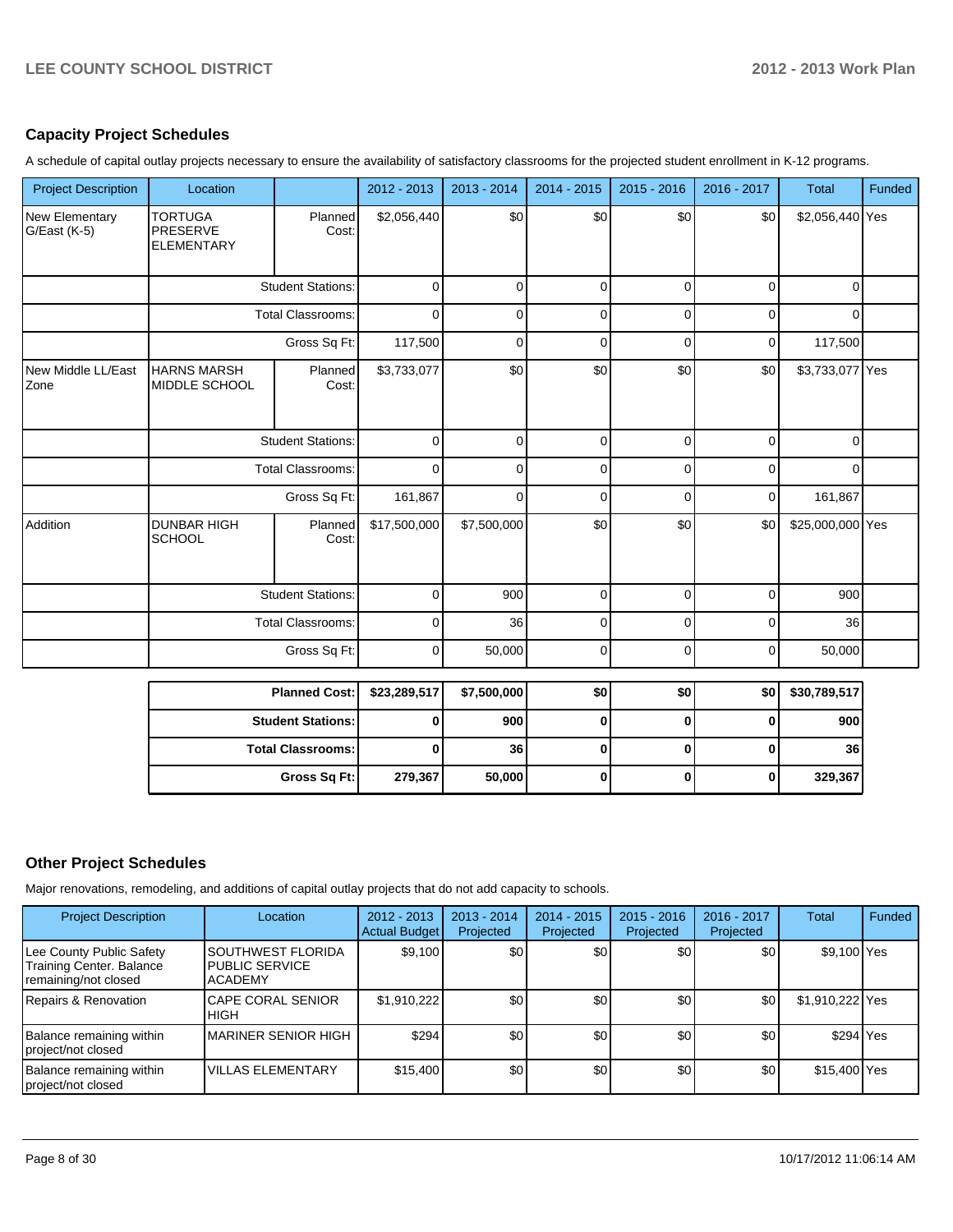| Renovation                                    | <b>CAPE CORAL</b><br><b>IELEMENTARY</b> | \$362,318    | \$0 | \$0 | \$0 | \$0 | \$362,318 Yes    |  |
|-----------------------------------------------|-----------------------------------------|--------------|-----|-----|-----|-----|------------------|--|
| <b>Wastewater Plant</b>                       | <b>IMARINER SENIOR HIGH</b>             | \$360,088    | \$0 | \$0 | \$0 | \$0 | \$360,088 Yes    |  |
| Balance remainig within<br>project/not closed | <b>LEHIGH ELEMENTARY</b>                | \$6,636      | \$0 | \$0 | \$0 | \$0 | \$6,636 Yes      |  |
| Repairs and Renovation                        | <b>ITICE ELEMENTARY</b>                 | \$10,789,811 | \$0 | \$0 | \$0 | \$0 | \$10,789,811 Yes |  |
|                                               |                                         | \$13,453,869 | \$0 | \$0 | \$0 | \$0 | \$13,453,869     |  |

### **Additional Project Schedules**

Any projects that are not identified in the last approved educational plant survey.

Nothing reported for this section.

### **Non Funded Growth Management Project Schedules**

Schedule indicating which projects, due to planned development, that CANNOT be funded from current revenues projected over the next five years.

Nothing reported for this section.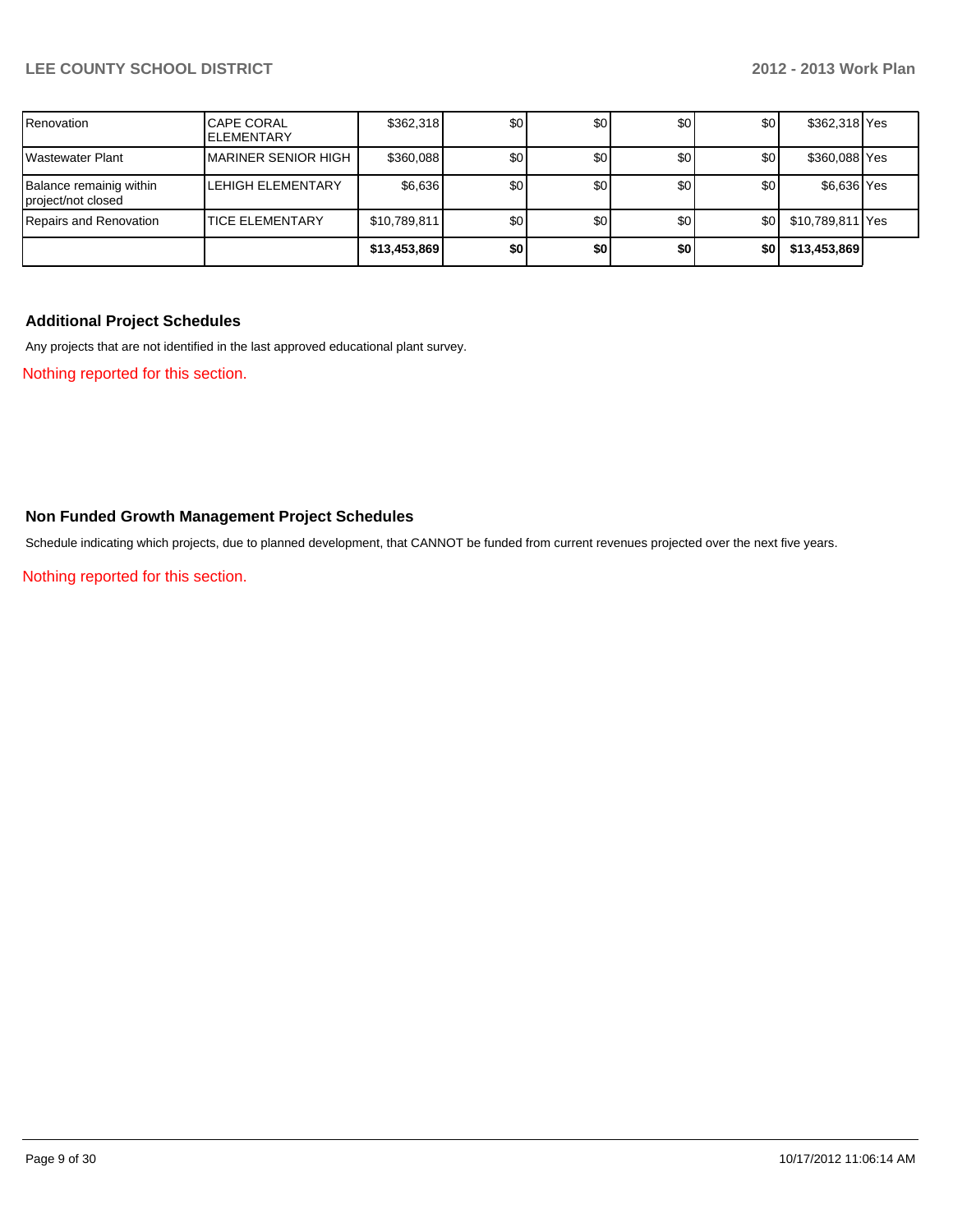# **Capacity Tracking**

| Location                                                                             | $2012 -$<br>2013 Satis.<br>Stu. Sta. | Actual<br>$2012 -$<br><b>2013 FISH</b><br>Capacity | Actual<br>$2011 -$<br>2012<br><b>COFTE</b> | # Class<br><b>Rooms</b> | Actual<br>Average<br>$2012 -$<br>2013 Class<br><b>Size</b> | Actual<br>$2012 -$<br>2013<br><b>Utilization</b> | <b>New</b><br>Stu.<br>Capacity | <b>New</b><br>Rooms to<br>be<br>Added/Re<br>moved | Projected<br>$2016 -$<br>2017<br><b>COFTE</b> | Projected<br>$2016 -$<br>2017<br><b>Utilization</b> | Projected<br>$2016 -$<br>2017 Class<br><b>Size</b> |
|--------------------------------------------------------------------------------------|--------------------------------------|----------------------------------------------------|--------------------------------------------|-------------------------|------------------------------------------------------------|--------------------------------------------------|--------------------------------|---------------------------------------------------|-----------------------------------------------|-----------------------------------------------------|----------------------------------------------------|
| <b>ALLEN PARK</b><br><b>ELEMENTARY</b>                                               | 1,028                                | 1,028                                              | 928                                        | 56                      | 17                                                         | 90.00 %                                          | $\Omega$                       | $\Omega$                                          | 899                                           | 87.00 %                                             | 16                                                 |
| <b>ALVA MIDDLE</b>                                                                   | 688                                  | 619                                                | 527                                        | 30                      | 18                                                         | 85.00 %                                          | 10                             | 1                                                 | 546                                           | 87.00 %                                             | 18                                                 |
| <b>ALVA ELEMENTARY</b>                                                               | 391                                  | 391                                                | 366                                        | 21                      | 17                                                         | 94.00 %                                          | $\mathbf 0$                    | $\Omega$                                          | 369                                           | 94.00%                                              | 18                                                 |
| <b>BONITA SPRINGS</b><br><b>ELEMENTARY</b>                                           | 454                                  | 454                                                | 377                                        | 25                      | 15                                                         | 83.00 %                                          | $\mathbf 0$                    | $\Omega$                                          | 380                                           | 84.00%                                              | 15                                                 |
| <b>CAPE CORAL</b><br><b>ELEMENTARY</b>                                               | 898                                  | 898                                                | 704                                        | 49                      | 14                                                         | 78.00 %                                          | $-19$                          | $\Omega$                                          | 674                                           | 77.00 %                                             | 14                                                 |
| <b>CYPRESS LAKE MIDDLE</b>                                                           | 941                                  | 846                                                | 735                                        | 41                      | 18                                                         | 87.00 %                                          | 44                             | $\overline{2}$                                    | 706                                           | 79.00 %                                             | 16                                                 |
| <b>DUNBAR COMMUNITY</b><br><b>SCHOOL</b>                                             | 225                                  | $\Omega$                                           | $\Omega$                                   | 9                       | 0                                                          | 0.00 %                                           | $\mathbf 0$                    | $\Omega$                                          | 0                                             | 0.00%                                               | $\mathbf 0$                                        |
| <b>DUNBAR HIGH SCHOOL</b>                                                            | 1,225                                | 1,102                                              | 928                                        | 50                      | 19                                                         | 84.00 %                                          | 900                            | 36                                                | 1,200                                         | 60.00%                                              | 14                                                 |
| <b>EDGEWOOD ACADEMY</b>                                                              | 741                                  | 741                                                | 486                                        | 40                      | 12                                                         | 66.00 %                                          | $-31$                          | $-2$                                              | 647                                           | 91.00%                                              | 17                                                 |
| <b>EDISON PARK</b><br><b>CREATIVE AND</b><br><b>EXPRESSIVE ARTS</b><br><b>SCHOOL</b> | 455                                  | 455                                                | 359                                        | 24                      | 15                                                         | 79.00 %                                          | $\Omega$                       | $\Omega$                                          | 363                                           | 80.00%                                              | 15                                                 |
| <b>FORT MYERS BEACH</b><br><b>ELEMENTARY</b>                                         | 220                                  | 220                                                | 144                                        | 11                      | 13                                                         | 65.00 %                                          | $\mathbf 0$                    | $\Omega$                                          | 129                                           | 59.00 %                                             | 12                                                 |
| FORT MYERS MIDDLE<br><b>ACADEMY</b>                                                  | 952                                  | 856                                                | 563                                        | 43                      | 13                                                         | 66.00 %                                          | $-22$                          | $\Omega$                                          | 599                                           | 72.00 %                                             | 14                                                 |
| FORT MYERS SENIOR<br><b>HIGH</b>                                                     | 1,963                                | 1,864                                              | 1,826                                      | 84                      | 22                                                         | 98.00 %                                          | $\mathbf 0$                    | $\Omega$                                          | 1,648                                         | 88.00 %                                             | 20                                                 |
| <b>FRANKLIN PARK</b><br><b>ELEMENTARY</b>                                            | 579                                  | 579                                                | 479                                        | 31                      | 15                                                         | 83.00 %                                          | $-13$                          | $-2$                                              | 436                                           | 77.00 %                                             | 15                                                 |
| <b>J COLIN ENGLISH</b><br><b>ELEMENTARY</b>                                          | 637                                  | 637                                                | 337                                        | 35                      | 10                                                         | 53.00 %                                          | $-10$                          | $-2$                                              | 303                                           | 48.00%                                              | 9                                                  |
| <b>JAMES STEPHENS</b><br><b>INTERNATIONAL</b><br><b>ACADEMY</b>                      | 1,131                                | 1,017                                              | 741                                        | 54                      | 14                                                         | 73.00 %                                          | $\Omega$                       | $\Omega$                                          | 917                                           | 90.00%                                              | 17                                                 |
| <b>LEHIGH ELEMENTARY</b>                                                             | 1,092                                | 1,092                                              | 953                                        | 60                      | 16                                                         | 87.00 %                                          | $\Omega$                       | $\Omega$                                          | 1,029                                         | 94.00%                                              | 17                                                 |
| <b>NORTH FORT MYERS</b><br>SENIOR HIGH                                               | 1,804                                | 1,713                                              | 1,600                                      | 76                      | 21                                                         | 93.00 %                                          | 0                              | $\Omega$                                          | 1,360                                         | 79.00 %                                             | 18                                                 |
| <b>ORANGE RIVER</b><br>ELEMENTARY                                                    | 871                                  | 871                                                | 781                                        | 47                      | 17                                                         | 90.00 %                                          | $-13$                          | $-2$                                              | 782                                           | 91.00%                                              | 17                                                 |
| ORANGEWOOD<br><b>ELEMENTARY</b>                                                      | 632                                  | 632                                                | 572                                        | 34                      | 17                                                         | 91.00 %                                          | $-112$                         | $-3$                                              | 595                                           | 114.00 %                                            | 19                                                 |
| <b>PINE ISLAND</b><br><b>ELEMENTARY</b>                                              | 391                                  | 391                                                | 249                                        | 21                      | 12                                                         | 64.00 %                                          | $-54$                          | $-2$                                              | 294                                           | 87.00 %                                             | 15                                                 |
| LEE ASSOCIATION FOR<br><b>RETARDED CITIZENS</b><br>(LARC)                            | 0                                    | 0                                                  | $\Omega$                                   | 0                       | 0                                                          | 0.00%                                            | 0                              | 0                                                 | 0                                             | 0.00%                                               | 0                                                  |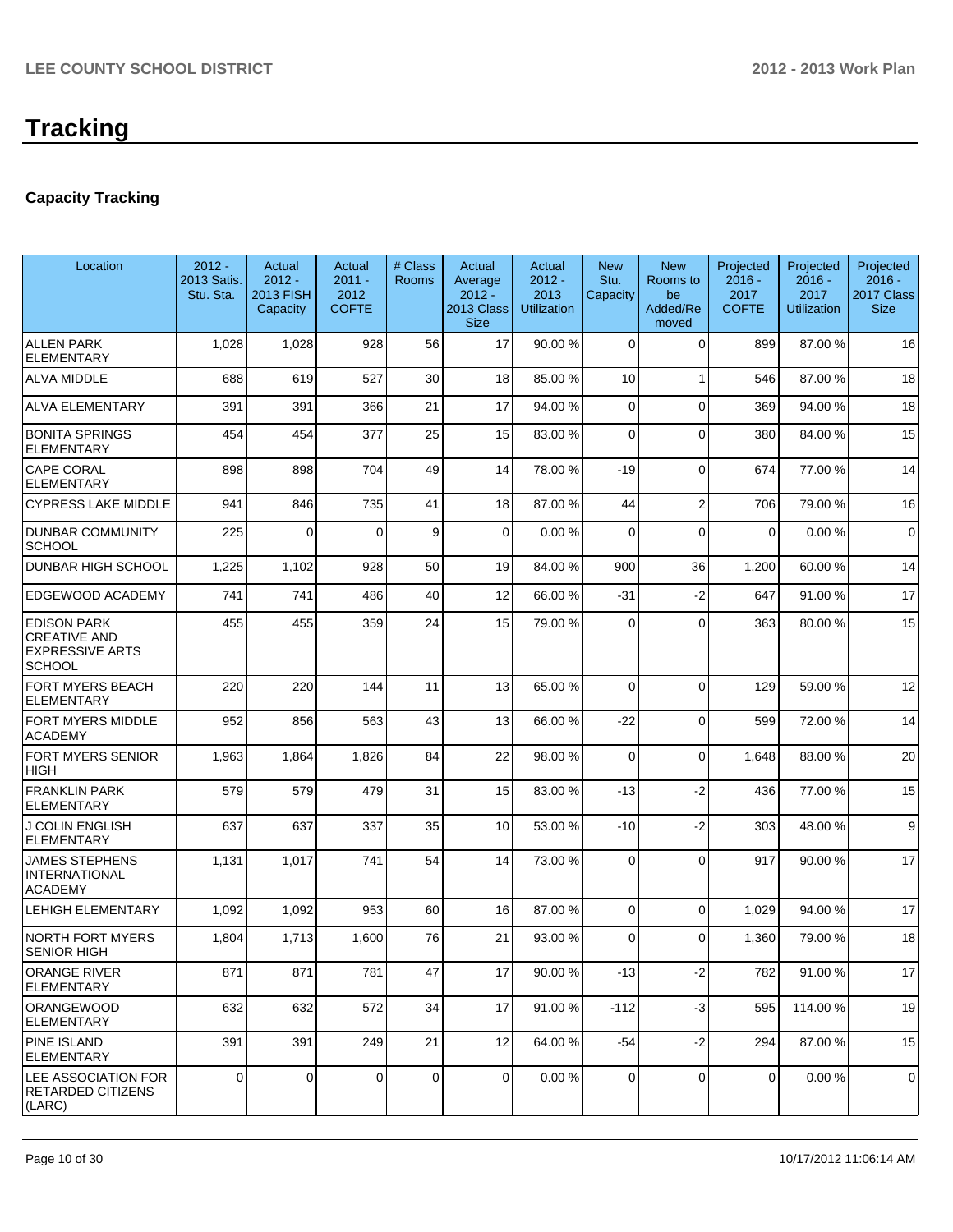| THE SANIBEL SCHOOL                                               | 438   | 394         | 333   | 22 | 15 <sup>1</sup> | 85.00 %  | $-10$          | $\Omega$       | 351            | 91.00 % | 16          |
|------------------------------------------------------------------|-------|-------------|-------|----|-----------------|----------|----------------|----------------|----------------|---------|-------------|
| <b>TICE ELEMENTARY</b>                                           | 785   | 785         | 415   | 42 | 10              | 53.00 %  | $-179$         | $-19$          | 592            | 98.00%  | 26          |
| <b>TROPIC ISLES</b><br><b>ELEMENTARY</b>                         | 1,051 | 1,051       | 903   | 57 | 16              | 86.00 %  | $-29$          | $-2$           | 812            | 79.00 % | 15          |
| <b>VILLAS ELEMENTARY</b>                                         | 881   | 881         | 751   | 49 | 15              | 85.00 %  | $-3$           | $\mathbf 0$    | 728            | 83.00 % | 15          |
| <b>SOUTHWEST FLORIDA</b><br>PUBLIC SERVICE<br><b>ACADEMY</b>     | 270   | $\mathbf 0$ | 0     | 14 | $\mathbf 0$     | 0.00%    | 17             | $\mathbf{1}$   | $\overline{0}$ | 0.00%   | $\mathbf 0$ |
| <b>HEIGHTS ELEMENTARY</b>                                        | 1,306 | 1,306       | 997   | 71 | 14              | 76.00 %  | $\Omega$       | $\Omega$       | 919            | 70.00 % | 13          |
| <b>BAYSHORE</b><br><b>ELEMENTARY</b>                             | 693   | 693         | 616   | 38 | 16              | 89.00 %  | $-15$          | $\Omega$       | 618            | 91.00%  | 16          |
| <b>CYPRESS LAKE SENIOR</b><br><b>HIGH</b>                        | 1,700 | 1,615       | 1,485 | 70 | 21              | 92.00 %  | $\Omega$       | $\mathbf 0$    | 1,310          | 81.00%  | 19          |
| <b>FORT MYERS</b><br><b>INSTITUTE OF</b><br><b>TECHNOLOGY</b>    | 721   | 865         | 72    | 38 | $\overline{2}$  | 8.00 %   | 587            | 23             | $\Omega$       | 0.00%   | $\mathbf 0$ |
| <b>TANGLEWOOD</b><br><b>ELEMENTARY</b>                           | 786   | 786         | 709   | 43 | 16              | 90.00 %  | $\Omega$       | $\mathbf 0$    | 689            | 88.00 % | 16          |
| <b>CALOOSA</b><br><b>ELEMENTARY</b>                              | 1,085 | 1,085       | 911   | 60 | 15              | 84.00 %  | $-29$          | -1             | 844            | 80.00 % | 14          |
| <b>CALOOSA MIDDLE</b>                                            | 1,159 | 1,043       | 894   | 51 | 18              | 86.00 %  | $\Omega$       | $\Omega$       | 762            | 73.00 % | 15          |
| RIVERDALE HIGH                                                   | 2,240 | 2,128       | 1,799 | 93 | 19              | 85.00 %  | 200            | 11             | 2,100          | 90.00 % | 20          |
| <b>NORTH FORT MYERS</b><br>ACADEMY OF THE ARTS                   | 1,409 | 1,268       | 997   | 63 | 16              | 79.00 %  | -65            | $-2$           | 890            | 74.00 % | 15          |
| <b>BONITA SPRINGS</b><br><b>MIDDLE</b>                           | 990   | 891         | 705   | 44 | 16              | 79.00 %  | $-5$           | $\mathbf 0$    | 621            | 70.00%  | 14          |
| <b>CAPE CORAL SENIOR</b><br><b>HIGH</b>                          | 1,843 | 1,750       | 1,492 | 78 | 19              | 85.00 %  | $\overline{0}$ | $\mathbf 0$    | 1,354          | 77.00 % | 17          |
| <b>SAN CARLOS PARK</b><br><b>ELEMENTARY</b>                      | 1,026 | 1,026       | 849   | 56 | 15              | 83.00 %  | -8             | $\Omega$       | 943            | 93.00 % | 17          |
| PELICAN ELEMENTARY                                               | 1,388 | 1,388       | 942   | 75 | 13              | 68.00 %  | -36            | -1             | 898            | 66.00 % | 12          |
| <b>GULF MIDDLE</b>                                               | 1,024 | 921         | 790   | 45 | 18              | 86.00 %  | $-5$           | $\mathbf 0$    | 698            | 76.00 % | 16          |
| <b>GULF ELEMENTARY</b>                                           | 1,275 | 1,275       | 1,100 | 70 | 16              | 86.00 %  | 36             | 3              | 1,038          | 79.00 % | 14          |
| SPRING CREEK<br><b>ELEMENTARY</b>                                | 807   | 807         | 690   | 43 | 16              | 85.00 %  | -8             | -1             | 654            | 82.00 % | 16          |
| LEHIGH ACRES MIDDLE                                              | 1,441 | 1,296       | 1,132 | 62 | 18              | 87.00 %  | $\overline{0}$ | $\overline{0}$ | 1,143          | 88.00 % | 18          |
| <b>BUCKINGHAM</b><br><b>EXCEPTIONAL</b><br><b>STUDENT CENTER</b> | 115   | 115         | 97    | 12 | 8               | 85.00 %  | $\overline{0}$ | $\mathbf 0$    | 104            | 90.00 % | 9           |
| <b>SUNSHINE</b><br><b>ELEMENTARY</b>                             | 1,152 | 1,152       | 1,104 | 64 | 17              | 96.00 %  | $-22$          | $-1$           | 1,127          | 100.00% | 18          |
| <b>MARINER SENIOR HIGH</b>                                       | 1,725 | 1,638       | 1,437 | 71 | 20              | 88.00 %  | $\overline{0}$ | $\pmb{0}$      | 1,286          | 79.00 % | 18          |
| <b>ESTERO SENIOR HIGH</b>                                        | 1,704 | 1,618       | 1,509 | 73 | 21              | 93.00 %  | $\overline{0}$ | $\mathbf 0$    | 1,328          | 82.00%  | 18          |
| <b>THREE OAKS</b><br><b>ELEMENTARY</b>                           | 731   | 731         | 768   | 39 | 20              | 105.00 % | $-72$          | $-4$           | 621            | 94.00%  | 18          |
| SKYLINE ELEMENTARY                                               | 1,412 | 1,412       | 810   | 77 | 11              | 57.00 %  | $-171$         | $\mathbf 0$    | 790            | 64.00%  | 10          |
| TRAFALGAR MIDDLE                                                 | 1,180 | 1,062       | 828   | 52 | 16              | 78.00 %  | $\overline{0}$ | $\mathbf 0$    | 723            | 68.00 % | 14          |
| <b>DIPLOMAT</b><br>ELEMENTARY                                    | 1,086 | 1,086       | 915   | 59 | 16              | 84.00 %  | $-106$         | $\mathbf 0$    | 828            | 84.00 % | 14          |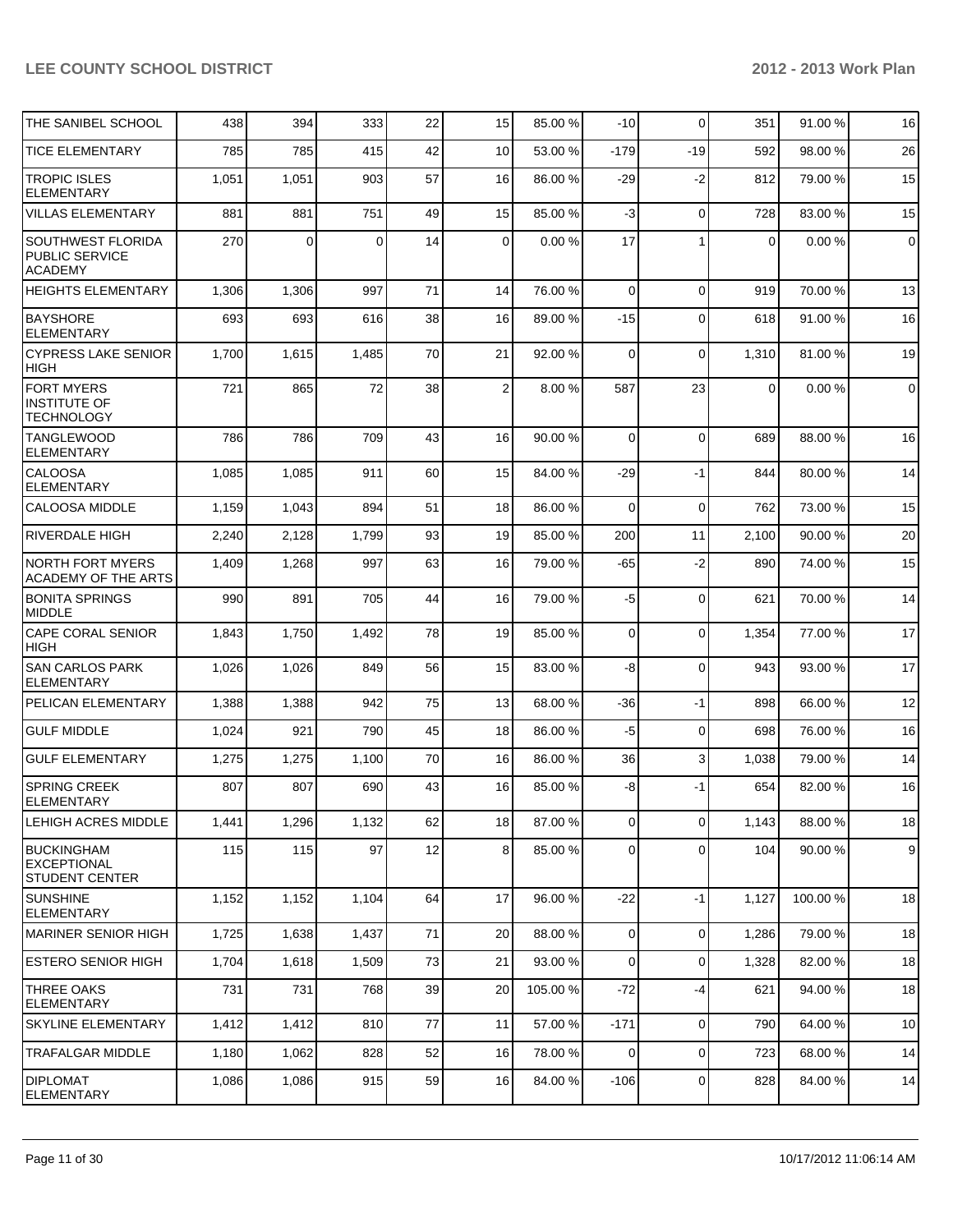| COLONIAL<br><b>ELEMENTARY</b>                            | 940      | 940      | 686      | 52       | 13              | 73.00 % | $-54$          | $-3$           | 674      | 76.00 %  | 14             |
|----------------------------------------------------------|----------|----------|----------|----------|-----------------|---------|----------------|----------------|----------|----------|----------------|
| <b>LITTLETON</b><br>ELEMENTARY                           | 756      | 756      | 507      | 41       | 12              | 67.00 % | $-26$          | -2             | 477      | 65.00 %  | 12             |
| <b>GATEWAY</b><br>ELEMENTARY                             | 754      | 754      | 671      | 40       | 17              | 89.00 % | $-22$          | 0              | 729      | 100.00%  | 18             |
| <b>THREE OAKS MIDDLE</b>                                 | 1,096    | 986      | 848      | 48       | 18 <sup>1</sup> | 86.00 % | $\Omega$       | $\Omega$       | 803      | 81.00%   | 17             |
| <b>DUNBAR ATHLETICS</b>                                  | $\Omega$ | $\Omega$ | $\Omega$ | $\Omega$ | $\overline{0}$  | 0.00%   | $\Omega$       | $\Omega$       | $\Omega$ | 0.00%    | $\mathbf 0$    |
| HANCOCK CREEK<br><b>ELEMENTARY</b>                       | 1,044    | 1,044    | 857      | 57       | 15              | 82.00 % | 19             | 1              | 821      | 77.00 %  | 14             |
| LEHIGH SENIOR HIGH                                       | 2,024    | 1,922    | 1,625    | 84       | 19              | 85.00 % | 175            | 10             | 1,888    | 90.00 %  | 20             |
| NORTH VO-TECH                                            | 324      | 388      | 32       | 17       | $\overline{2}$  | 8.00 %  | 103            | 5              | $\Omega$ | 0.00%    | $\overline{0}$ |
| NEW DIRECTIONS<br><b>SCHOOL</b>                          | 680      | 680      | 434      | 37       | 12              | 64.00 % | $\Omega$       | $\Omega$       | 528      | 78.00 %  | 14             |
| <b>PINEWOODS</b><br>ELEMENTARY                           | 1,078    | 1,078    | 896      | 59       | 15              | 83.00 % | $\Omega$       | $\Omega$       | 839      | 78.00 %  | 14             |
| <b>ROYAL PALM</b><br><b>EXCEPTIONAL SCHOOL</b>           | 230      | 230      | 157      | 23       | $\overline{7}$  | 68.00 % | $-10$          | $\mathbf 0$    | 182      | 83.00%   | 8              |
| DIPLOMAT MIDDLE                                          | 1,094    | 984      | 843      | 48       | 18              | 86.00 % | $\Omega$       | $\mathbf 0$    | 716      | 73.00 %  | 15             |
| <b>MIRROR LAKES</b><br>ELEMENTARY                        | 1,089    | 1,089    | 1,047    | 60       | 17              | 96.00 % | $-54$          | $-2$           | 1,035    | 100.00%  | 18             |
| <b>PAUL LAURENCE</b><br>DUNBAR MIDDLE                    | 1,124    | 1,011    | 852      | 49       | 17              | 84.00 % | $\Omega$       | 0              | 788      | 78.00 %  | 16             |
| IVETERAN'S PARK<br>ACADEMY FOR THE<br><b>ARTS</b>        | 1,945    | 1,750    | 1,476    | 90       | 16              | 84.00 % | -122           | -6             | 1,627    | 100.00%  | 19             |
| <b>MARINER MIDDLE</b>                                    | 1,294    | 1,164    | 850      | 56       | 15 <sup>1</sup> | 73.00 % | $-46$          | $\Omega$       | 755      | 68.00 %  | 13             |
| <b>LEE COUNTY</b><br><b>DETENTION HOME</b>               | 0        | 0        | $\Omega$ | 0        | $\overline{0}$  | 0.00%   | $\Omega$       | $\Omega$       | 0        | 0.00%    | $\overline{0}$ |
| VARSITY LAKES MIDDLE                                     | 1,319    | 1,187    | 1,096    | 56       | 20              | 92.00 % | $\Omega$       | $\mathbf 0$    | 1,047    | 88.00%   | 19             |
| <b>TRAFALGAR</b><br><b>ELEMENTARY</b>                    | 998      | 998      | 840      | 57       | 15 <sup>1</sup> | 84.00 % | $-15$          | $\Omega$       | 774      | 79.00 %  | 14             |
| <b>LEXINGTON MIDDLE</b><br><b>SCHOOL</b>                 | 1,146    | 1,031    | 905      | 51       | 18              | 88.00 % | $\overline{0}$ | 0              | 892      | 87.00 %  | 17             |
| <b>HARNS MARSH</b><br><b>ELEMENTARY SCHOOL</b>           | 948      | 948      | 894      | 51       | 18              | 94.00 % | 0              | $\Omega$       | 945      | 100.00 % | 19             |
| RAY V. POTTORF<br><b>ELEMENTARY SCHOOL</b>               | 864      | 864      | 643      | 48       | 13              | 74.00 % | $\overline{0}$ | 0              | 621      | 72.00 %  | 13             |
| <b>RAYMA C. PAGE</b><br>ELEMENTARY                       | 846      | 846      | 769      | 47       | 16              | 91.00 % | $\overline{0}$ | $\mathbf 0$    | 723      | 85.00 %  | 15             |
| IDA S. BAKER HIGH<br> SCHOOL                             | 1,991    | 1,891    | 1,710    | 85       | 20 <sub>l</sub> | 90.00 % | $\overline{0}$ | 0              | 1,495    | 79.00 %  | 18             |
| SOUTH FORT MYERS<br> HIGH SCHOOL                         | 2,077    | 1,973    | 1,733    | 87       | 20              | 88.00 % | $\mathbf 0$    | 0              | 1,518    | 77.00 %  | 17             |
| HECTOR A.<br> CAFFERATA, JR.<br><b>ELEMENTARY SCHOOL</b> | 883      | 883      | 742      | 47       | 16              | 84.00 % | $-39$          | 0              | 690      | 82.00%   | 15             |
| <b>G. WEAVER HIPPS</b><br>ELEMENTARY                     | 794      | 794      | 711      | 42       | 17              | 89.00 % | $\mathbf 0$    | $\mathbf 0$    | 749      | 94.00%   | 18             |
| <b>EAST LEE COUNTY</b><br>HIGH SCHOOL                    | 2,057    | 1,954    | 1,670    | 86       | 19              | 85.00 % | $\Omega$       | $\mathbf 0$    | 1,760    | 90.00%   | 20             |
| <b>RIVER HALL</b><br><b>ELEMENTARY</b>                   | 1,064    | 1,064    | 898      | 57       | 16              | 84.00 % | $-26$          | $\overline{0}$ | 1,036    | 100.00%  | 18             |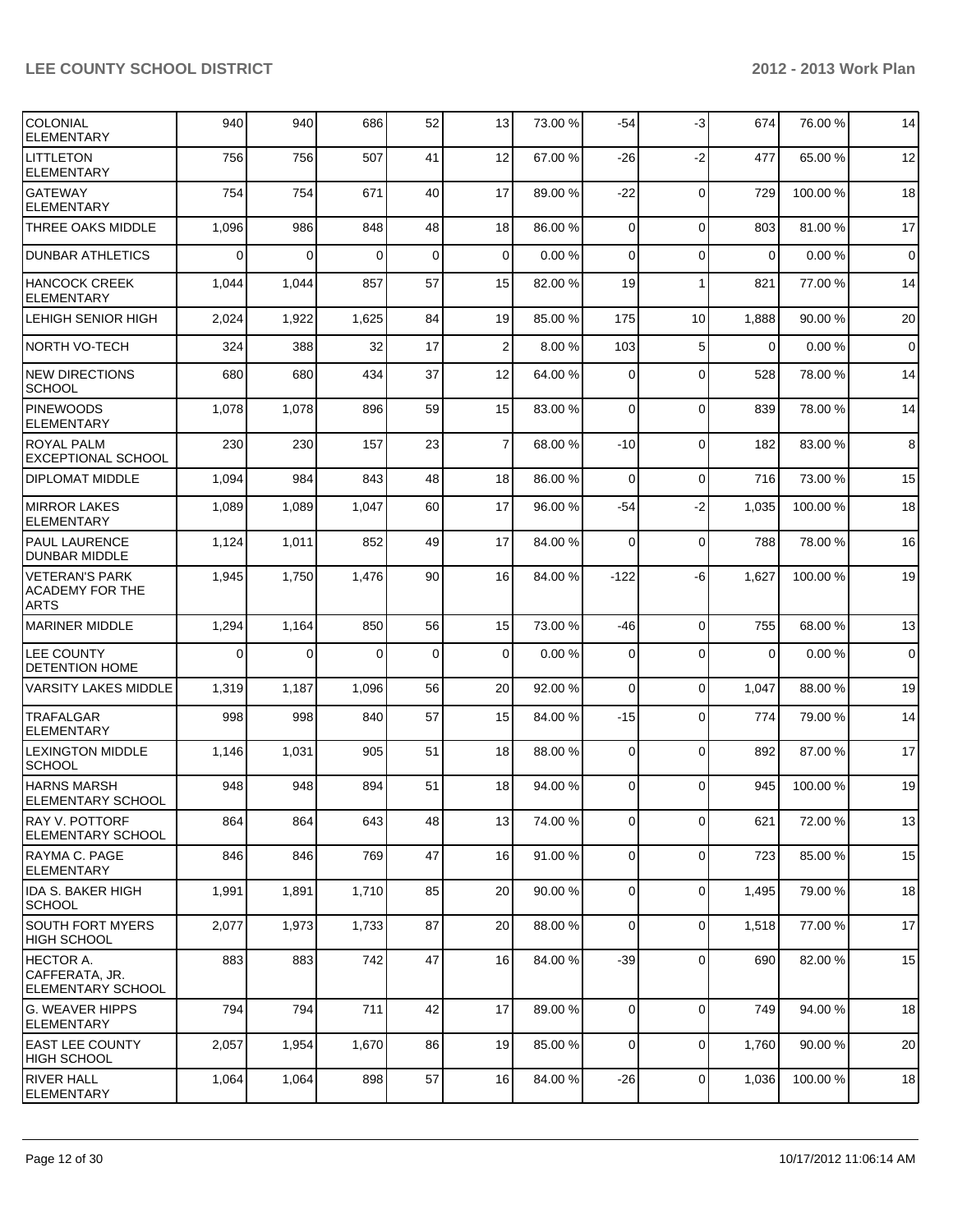|                                         | 91,930 | 85,628 | 70,700 | 4,459 | 16              | 82.57 % | 586      | 36       | 71,266 | 82.66%  | 16 |
|-----------------------------------------|--------|--------|--------|-------|-----------------|---------|----------|----------|--------|---------|----|
| IHARNS MARSH MIDDLE<br><b>SCHOOL</b>    | 1,345  | 0      |        | 63    | $\Omega$        | 0.00%   | $\Omega$ | $\Omega$ | 1,059  | 0.00%   | 17 |
| <b>ITORTUGA PRESERVE</b><br>IELEMENTARY | 1,050  | 0      |        | 60    | $\Omega$        | 0.00%   | $\Omega$ | $\Omega$ | 1,007  | 0.00%   | 17 |
| IISLAND COAST HIGH<br>ISCHOOL           | 2,059  | 1,956  | 1,616  | 83    | 19              | 83.00 % | $\Omega$ | $\Omega$ | 1,396  | 71.00 % | 17 |
| <b>ITREELINE</b><br>IELEMENTARY         | 1,065  | 1,065  | 942    | 58    | 16              | 88.00 % | $\Omega$ | $\Omega$ | 1,062  | 100.00% | 18 |
| IOAK HAMMOCK MIDDLE<br>ISCHOOL          | 1,492  | 1,342  | 1,267  | 65    | 19              | 94.00 % | $\Omega$ | 0        | 1,184  | 88.00 % | 18 |
| Alternative Learning<br>lCenter West    | 265    | 265    | 115    | 12    | 10 <sup>1</sup> | 43.00 % |          | $\Omega$ | 159    | 60.00 % | 13 |
| ICHALLENGER MIDDLE                      | 1,366  | 1,229  | 1,079  | 59    | 18              | 88.00 % |          | $\Omega$ | 934    | 76.00 % | 16 |
| IPATRIOT ELEMENTARY                     | 1,046  | 1,046  | 692    | 56    | 12              | 66.00 % | $-54$    | ∩        | 666    | 67.00 % | 12 |
| IMANATEE<br>IELEMENTARY                 | 1,042  | 1,042  | 902    | 56    | 16              | 87.00 % |          | $\Omega$ | 1,040  | 100.00% | 19 |

The COFTE Projected Total (71,266) for 2016 - 2017 must match the Official Forecasted COFTE Total (72,624 ) for 2016 - 2017 before this section can be completed. In the event that the COFTE Projected Total does not match the Official forecasted COFTE, then the Balanced Projected COFTE Table should be used to balance COFTE.

| Projected COFTE for 2016 - 2017 |        | <b>Grade Level Type</b> | <b>Balanced Projected</b><br>COFTE for 2016 - 2017 |
|---------------------------------|--------|-------------------------|----------------------------------------------------|
| Elementary (PK-3)               | 22,560 |                         |                                                    |
| Middle (4-8)                    | 27,933 |                         |                                                    |
|                                 |        | Elementary (PK-3)       | 641                                                |
| High (9-12)                     | 22.131 |                         |                                                    |
|                                 |        | Middle (4-8)            | 54 <sub>C</sub>                                    |
|                                 | 72,624 |                         |                                                    |
|                                 |        | High (9-12)             | 177                                                |
|                                 |        |                         |                                                    |

#### **Relocatable Replacement**

Number of relocatable classrooms clearly identified and scheduled for replacement in the school board adopted financially feasible 5-year district work program.

| Location                          | $2012 - 2013$ | $2013 - 2014$ | $2014 - 2015$ | $2015 - 2016$ | 2016 - 2017 | Year 5 Total    |
|-----------------------------------|---------------|---------------|---------------|---------------|-------------|-----------------|
| <b>ALVA MIDDLE</b>                |               |               |               |               |             | 6               |
| <b>IBONITA SPRINGS ELEMENTARY</b> |               |               |               |               |             | 4               |
| EDGEWOOD ACADEMY                  |               |               |               |               |             | $\overline{2}$  |
| <b>FRANKLIN PARK ELEMENTARY</b>   |               |               |               |               |             | 2               |
| IJ COLIN ENGLISH ELEMENTARY       |               |               |               |               |             |                 |
| <b>JORANGE RIVER ELEMENTARY</b>   | з             |               |               |               |             | 6               |
| ORANGEWOOD ELEMENTARY             |               |               |               |               |             | 3 <sup>l</sup>  |
| <b>ITHE SANIBEL SCHOOL</b>        |               |               |               |               |             |                 |
| <b>ITICE ELEMENTARY</b>           | $\Omega$      | 19            |               |               |             | 19 <sup>l</sup> |

**72,624**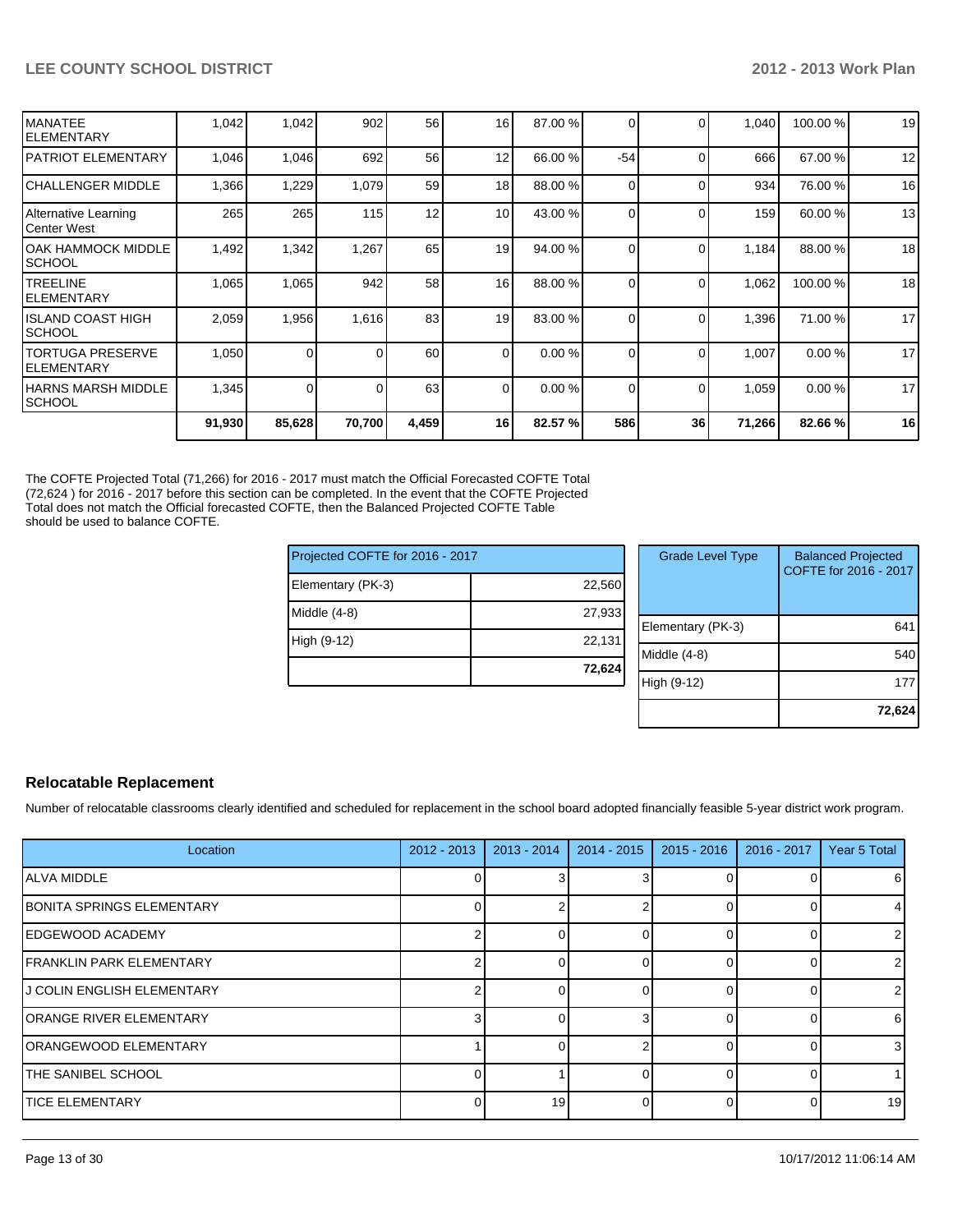| <b>Total Relocatable Replacements:</b>        | 28 | 39 | 19       |          |   | 93             |
|-----------------------------------------------|----|----|----------|----------|---|----------------|
| HARNS MARSH ELEMENTARY SCHOOL                 | 3  | O  | $\Omega$ | $\Omega$ |   | 3              |
| MIRROR LAKES ELEMENTARY                       |    |    |          | $\Omega$ |   | 4              |
| <b>IPINEWOODS ELEMENTARY</b>                  |    |    | $\Omega$ | $\Omega$ |   | 2              |
| HANCOCK CREEK ELEMENTARY                      |    | ŋ  | $\Omega$ | $\Omega$ |   |                |
| <b>ILITTLETON ELEMENTARY</b>                  |    | 0  | $\Omega$ | $\Omega$ | ∩ |                |
| COLONIAL ELEMENTARY                           | 3  |    | ∩        | $\Omega$ |   | 4              |
| <b>TRAFALGAR MIDDLE</b>                       | 0  |    | ∩        | $\Omega$ |   | 4              |
| ISKYLINE ELEMENTARY                           | 1  | O  | $\Omega$ | $\Omega$ | r |                |
| <b>ITHREE OAKS ELEMENTARY</b>                 | 0  |    |          | 3        |   | 71             |
| ISUNSHINE ELEMENTARY                          |    |    | $\Omega$ | $\Omega$ |   | 2              |
| <b>IBUCKINGHAM EXCEPTIONAL STUDENT CENTER</b> | 0  |    |          | 0        |   |                |
| <b>LEHIGH ACRES MIDDLE</b>                    | 0  |    |          |          |   | 12             |
| <b>ISPRING CREEK ELEMENTARY</b>               |    | 0  | $\Omega$ | 0        | ∩ |                |
| CALOOSA ELEMENTARY                            |    | 0  | $\Omega$ | $\Omega$ |   |                |
| VILLAS ELEMENTARY                             | 2  | 0  | $\Omega$ | $\Omega$ |   | 2              |
| <b>TROPIC ISLES ELEMENTARY</b>                | 2  | U  | $\Omega$ | $\Omega$ |   | 2 <sub>1</sub> |

# **Charter Schools Tracking**

Information regarding the use of charter schools.

| Location-Type                                 | # Relocatable<br>units or<br>permanent<br>classrooms | Owner        | Year Started or<br><b>Scheduled</b> | <b>Student</b><br><b>Stations</b> | <b>Students</b><br>Enrolled | Years in<br>Contract | <b>Total Charter</b><br><b>Students</b><br>projected for<br>2016 - 2017 |
|-----------------------------------------------|------------------------------------------------------|--------------|-------------------------------------|-----------------------------------|-----------------------------|----------------------|-------------------------------------------------------------------------|
| 4100 The Island School K-5                    |                                                      | 6 PRIVATE    | 2001                                | 60                                | 31                          | 13                   | 33                                                                      |
| 4102 Bonita Springs Charter<br>School K-8     |                                                      | 92 PRIVATE   | 2003                                | 1,600                             | 1,267                       | 11                   | 1,318                                                                   |
| 4103 Gateway Charter<br><b>Elementary K-4</b> |                                                      | 68 PRIVATE   | 2004                                | 1,600                             | 1,161                       | 10 <sup>1</sup>      | 1,208                                                                   |
| 4121 Gateway Charter High 9-12                |                                                      | 41 PRIVATE   | 2005                                | 1,600                             | 757                         | 9                    | 789                                                                     |
| 4111 Cape Coral Charter K-8                   |                                                      | 60 PRIVATE   | 2005                                | 1,600                             | 674                         | 9                    | 701                                                                     |
| 4131 Lee Charter Academy K-8                  |                                                      | 16 PRIVATE   | 2005                                | 280                               | 99                          | 9                    | 103                                                                     |
| 4143 Oasis Charter Elementary K<br>-5         |                                                      | 39 MUNICIPAL | 2006                                | 850                               | 844                         | 8                    | 878                                                                     |
| 4141 Six Mile Charter Academy K<br>-8         |                                                      | 65 PRIVATE   | 2006                                | 1,600                             | 1,199                       | 8                    | 1,247                                                                   |
| 4171 Oasis Charter Middle 6-8                 |                                                      | 36 MUNICIPAL | 2007                                | 900                               | 834                         |                      | 868                                                                     |
| 4212 City of Palms Charter HS 9-<br>12        |                                                      | 8 PRIVATE    | 2007                                | 350                               | 169                         |                      | 176                                                                     |
| 4181 Oasis Charter High 9-12                  |                                                      | 36 MUNICIPAL | 2008                                | 1,000                             | 686                         | 6                    | 713                                                                     |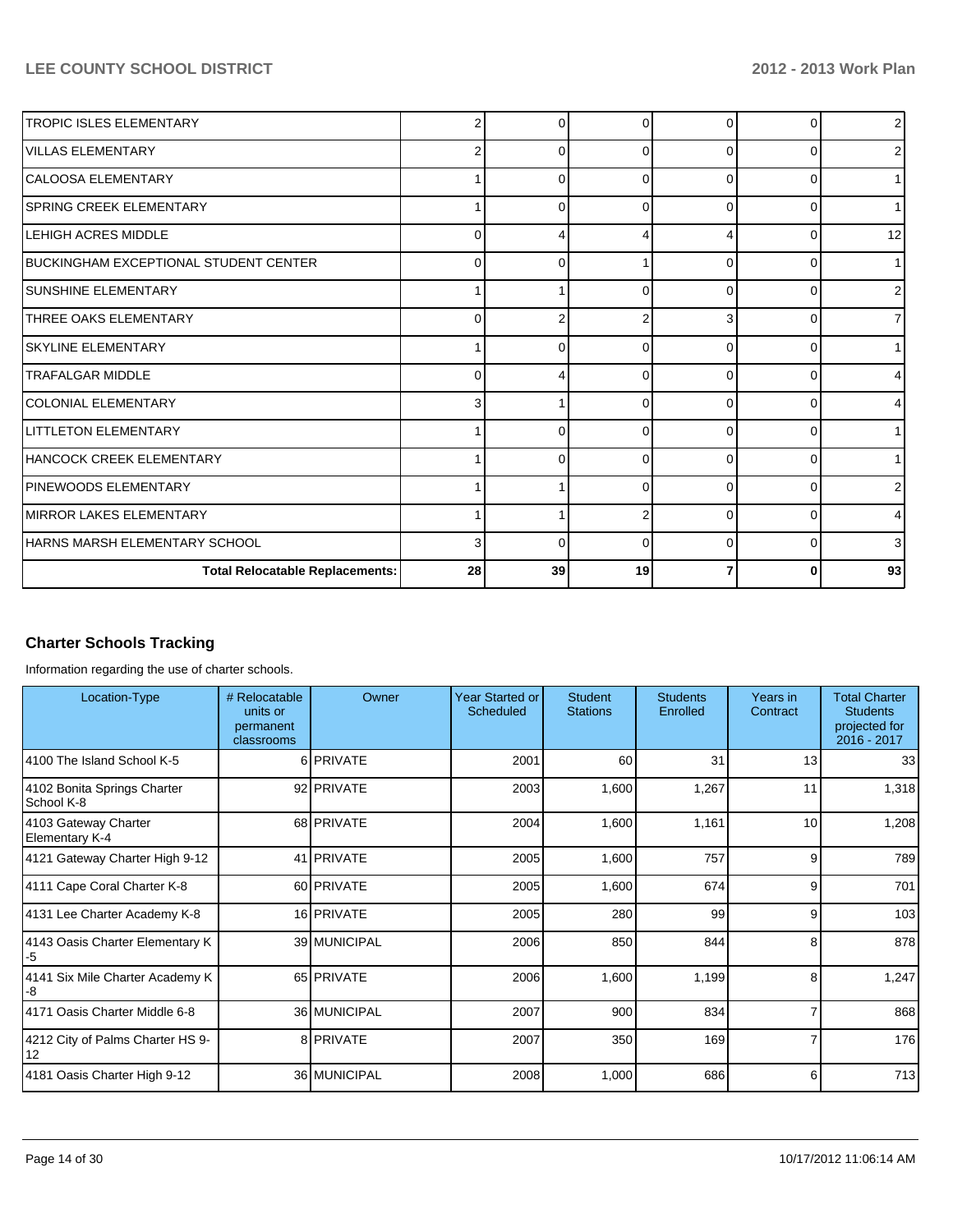| 4151 Christa McAuliffe Charter<br>Elementary K-5  |     | 36 MUNICIPAL     | 2007 | 800    | 687    |                | 715    |
|---------------------------------------------------|-----|------------------|------|--------|--------|----------------|--------|
| 4251 Coronado High School 9-12                    |     | 5 <b>PRIVATE</b> | 2009 | 450    | 427    | 5              | 445    |
| 4241 Ft. Myers Prep & Fitness K-<br>18            |     | 10 PRIVATE       | 2009 | 436    | 293    | 5              | 305    |
| 4261 Gateway Charter<br>Intermediate 5-8          |     | 43 PRIVATE       | 2009 | 1,350  | 1,076  | 5              | 1,119  |
| 4235 Lee Alternative Charter High<br>9-12         |     | 12 PRIVATE       | 2009 | 300    | 158    |                | 165    |
| 4242 North Nicholas High 9-12                     |     | 8 PRIVATE        | 2009 | 400    | 303    | 5              | 315    |
| 4154 Goodwill LIFE Academy 6-<br>12               |     | 7 <b>PRIVATE</b> | 2006 | 60     | 43     | 8              | 45     |
| 4281 Bonita Springs Prep &<br>Fitness Academy K-8 |     | 12 PRIVATE       | 2010 | 436    | 384    | 4              | 400    |
| 4155 Edison Collegiate High<br>School 9-12        |     | 8 PRIVATE        | 2011 | 400    | 283    | 3              | 295    |
| 4231 Cape Coral Prep & Fitness<br>$K-5$           |     | 12 PRIVATE       | 2012 | 436    | 188    | $\overline{2}$ | 196    |
| 4201 Lehigh Charter Shool of<br>Excellence K-6    |     | 8 PRIVATE        | 2012 | 298    | 85     | $\overline{2}$ | 89     |
| 4211 Pivot Charter School 6-12                    |     | 6 PRIVATE        | 2012 | 1,200  | 191    | 2              | 199    |
| 4301 Richard Milburn Academy<br>South 9-12        |     | 8 PRIVATE        | 2012 | 350    | 77     | $\overline{2}$ | 80     |
|                                                   | 642 |                  |      | 18,356 | 11,916 |                | 12,402 |

# **Special Purpose Classrooms Tracking**

The number of classrooms that will be used for certain special purposes in the current year, by facility and type of classroom, that the district will, 1), not use for educational purposes, and 2), the co-teaching classrooms that are not open plan classrooms and will be used for educational purposes.

| School                                 | School Type | $\parallel$ # of Elementary $\parallel$ # of Middle 4-8 $\parallel$<br><b>I</b> K-3 Classrooms | <b>Classrooms</b> | $\#$ of High 9-12<br><b>Classrooms</b> | # of $ESE$<br>Classrooms | # of Combo<br><b>Classrooms</b> | Total<br><b>Classrooms</b> |
|----------------------------------------|-------------|------------------------------------------------------------------------------------------------|-------------------|----------------------------------------|--------------------------|---------------------------------|----------------------------|
| <b>ITICE ELEMENTARY</b>                | Educational |                                                                                                |                   |                                        |                          |                                 | $\overline{2}$             |
| <b>Total Educational Classrooms: I</b> |             |                                                                                                |                   |                                        |                          |                                 | 2 <sub>l</sub>             |

| School                                        | <b>School Type</b> | # of Elementary<br>K-3 Classrooms | # of Middle 4-8<br><b>Classrooms</b> | # of High 9-12<br><b>Classrooms</b> | # of $ESE$<br><b>Classrooms</b> | # of Combo<br><b>Classrooms</b> | Total<br><b>Classrooms</b> |
|-----------------------------------------------|--------------------|-----------------------------------|--------------------------------------|-------------------------------------|---------------------------------|---------------------------------|----------------------------|
| VARSITY LAKES MIDDLE                          | Co-Teaching        |                                   |                                      |                                     |                                 | 0                               |                            |
| IRAYMA C. PAGE ELEMENTARY                     | Co-Teaching        |                                   |                                      |                                     |                                 | $\Omega$                        |                            |
| SOUTH FORT MYERS HIGH<br><b>SCHOOL</b>        | Co-Teaching        |                                   | 0                                    | 12                                  |                                 | $\Omega$                        | 12                         |
| <b>PAUL LAURENCE DUNBAR</b><br><b>IMIDDLE</b> | Co-Teaching        |                                   |                                      |                                     |                                 | $\Omega$                        |                            |
| <b>IPELICAN ELEMENTARY</b>                    | Co-Teaching        |                                   |                                      |                                     |                                 | $\Omega$                        |                            |
| <b>IGULF MIDDLE</b>                           | Co-Teaching        |                                   | Δ                                    | n                                   |                                 | $\Omega$                        | 4                          |
| <b>IDIPLOMAT MIDDLE</b>                       | Co-Teaching        |                                   |                                      |                                     |                                 | 0                               | $\overline{7}$             |
| ICALOOSA MIDDLE                               | Co-Teaching        |                                   | 8                                    |                                     |                                 | $\Omega$                        | 9                          |
| IRIVERDALE HIGH                               | Co-Teaching        |                                   | $\Omega$                             |                                     |                                 | $\Omega$                        | $\overline{2}$             |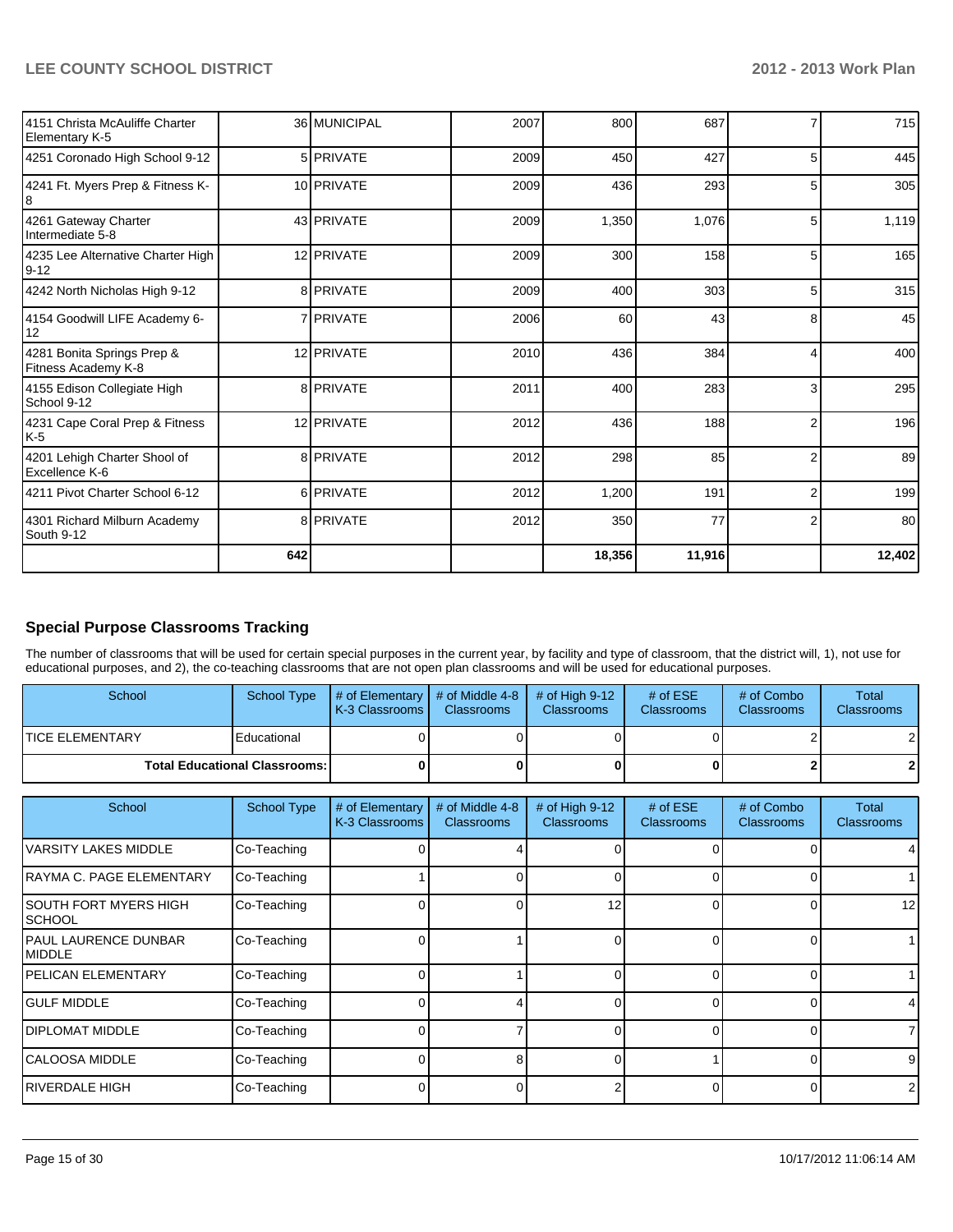|                                              | <b>Total Co-Teaching Classrooms:</b> |              | 56             | 70       |          | O              | 137            |
|----------------------------------------------|--------------------------------------|--------------|----------------|----------|----------|----------------|----------------|
| HARNS MARSH MIDDLE SCHOOL                    | Co-Teaching                          | 0            | $\overline{2}$ | $\Omega$ | $\Omega$ | $\Omega$       | 2              |
| <b>ISLAND COAST HIGH SCHOOL</b>              | Co-Teaching                          | $\Omega$     | $\Omega$       | Δ        | $\Omega$ | 0              | 4              |
| OAK HAMMOCK MIDDLE SCHOOL                    | Co-Teaching                          | 0            | 2              | $\Omega$ | $\Omega$ | $\Omega$       | 2              |
| <b>ALVA ELEMENTARY</b>                       | Co-Teaching                          | 1            |                | $\Omega$ | $\Omega$ | $\Omega$       | 2              |
| <b>ALVA MIDDLE</b>                           | Co-Teaching                          | 0            | $\overline{2}$ | $\Omega$ | 0        | $\Omega$       | $\overline{c}$ |
| G. WEAVER HIPPS ELEMENTARY                   | Co-Teaching                          |              | $\Omega$       | $\Omega$ | $\Omega$ | $\Omega$       | $\mathbf{1}$   |
| <b>CAPE CORAL ELEMENTARY</b>                 | Co-Teaching                          | $\Omega$     |                | $\Omega$ | $\Omega$ | $\Omega$       | $\mathbf{1}$   |
| J COLIN ENGLISH ELEMENTARY                   | Co-Teaching                          | 0            |                | $\Omega$ | $\Omega$ | $\Omega$       | $\mathbf{1}$   |
| FORT MYERS SENIOR HIGH                       | Co-Teaching                          | 0            | $\Omega$       | 8        | 0        | 0              | 8              |
| JAMES STEPHENS<br>INTERNATIONAL ACADEMY      | Co-Teaching                          |              | $\mathbf{0}$   | $\Omega$ | $\Omega$ | $\Omega$       | $\mathbf{1}$   |
| THREE OAKS ELEMENTARY                        | Co-Teaching                          |              | $\Omega$       | $\Omega$ | 0        | $\overline{0}$ | $\mathbf{1}$   |
| <b>MARINER SENIOR HIGH</b>                   | Co-Teaching                          | 0            | $\mathbf{0}$   | 6        | 0        | 0              | 6              |
| THREE OAKS MIDDLE                            | Co-Teaching                          | 0            | 6              | $\Omega$ | 2        | $\Omega$       | 8              |
| LITTLETON ELEMENTARY                         | Co-Teaching                          | 0            |                | $\Omega$ | 0        | 0              | $\mathbf{1}$   |
| LEHIGH SENIOR HIGH                           | Co-Teaching                          | 0            | 0              | 17       | 1        | 0              | 18             |
| <b>MARINER MIDDLE</b>                        | Co-Teaching                          | $\Omega$     | $\overline{2}$ | $\Omega$ | $\Omega$ | $\Omega$       | 2              |
| <b>EAST LEE COUNTY HIGH</b><br><b>SCHOOL</b> | Co-Teaching                          | $\mathbf{0}$ | O              | 6        | $\Omega$ | $\Omega$       | 6              |
| LEXINGTON MIDDLE SCHOOL                      | Co-Teaching                          | 0            | 8              | $\Omega$ | 0        | $\Omega$       | 8              |
| HARNS MARSH ELEMENTARY<br><b>SCHOOL</b>      | Co-Teaching                          | $\mathbf{0}$ |                | $\Omega$ | $\Omega$ | $\Omega$       | $\mathbf{1}$   |
| <b>TROPIC ISLES ELEMENTARY</b>               | Co-Teaching                          | 0            |                | $\Omega$ | 0        | 0              | $\mathbf{1}$   |
| THE SANIBEL SCHOOL                           | Co-Teaching                          | 0            | $\overline{2}$ | $\Omega$ | 0        | $\overline{0}$ | 2              |
| <b>CALOOSA ELEMENTARY</b>                    | Co-Teaching                          | 2            | 0              | $\Omega$ | $\Omega$ | 0              | $\overline{2}$ |
| <b>CYPRESS LAKE SENIOR HIGH</b>              | Co-Teaching                          | 0            | $\Omega$       | 4        | 0        | 0              | 4              |
| CAPE CORAL SENIOR HIGH                       | Co-Teaching                          | 0            | 0              | 7        | 0        | 0              | $\overline{7}$ |
| <b>BONITA SPRINGS MIDDLE</b>                 | Co-Teaching                          | 0            | 0              | 4        | 0        | 0              | 4              |
| NORTH FORT MYERS ACADEMY<br>OF THE ARTS      | Co-Teaching                          | 0            |                | $\Omega$ | 0        | 0              | $\mathbf 1$    |

#### **Infrastructure Tracking**

**Necessary offsite infrastructure requirements resulting from expansions or new schools. This section should include infrastructure information related to capacity project schedules and other project schedules (Section 4).**

Dunbar High Remodel - Utilities, Sidewalks and Road Work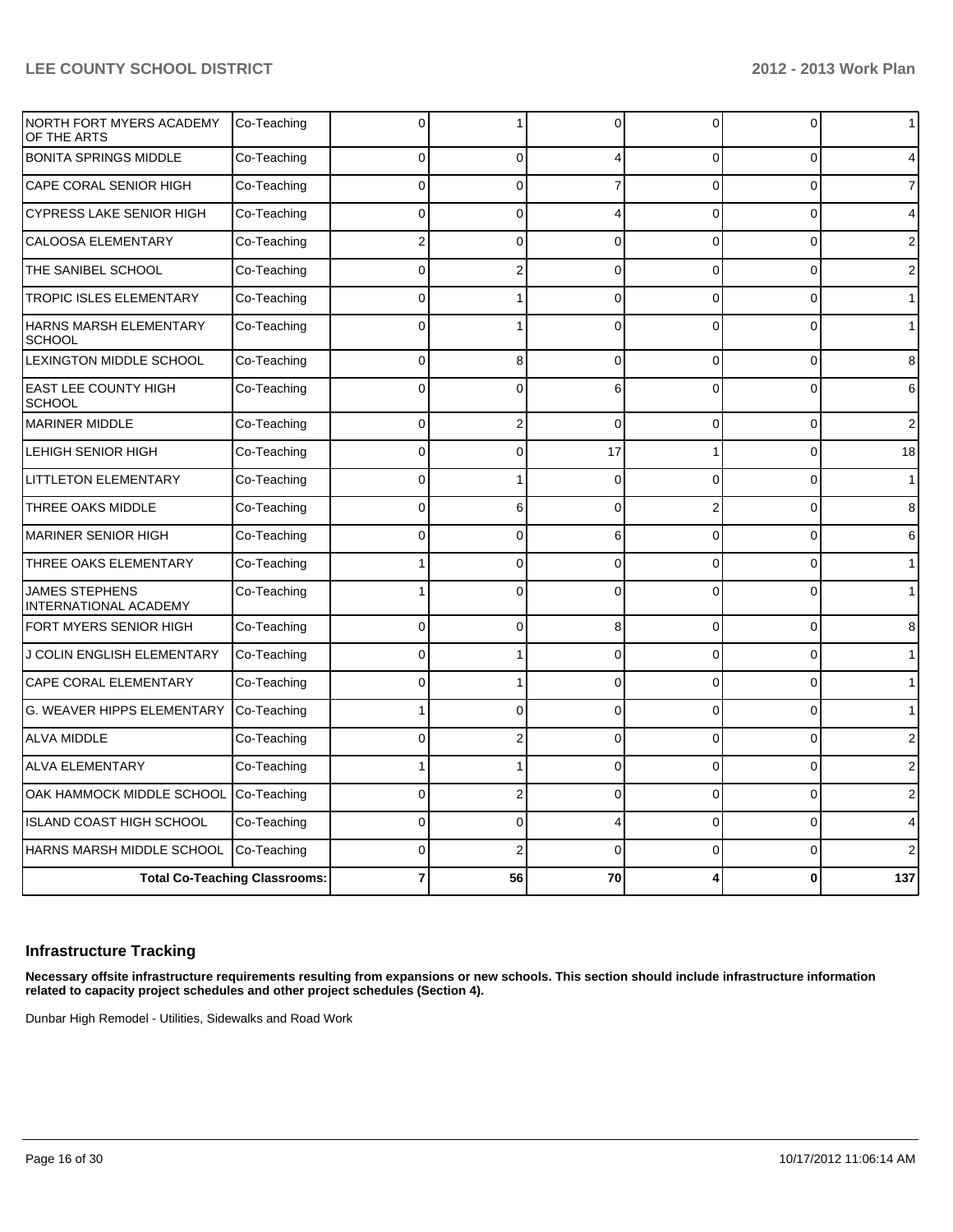**Proposed location of planned facilities, whether those locations are consistent with the comprehensive plans of all affected local governments, and recommendations for infrastructure and other improvements to land adjacent to existing facilities. Provisions of 1013.33(12), (13) and (14) and 1013.36 must be addressed for new facilities planned within the 1st three years of the plan (Section 5).**

#### Not Specified

**Consistent with Comp Plan?** No

#### **Net New Classrooms**

The number of classrooms, by grade level and type of construction, that were added during the last fiscal year.

| List the net new classrooms added in the 2011 - 2012 fiscal year.                                                                                       |                              |                                   |                                |                                                                        | List the net new classrooms to be added in the 2012 - 2013 fiscal<br>Ivear. |                            |                                 |                        |
|---------------------------------------------------------------------------------------------------------------------------------------------------------|------------------------------|-----------------------------------|--------------------------------|------------------------------------------------------------------------|-----------------------------------------------------------------------------|----------------------------|---------------------------------|------------------------|
| "Classrooms" is defined as capacity carrying classrooms that are added to increase<br>capacity to enable the district to meet the Class Size Amendment. |                              |                                   |                                | Totals for fiscal year 2012 - 2013 should match totals in Section 15A. |                                                                             |                            |                                 |                        |
| Location                                                                                                                                                | $2011 - 2012$ #<br>Permanent | $2011 - 2012$ #<br><b>Modular</b> | $2011 - 2012$ #<br>Relocatable | $2011 - 2012$<br>Total                                                 | $2012 - 2013 \#$<br>Permanent                                               | $2012 - 2013$ #<br>Modular | $2012 - 2013 \#$<br>Relocatable | $2012 - 2013$<br>Total |
| Elementary (PK-3)                                                                                                                                       |                              |                                   |                                |                                                                        |                                                                             |                            |                                 |                        |
| $Middle (4-8)$                                                                                                                                          |                              |                                   |                                |                                                                        |                                                                             |                            |                                 |                        |
| High (9-12)                                                                                                                                             |                              |                                   |                                |                                                                        |                                                                             |                            |                                 |                        |
|                                                                                                                                                         |                              |                                   |                                |                                                                        |                                                                             |                            |                                 |                        |

#### **Relocatable Student Stations**

Number of students that will be educated in relocatable units, by school, in the current year, and the projected number of students for each of the years in the workplan.

| <b>Site</b>                        | 2012 - 2013 | $2013 - 2014$ | $2014 - 2015$ | $2015 - 2016$  | $2016 - 2017$ | 5 Year Average |
|------------------------------------|-------------|---------------|---------------|----------------|---------------|----------------|
| VARSITY LAKES MIDDLE               | 110         | 110           |               | <sup>0</sup>   |               | 44             |
| <b>TRAFALGAR ELEMENTARY</b>        | 0           | 0             | 0             | $\Omega$       | 0             | $\overline{0}$ |
| RAYMA C. PAGE ELEMENTARY           |             | ∩             |               | $\Omega$       | ი             | $\overline{0}$ |
| IDA S. BAKER HIGH SCHOOL           | 0           | 0             | 0             | $\Omega$       | 0             | $\overline{0}$ |
| SOUTH FORT MYERS HIGH SCHOOL       |             | ∩             | C             | $\Omega$       | O             | $\overline{0}$ |
| <b>IMIRROR LAKES ELEMENTARY</b>    | 18          | 54            | 54            | $\Omega$       | 0             | 25             |
| <b>PAUL LAURENCE DUNBAR MIDDLE</b> |             | ∩             | n             | $\Omega$       | O             | $\overline{0}$ |
| <b>PELICAN ELEMENTARY</b>          | 0           | 0             | 0             | $\Omega$       | 0             | $\overline{0}$ |
| <b>GULF MIDDLE</b>                 |             | ∩             | U             | $\Omega$       | $\Omega$      | $\Omega$       |
| <b>IGULF ELEMENTARY</b>            | 0           | 0             | 0             | $\Omega$       | 0             | $\overline{0}$ |
| PINEWOODS ELEMENTARY               | 18          | 18            | 18            | $\Omega$       | $\Omega$      | 11             |
| ROYAL PALM EXCEPTIONAL SCHOOL      | $\Omega$    | 0             | $\Omega$      | $\overline{0}$ | 0             | $\overline{0}$ |
| <b>DIPLOMAT MIDDLE</b>             |             | ∩             | ∩             | $\Omega$       | O             | $\overline{0}$ |
| CALOOSA MIDDLE                     |             | 0             | 0             | $\overline{0}$ | $\Omega$      | $\overline{0}$ |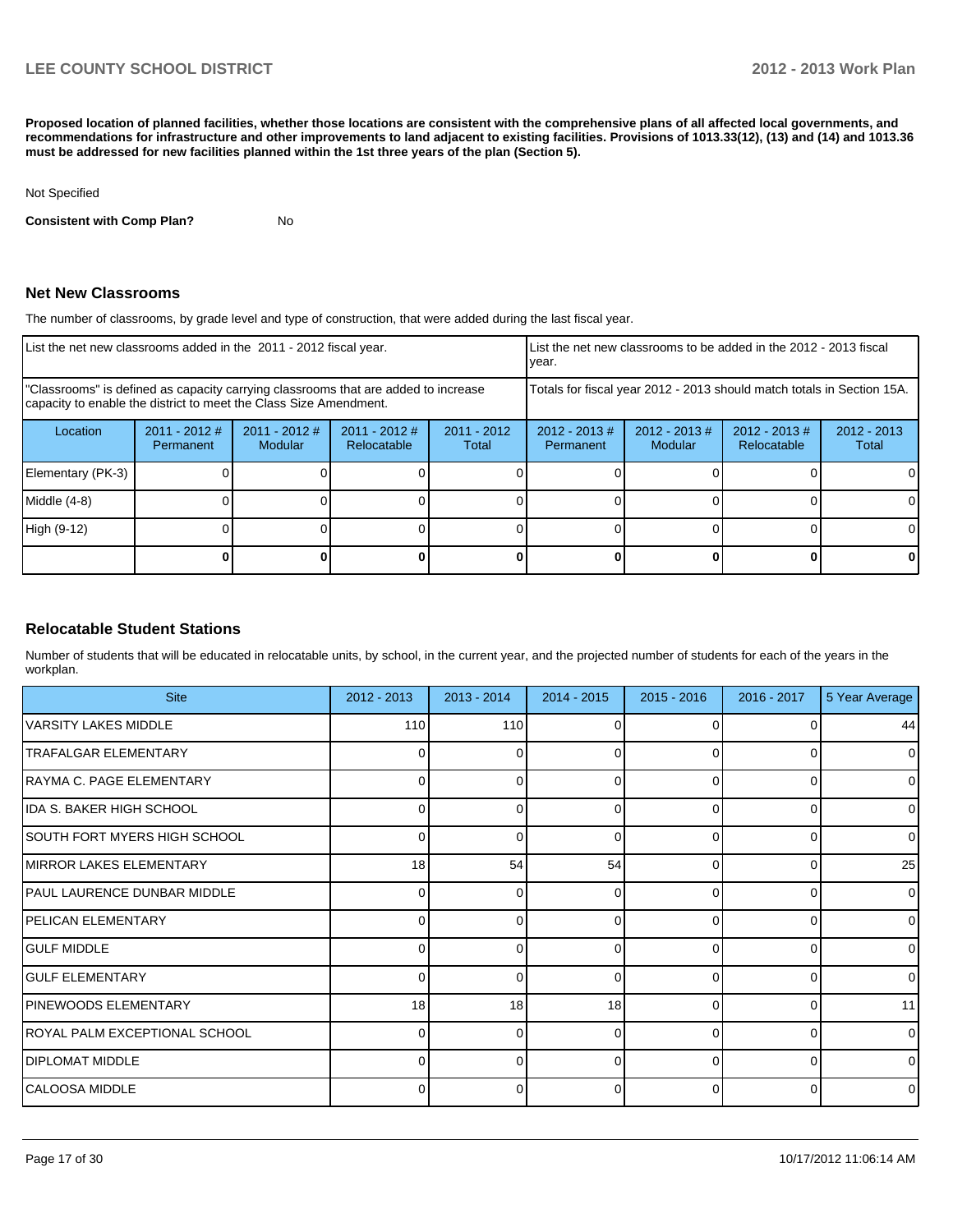| <b>RIVERDALE HIGH</b>                                     | 200      | 200         | 200            | $\overline{0}$ | 0           | 120            |
|-----------------------------------------------------------|----------|-------------|----------------|----------------|-------------|----------------|
| NORTH FORT MYERS ACADEMY OF THE ARTS                      | 0        | 0           | 0              | $\Omega$       | 0           | 0              |
| <b>BONITA SPRINGS MIDDLE</b>                              | 0        | 0           | 0              | $\Omega$       | 0           | 0              |
| CAPE CORAL SENIOR HIGH                                    | 0        | 0           | 0              | $\Omega$       | 0           | 0              |
| <b>SAN CARLOS PARK ELEMENTARY</b>                         | 0        | 0           | 0              | $\Omega$       | 0           | 0              |
| <b>HEIGHTS ELEMENTARY</b>                                 | 0        | 0           | 0              | $\Omega$       | 0           | 0              |
| <b>BAYSHORE ELEMENTARY</b>                                | 0        | 0           | 0              | $\Omega$       | 0           | 0              |
| <b>CYPRESS LAKE SENIOR HIGH</b>                           | 0        | 0           | 0              | $\Omega$       | 0           | 0              |
| FORT MYERS INSTITUTE OF TECHNOLOGY                        | 67       | 0           | 0              | $\Omega$       | 0           | 13             |
| TANGLEWOOD ELEMENTARY                                     | 0        | 0           | 0              | $\Omega$       | 0           | 0              |
| <b>CALOOSA ELEMENTARY</b>                                 | 0        | 0           | 0              | $\Omega$       | 0           | 0              |
| THE SANIBEL SCHOOL                                        | 15       | $\mathbf 0$ | 0              | $\Omega$       | 0           | 3              |
| <b>TICE ELEMENTARY</b>                                    | 198      | 288         | 0              | $\Omega$       | 0           | 97             |
| <b>TROPIC ISLES ELEMENTARY</b>                            | 0        | 0           | 0              | $\Omega$       | 0           | 0              |
| <b>VILLAS ELEMENTARY</b>                                  | 0        | 0           | 0              | 0              | 0           | 0              |
| <b>SOUTHWEST FLORIDA PUBLIC SERVICE</b><br><b>ACADEMY</b> | 0        | 0           | 0              | 0              | $\Omega$    | 0              |
| HARNS MARSH ELEMENTARY SCHOOL                             | 36       | 36          | 36             | $\overline{0}$ | $\mathbf 0$ | 22             |
| NORTH FORT MYERS SENIOR HIGH                              | 0        | 0           | 0              | $\overline{0}$ | $\mathbf 0$ | $\overline{0}$ |
| ORANGE RIVER ELEMENTARY                                   | 54       | 54          | 54             | $\overline{0}$ | $\mathbf 0$ | 32             |
| ORANGEWOOD ELEMENTARY                                     | 18       | 18          | 18             | $\overline{0}$ | $\mathbf 0$ | 11             |
| PINE ISLAND ELEMENTARY                                    | 0        | 0           | 0              | $\Omega$       | $\mathbf 0$ | $\overline{0}$ |
| Alternative Learning Center West                          | 265      | 144         | 152            | 159            | $\mathbf 0$ | 144            |
| RIVER HALL ELEMENTARY                                     | 18       | 18          | 18             | $\overline{0}$ | $\mathbf 0$ | 11             |
| <b>LEXINGTON MIDDLE SCHOOL</b>                            | 0        | 0           | 0              | $\Omega$       | $\mathbf 0$ | $\overline{0}$ |
| EAST LEE COUNTY HIGH SCHOOL                               | $\Omega$ | $\mathbf 0$ | $\overline{0}$ | $\overline{0}$ | $\mathbf 0$ | $\overline{0}$ |
| MANATEE ELEMENTARY                                        | $\Omega$ | 0           | $\Omega$       | $\overline{0}$ | $\mathbf 0$ | $\overline{0}$ |
| <b>PATRIOT ELEMENTARY</b>                                 | $\Omega$ | 0           | 0              | $\overline{0}$ | $\mathbf 0$ | $\overline{0}$ |
| CHALLENGER MIDDLE                                         | $\Omega$ | 0           | $\Omega$       | $\overline{0}$ | 0           | $\overline{0}$ |
| NORTH VO-TECH                                             | $\Omega$ | $\mathbf 0$ | 0              | $\overline{0}$ | 0           | $\overline{0}$ |
| NEW DIRECTIONS SCHOOL                                     | 44       | 44          | 44             | $\overline{0}$ | 0           | 26             |
| VETERAN'S PARK ACADEMY FOR THE ARTS                       | $\Omega$ | $\mathbf 0$ | 0              | $\overline{0}$ | 0           | $\overline{0}$ |
| MARINER MIDDLE                                            | $\Omega$ | 0           | 0              | $\overline{0}$ | 0           | $\overline{0}$ |
| RAY V. POTTORF ELEMENTARY SCHOOL                          | $\Omega$ | 0           | $\Omega$       | $\overline{0}$ | 0           | $\overline{0}$ |
| HANCOCK CREEK ELEMENTARY                                  | $\Omega$ | 0           | $\Omega$       | $\overline{0}$ | 0           | $\overline{0}$ |
| <b>LEHIGH SENIOR HIGH</b>                                 | 200      | 200         | 200            | $\overline{0}$ | 0           | 120            |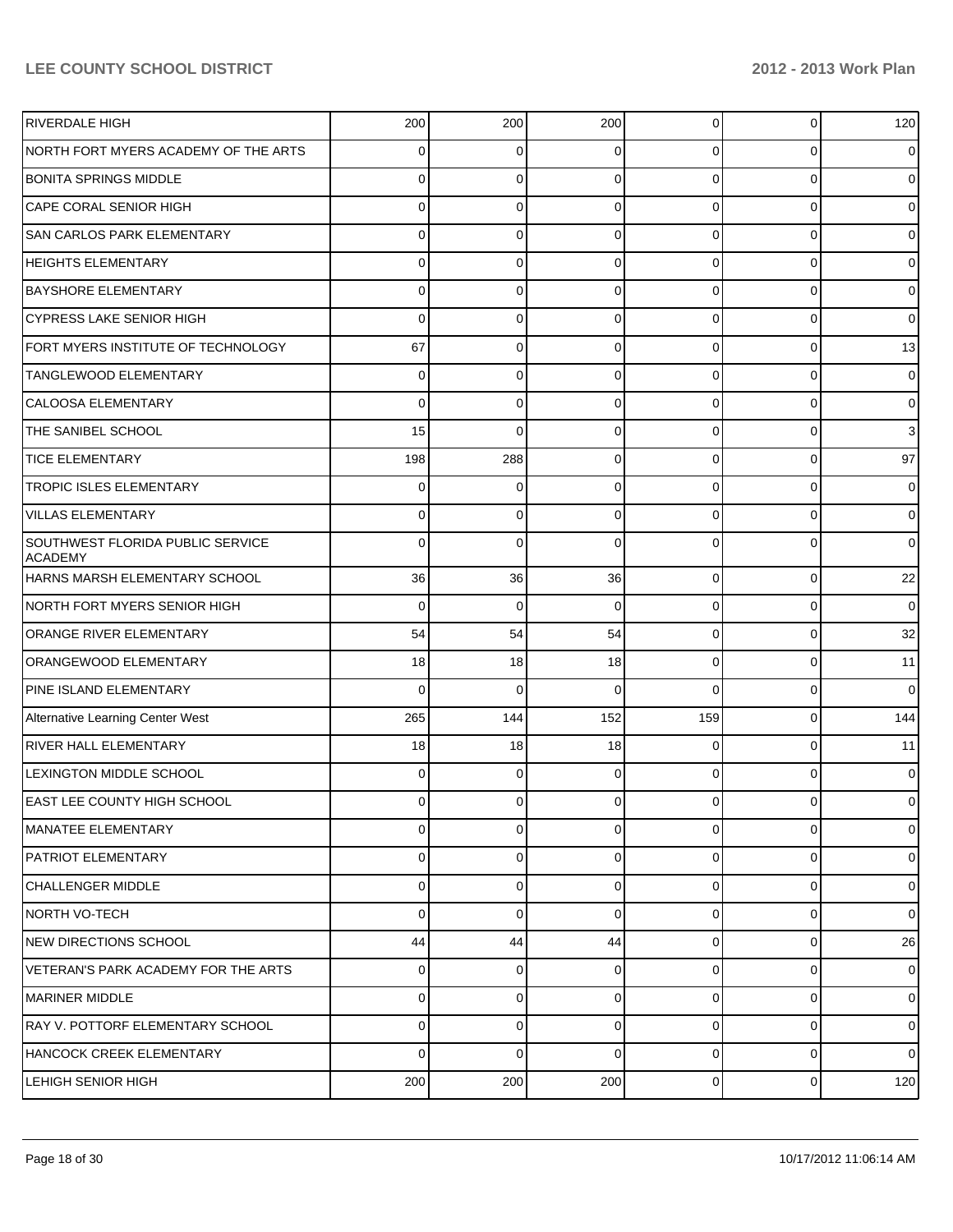| COLONIAL ELEMENTARY                                              | 18       | 18             | 18             | 18             | 0              | 14             |
|------------------------------------------------------------------|----------|----------------|----------------|----------------|----------------|----------------|
| <b>LITTLETON ELEMENTARY</b>                                      | 18       | 18             | 18             | $\Omega$       | 0              | 11             |
| <b>GATEWAY ELEMENTARY</b>                                        | 18       | 0              | 0              | $\Omega$       | 0              | $\overline{4}$ |
| THREE OAKS MIDDLE                                                | 0        | 126            | 126            | $\Omega$       | 0              | 50             |
| MARINER SENIOR HIGH                                              | 0        | 0              | 0              | $\Omega$       | 0              | $\overline{0}$ |
| <b>ESTERO SENIOR HIGH</b>                                        | 0        | 0              | 0              | $\Omega$       | 0              | $\overline{0}$ |
| THREE OAKS ELEMENTARY                                            | 0        | 0              | 0              | $\Omega$       | 0              | 0              |
| <b>SKYLINE ELEMENTARY</b>                                        | 0        | $\mathbf 0$    | 0              | $\Omega$       | 0              | 0              |
| <b>TRAFALGAR MIDDLE</b>                                          | 88       | 88             | 0              | $\Omega$       | 0              | 35             |
| <b>DIPLOMAT ELEMENTARY</b>                                       | 0        | $\mathbf 0$    | 0              | $\Omega$       | 0              | $\overline{0}$ |
| JAMES STEPHENS INTERNATIONAL ACADEMY                             | 36       | $\mathbf 0$    | $\Omega$       | $\Omega$       | 0              | $\overline{7}$ |
| <b>LEHIGH ELEMENTARY</b>                                         | 36       | 36             | 36             | $\Omega$       | $\mathbf 0$    | 22             |
| <b>SPRING CREEK ELEMENTARY</b>                                   | 72       | 72             | 72             | $\Omega$       | 0              | 43             |
| <b>LEHIGH ACRES MIDDLE</b>                                       | 264      | 264            | 264            | $\Omega$       | 0              | 158            |
| BUCKINGHAM EXCEPTIONAL STUDENT CENTER                            | 15       | 15             | 15             | 15             | 0              | 12             |
| <b>SUNSHINE ELEMENTARY</b>                                       | 44       | 44             | 44             | $\Omega$       | 0              | 26             |
| <b>EDISON PARK CREATIVE AND EXPRESSIVE ARTS</b><br><b>SCHOOL</b> | 0        | $\Omega$       | 0              | 0              | $\Omega$       | $\overline{0}$ |
| FORT MYERS BEACH ELEMENTARY                                      | $\Omega$ | 0              | 0              | $\Omega$       | $\Omega$       | $\overline{0}$ |
| FORT MYERS MIDDLE ACADEMY                                        | $\Omega$ | 0              | 0              | $\Omega$       | $\mathbf 0$    | $\overline{0}$ |
| FORT MYERS SENIOR HIGH                                           | $\Omega$ | 0              | 0              | $\Omega$       | $\mathbf 0$    | $\overline{0}$ |
| <b>FRANKLIN PARK ELEMENTARY</b>                                  | 0        | $\mathbf 0$    | $\Omega$       | $\Omega$       | $\mathbf 0$    | $\overline{0}$ |
| J COLIN ENGLISH ELEMENTARY                                       | 36       | 36             | 36             | $\Omega$       | $\mathbf 0$    | 22             |
| <b>BONITA SPRINGS ELEMENTARY</b>                                 | 58       | 12             | 12             | $\Omega$       | $\overline{0}$ | 16             |
| <b>CAPE CORAL ELEMENTARY</b>                                     | 0        | 0              | 0              | $\Omega$       | 0              | $\overline{0}$ |
| <b>CYPRESS LAKE MIDDLE</b>                                       | $\Omega$ | $\overline{0}$ | $\overline{0}$ | $\Omega$       | $\overline{0}$ | $\overline{0}$ |
| <b>DUNBAR COMMUNITY SCHOOL</b>                                   | $\Omega$ | $\Omega$       | $\Omega$       | $\Omega$       | $\Omega$       | $\overline{0}$ |
| <b>DUNBAR HIGH SCHOOL</b>                                        | 0        | $\Omega$       | $\Omega$       | $\Omega$       | $\mathbf 0$    | $\overline{0}$ |
| EDGEWOOD ACADEMY                                                 | 0        | $\Omega$       | $\Omega$       | $\Omega$       | $\Omega$       | $\overline{0}$ |
| HECTOR A. CAFFERATA, JR. ELEMENTARY<br><b>SCHOOL</b>             | 0        | $\Omega$       | 0              | $\Omega$       | $\Omega$       | $\overline{0}$ |
| G. WEAVER HIPPS ELEMENTARY                                       | 36       | 0              | 0              | $\overline{0}$ | 0              | $\overline{7}$ |
| <b>ALLEN PARK ELEMENTARY</b>                                     | $\Omega$ | 0              | $\Omega$       | $\Omega$       | 0              | $\overline{0}$ |
| <b>ALVA MIDDLE</b>                                               | 132      | 0              | $\Omega$       | $\Omega$       | 0              | 26             |
| ALVA ELEMENTARY                                                  | $\Omega$ | 0              | $\Omega$       | $\Omega$       | 0              | $\overline{0}$ |
| LEE ASSOCIATION FOR RETARDED CITIZENS<br>(LARC)                  | 0        | 0              | $\Omega$       | $\Omega$       | $\Omega$       | $\overline{0}$ |
| <b>DUNBAR ATHLETICS</b>                                          | $\Omega$ | $\overline{0}$ | $\overline{0}$ | $\overline{0}$ | $\mathbf 0$    | $\overline{0}$ |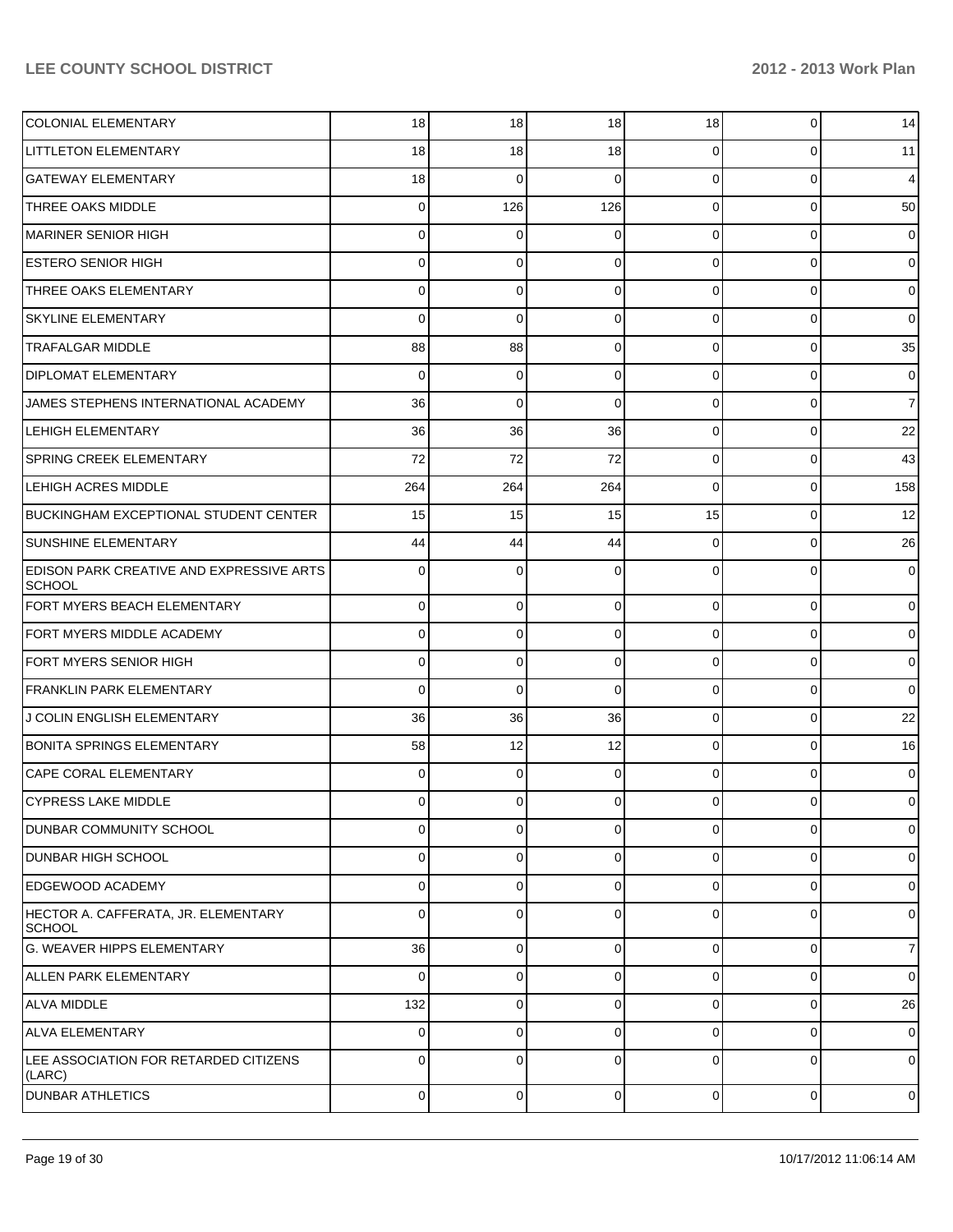| <b>ILEE COUNTY DETENTION HOME</b>                 |        |        |        |        |        |        |
|---------------------------------------------------|--------|--------|--------|--------|--------|--------|
| IOAK HAMMOCK MIDDLE SCHOOL                        | 132    | 132    | 132    |        |        | 79     |
| <b>ITREELINE ELEMENTARY</b>                       | 36     | 36     |        |        |        | 14     |
| IISLAND COAST HIGH SCHOOL                         |        |        |        |        |        |        |
| <b>ITORTUGA PRESERVE ELEMENTARY</b>               |        |        |        |        |        |        |
| HARNS MARSH MIDDLE SCHOOL                         |        |        |        |        |        |        |
| Totals for LEE COUNTY SCHOOL DISTRICT             |        |        |        |        |        |        |
| Total students in relocatables by year.           | 2,300  | 2,081  | 1,567  | 192    |        | 1,228  |
| Total number of COFTE students projected by year. | 71,961 | 72,525 | 72,758 | 72,579 | 72,624 | 72,489 |
| Percent in relocatables by year.                  | 3%     | 3%     | 2%     | 0%     | 0%     | 2%     |

### **Leased Facilities Tracking**

Exising leased facilities and plans for the acquisition of leased facilities, including the number of classrooms and student stations, as reported in the educational plant survey, that are planned in that location at the end of the five year workplan.

| Location                                                  | # of Leased<br>Classrooms 2012 -<br>2013 | <b>FISH Student</b><br><b>Stations</b> | Owner          | # of Leased<br>Classrooms 2016 -<br>2017 | <b>FISH Student</b><br><b>Stations</b> |
|-----------------------------------------------------------|------------------------------------------|----------------------------------------|----------------|------------------------------------------|----------------------------------------|
| FORT MYERS INSTITUTE OF TECHNOLOGY                        | 0                                        |                                        | 0 G.E. Capital | $\Omega$                                 | n                                      |
| ALLEN PARK ELEMENTARY                                     | $\Omega$                                 |                                        |                | $\Omega$                                 |                                        |
| <b>ALVA MIDDLE</b>                                        | $\Omega$                                 |                                        |                | 0                                        |                                        |
| <b>BONITA SPRINGS ELEMENTARY</b>                          | $\Omega$                                 | 0                                      |                | 0                                        | <sup>0</sup>                           |
| <b>CAPE CORAL ELEMENTARY</b>                              | $\Omega$                                 | 0                                      |                | 0                                        | 0                                      |
| <b>DUNBAR COMMUNITY SCHOOL</b>                            | $\Omega$                                 | 0                                      |                | 0                                        | <sup>0</sup>                           |
| <b>DUNBAR HIGH SCHOOL</b>                                 | $\Omega$                                 | 0                                      |                | 0                                        | o                                      |
| <b>EDGEWOOD ACADEMY</b>                                   | $\Omega$                                 | 0                                      |                | 0                                        | U                                      |
| EDISON PARK CREATIVE AND EXPRESSIVE ARTS<br><b>SCHOOL</b> | $\Omega$                                 | 0                                      |                | 0                                        | 0                                      |
| FORT MYERS BEACH ELEMENTARY                               | $\Omega$                                 | $\Omega$                               |                | $\Omega$                                 | 0                                      |
| FORT MYERS MIDDLE ACADEMY                                 | $\Omega$                                 | 0                                      |                | 0                                        | 0                                      |
| <b>FRANKLIN PARK ELEMENTARY</b>                           | $\Omega$                                 | ∩                                      |                | 0                                        | ∩                                      |
| J COLIN ENGLISH ELEMENTARY                                | $\Omega$                                 | $\Omega$                               |                | 0                                        | 0                                      |
| JAMES STEPHENS INTERNATIONAL ACADEMY                      | $\Omega$                                 | ∩                                      |                | $\Omega$                                 | 0                                      |
| <b>LEHIGH ELEMENTARY</b>                                  | $\Omega$                                 |                                        |                | $\Omega$                                 | 0                                      |
| ORANGEWOOD ELEMENTARY                                     | $\Omega$                                 | ŋ                                      |                | $\Omega$                                 |                                        |
| PINE ISLAND ELEMENTARY                                    | $\Omega$                                 | 0                                      |                | 0                                        | <sup>0</sup>                           |
| LEE ASSOCIATION FOR RETARDED CITIZENS<br>(LARC)           | $\Omega$                                 | $\Omega$                               |                | $\Omega$                                 | $\Omega$                               |
| <b>TICE ELEMENTARY</b>                                    | 0                                        | $\Omega$                               |                | 0                                        | 0                                      |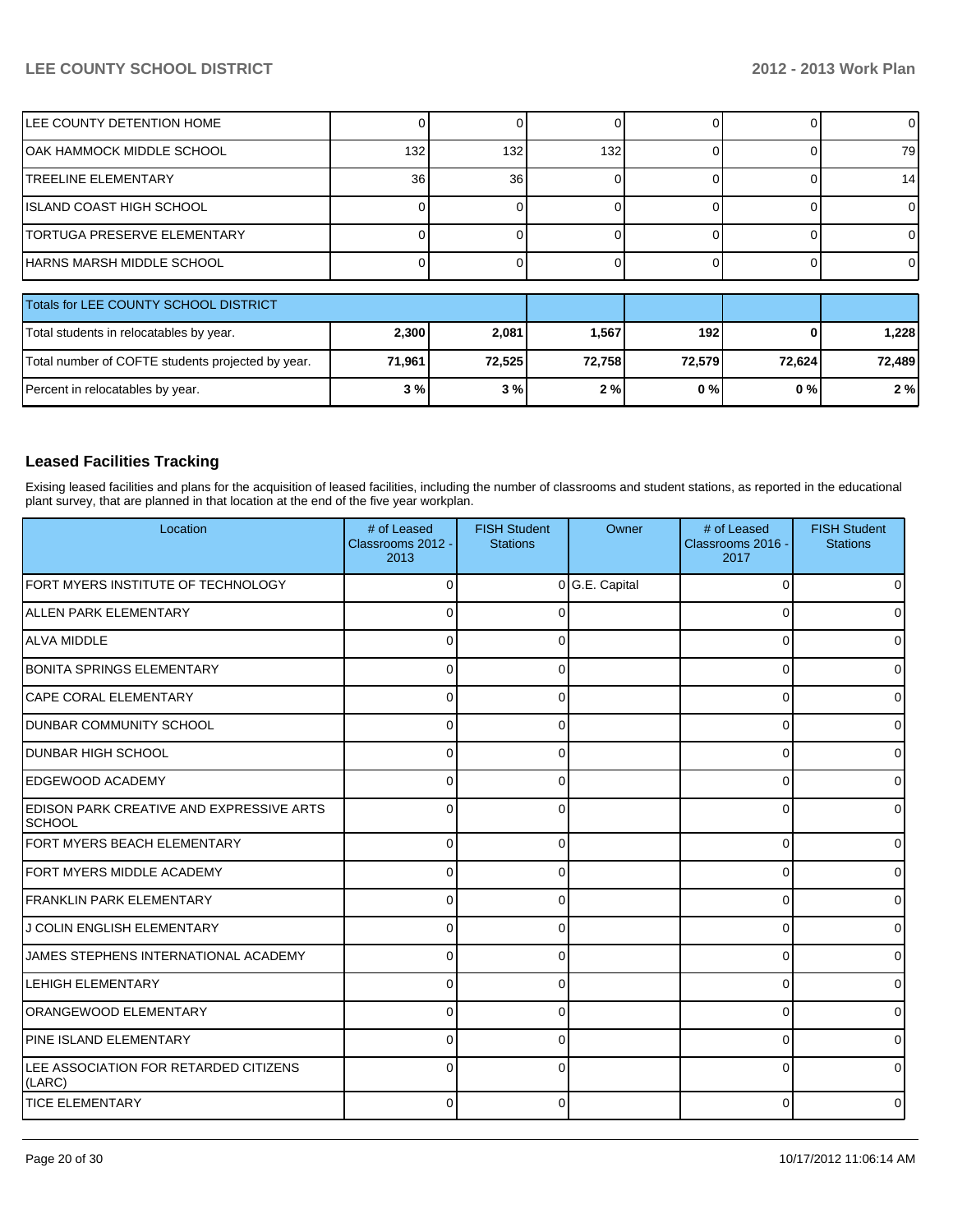| <b>TROPIC ISLES ELEMENTARY</b>           | $\overline{0}$ | 0           | $\overline{0}$ | 0           |
|------------------------------------------|----------------|-------------|----------------|-------------|
| <b>VILLAS ELEMENTARY</b>                 | $\mathbf 0$    | 0           | 0              |             |
| SOUTHWEST FLORIDA PUBLIC SERVICE ACADEMY | $\mathbf 0$    | $\Omega$    | 0              |             |
| <b>BAYSHORE ELEMENTARY</b>               | $\mathbf 0$    | 0           | $\mathbf 0$    |             |
| <b>CYPRESS LAKE SENIOR HIGH</b>          | $\Omega$       | 0           | 0              |             |
| <b>TANGLEWOOD ELEMENTARY</b>             | $\mathbf 0$    | 0           | $\mathbf 0$    |             |
| CALOOSA ELEMENTARY                       | $\Omega$       | $\Omega$    | 0              |             |
| CALOOSA MIDDLE                           | $\mathbf 0$    | $\Omega$    | $\mathbf 0$    |             |
| RIVERDALE HIGH                           | $\Omega$       | $\Omega$    | 0              |             |
| <b>BONITA SPRINGS MIDDLE</b>             | $\mathbf 0$    | 0           | $\mathbf 0$    |             |
| CAPE CORAL SENIOR HIGH                   | 0              | $\Omega$    | 0              |             |
| <b>SAN CARLOS PARK ELEMENTARY</b>        | $\mathbf 0$    | $\Omega$    | $\mathbf 0$    |             |
| PELICAN ELEMENTARY                       | $\Omega$       | 0           | 0              |             |
| <b>GULF MIDDLE</b>                       | $\mathbf 0$    | $\Omega$    | 0              |             |
| <b>LEHIGH ACRES MIDDLE</b>               | 0              | $\Omega$    | 0              |             |
| <b>SUNSHINE ELEMENTARY</b>               | $\mathbf 0$    | $\Omega$    | 0              |             |
| MARINER SENIOR HIGH                      | $\Omega$       | $\Omega$    | 0              |             |
| THREE OAKS ELEMENTARY                    | $\mathbf 0$    | 126         | 0              |             |
| <b>SKYLINE ELEMENTARY</b>                | 0              | ∩           | 0              |             |
| <b>TRAFALGAR MIDDLE</b>                  | $\mathbf 0$    | $\Omega$    | 0              |             |
| <b>DIPLOMAT ELEMENTARY</b>               | $\Omega$       | $\Omega$    | 0              | o           |
| <b>COLONIAL ELEMENTARY</b>               | $\mathbf 0$    | $\Omega$    | $\mathbf 0$    |             |
| <b>LITTLETON ELEMENTARY</b>              | $\Omega$       | 0           | 0              |             |
| THREE OAKS MIDDLE                        | $\Omega$       | 0           | 0              |             |
| <b>DUNBAR ATHLETICS</b>                  | $\Omega$       | 0           | $\overline{0}$ | 0           |
| HANCOCK CREEK ELEMENTARY                 | $\mathbf 0$    | $\Omega$    | 0              | $\mathbf 0$ |
| LEHIGH SENIOR HIGH                       | $\mathbf 0$    | $\Omega$    | $\mathbf 0$    | $\Omega$    |
| NORTH VO-TECH                            | $\Omega$       | $\Omega$    | 0              | $\Omega$    |
| NEW DIRECTIONS SCHOOL                    | $\mathbf 0$    | $\Omega$    | 0              | $\Omega$    |
| PINEWOODS ELEMENTARY                     | $\mathbf 0$    | $\Omega$    | $\mathbf 0$    | $\Omega$    |
| ROYAL PALM EXCEPTIONAL SCHOOL            | $\mathbf 0$    | $\Omega$    | $\mathbf 0$    | $\Omega$    |
| <b>DIPLOMAT MIDDLE</b>                   | $\Omega$       | $\Omega$    | 0              | $\Omega$    |
| MIRROR LAKES ELEMENTARY                  | $\mathbf 0$    | $\Omega$    | 0              | $\Omega$    |
| PAUL LAURENCE DUNBAR MIDDLE              | $\mathbf 0$    | $\Omega$    | 0              | $\Omega$    |
| VETERAN'S PARK ACADEMY FOR THE ARTS      | $\pmb{0}$      | $\Omega$    | 0              | 0           |
| MARINER MIDDLE                           | $\pmb{0}$      | $\mathbf 0$ | 0              | $\mathbf 0$ |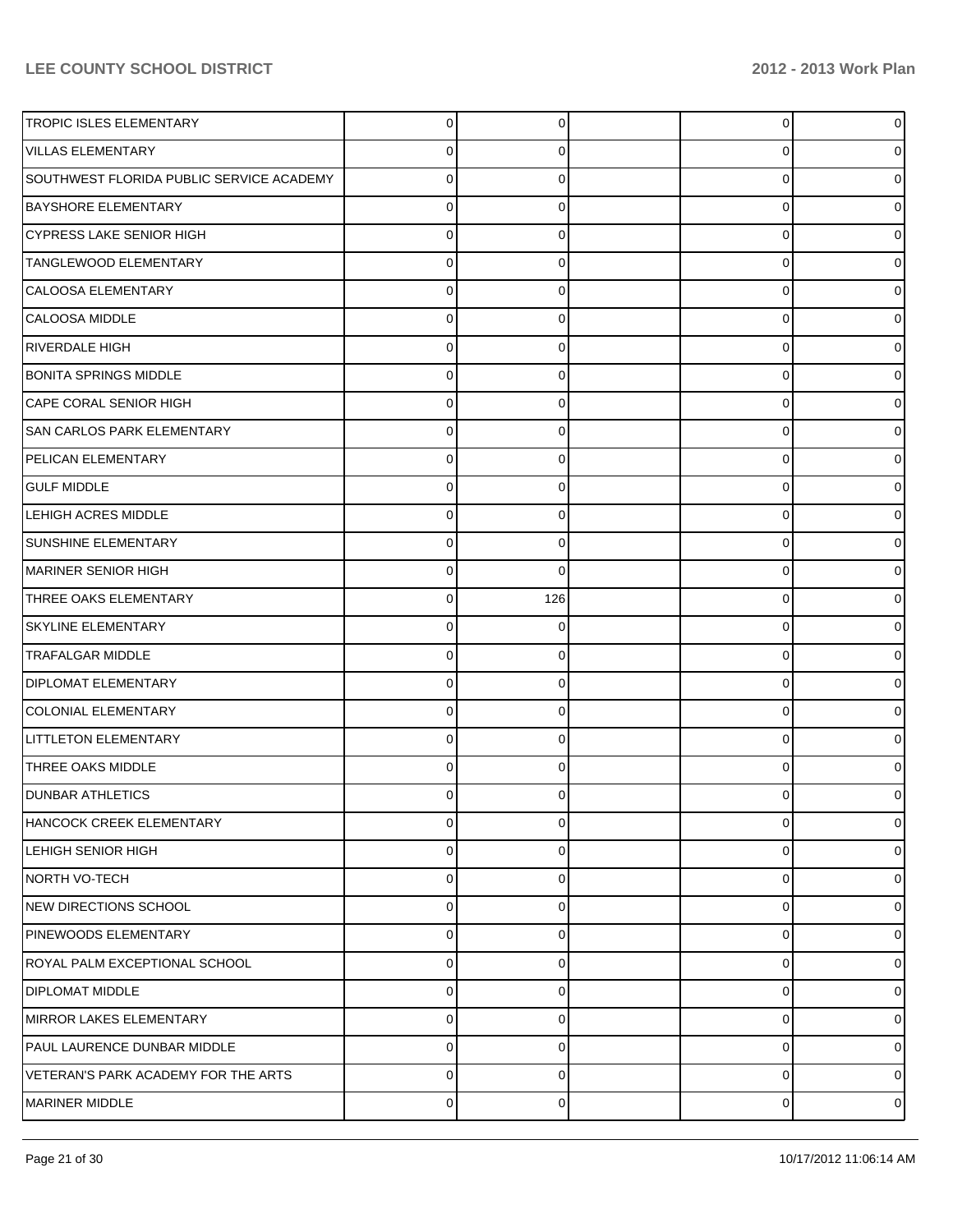| LEE COUNTY DETENTION HOME                  | 0           | 0   | 0        | 0              |
|--------------------------------------------|-------------|-----|----------|----------------|
| <b>VARSITY LAKES MIDDLE</b>                |             | 0   | 0        | 0              |
| <b>TRAFALGAR ELEMENTARY</b>                | 0           |     | 0        | 0              |
| <b>LEXINGTON MIDDLE SCHOOL</b>             | 0           | 0   | $\Omega$ | 0              |
| HARNS MARSH ELEMENTARY SCHOOL              |             |     | 0        | 0              |
| RAY V. POTTORF ELEMENTARY SCHOOL           |             | 0   | 0        | 0              |
| RAYMA C. PAGE ELEMENTARY                   |             |     | U        | 0              |
| IDA S. BAKER HIGH SCHOOL                   |             | 0   | 0        | 0              |
| SOUTH FORT MYERS HIGH SCHOOL               |             |     | 0        | 0              |
| HECTOR A. CAFFERATA, JR. ELEMENTARY SCHOOL | 0           | 0   | 0        | 0              |
| G. WEAVER HIPPS ELEMENTARY                 |             |     | 0        | 0              |
| <b>EAST LEE COUNTY HIGH SCHOOL</b>         |             | 0   | 0        | 0              |
| <b>RIVER HALL ELEMENTARY</b>               |             |     | U        | 0              |
| MANATEE ELEMENTARY                         |             |     | U        |                |
| <b>PATRIOT ELEMENTARY</b>                  |             |     | U        |                |
| CHALLENGER MIDDLE                          |             | 0   | 0        | 0              |
| Alternative Learning Center West           |             |     | 0        | 0              |
| OAK HAMMOCK MIDDLE SCHOOL                  |             | 0   | 0        | 0              |
| <b>TREELINE ELEMENTARY</b>                 |             |     | U        | 0              |
| ISLAND COAST HIGH SCHOOL                   |             |     | U        | 0              |
| <b>ALVA ELEMENTARY</b>                     |             |     | U        | 0              |
| CYPRESS LAKE MIDDLE                        |             | 0   | 0        | 0              |
| FORT MYERS SENIOR HIGH                     |             |     | $\Omega$ | 0              |
| NORTH FORT MYERS SENIOR HIGH               |             | 0   | 0        | 0              |
| ORANGE RIVER ELEMENTARY                    |             |     |          | 0              |
| THE SANIBEL SCHOOL                         | $\Omega$    | 0   | 0        | $\overline{0}$ |
| <b>HEIGHTS ELEMENTARY</b>                  | 0           | 0   | 0        | 0              |
| NORTH FORT MYERS ACADEMY OF THE ARTS       | 0           | 0   | 0        | 0              |
| <b>GULF ELEMENTARY</b>                     | $\mathbf 0$ | 0   | 0        | 0              |
| SPRING CREEK ELEMENTARY                    | $\mathbf 0$ | 0   | 0        | $\overline{0}$ |
| BUCKINGHAM EXCEPTIONAL STUDENT CENTER      | $\mathbf 0$ | 0   | 0        | 0              |
| <b>ESTERO SENIOR HIGH</b>                  | 0           | 0   | 0        | 0              |
| <b>GATEWAY ELEMENTARY</b>                  | 0           | 0   | 0        | 0              |
| TORTUGA PRESERVE ELEMENTARY                | 0           | 0   | 0        | 0              |
| HARNS MARSH MIDDLE SCHOOL                  | $\mathbf 0$ | 0   | 0        | $\overline{0}$ |
|                                            | $\bf{0}$    | 126 | 0        | $\mathbf{0}$   |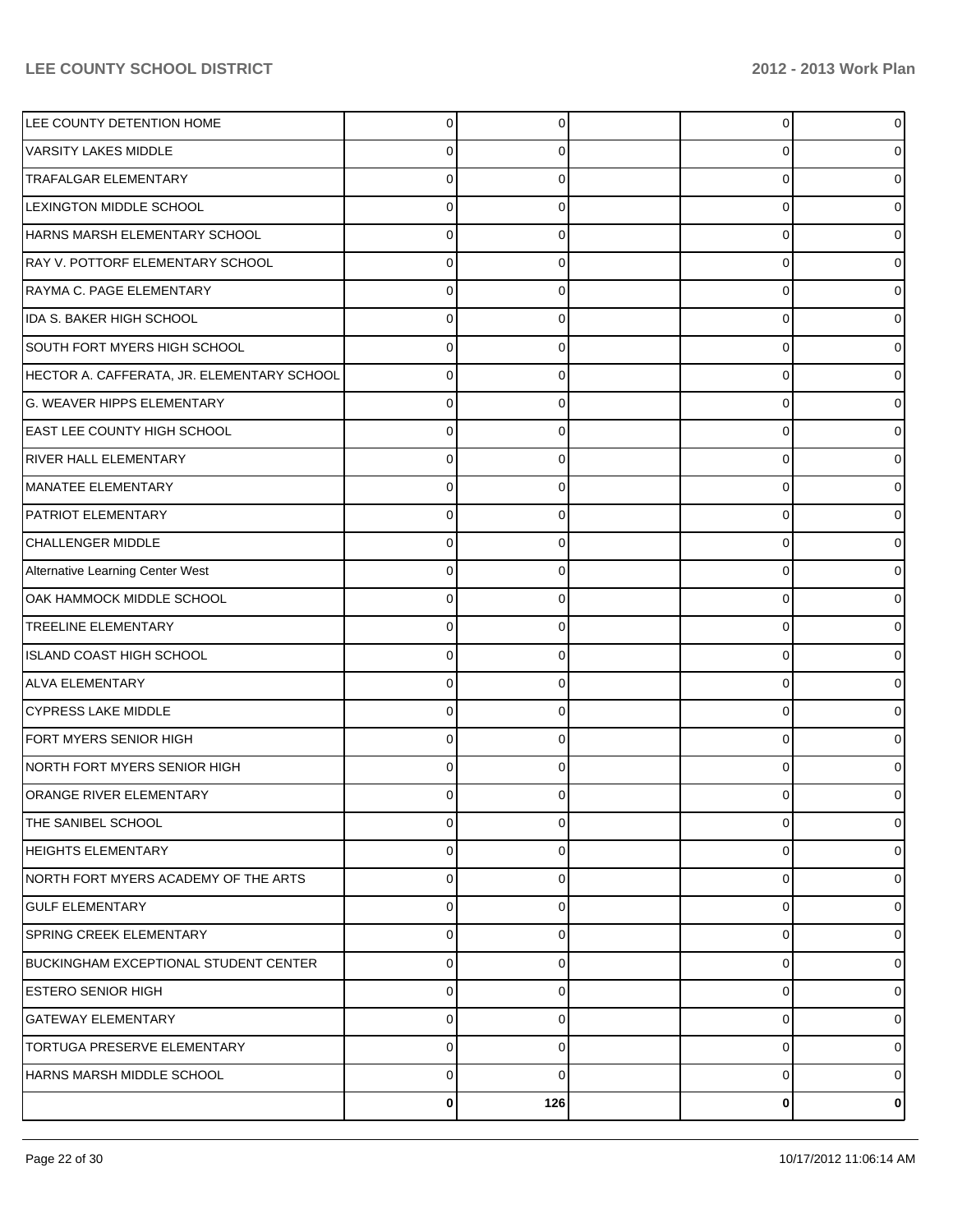#### **Failed Standard Relocatable Tracking**

Relocatable units currently reported by school, from FISH, and the number of relocatable units identified as 'Failed Standards'.

Nothing reported for this section.

# **Planning**

#### **Class Size Reduction Planning**

**Plans approved by the school board that reduce the need for permanent student stations such as acceptable school capacity levels, redistricting, busing, year-round schools, charter schools, magnet schools, public-private partnerships, multitrack scheduling, grade level organization, block scheduling, or other alternatives.**

Implementation of Amendment 9 has hampered strategies to reduce the need for permanent student stations. Lee County already capitalizes on efficiencies afforded by our open-enrollment student assignment system. Transporting higher percentages of students is one of the cost inefficiences to more fully utilizing our schools. Charter schools are a factor in reducing the apparent future need.

#### **School Closure Planning**

**Plans for the closure of any school, including plans for disposition of the facility or usage of facility space, and anticipated revenues.**

None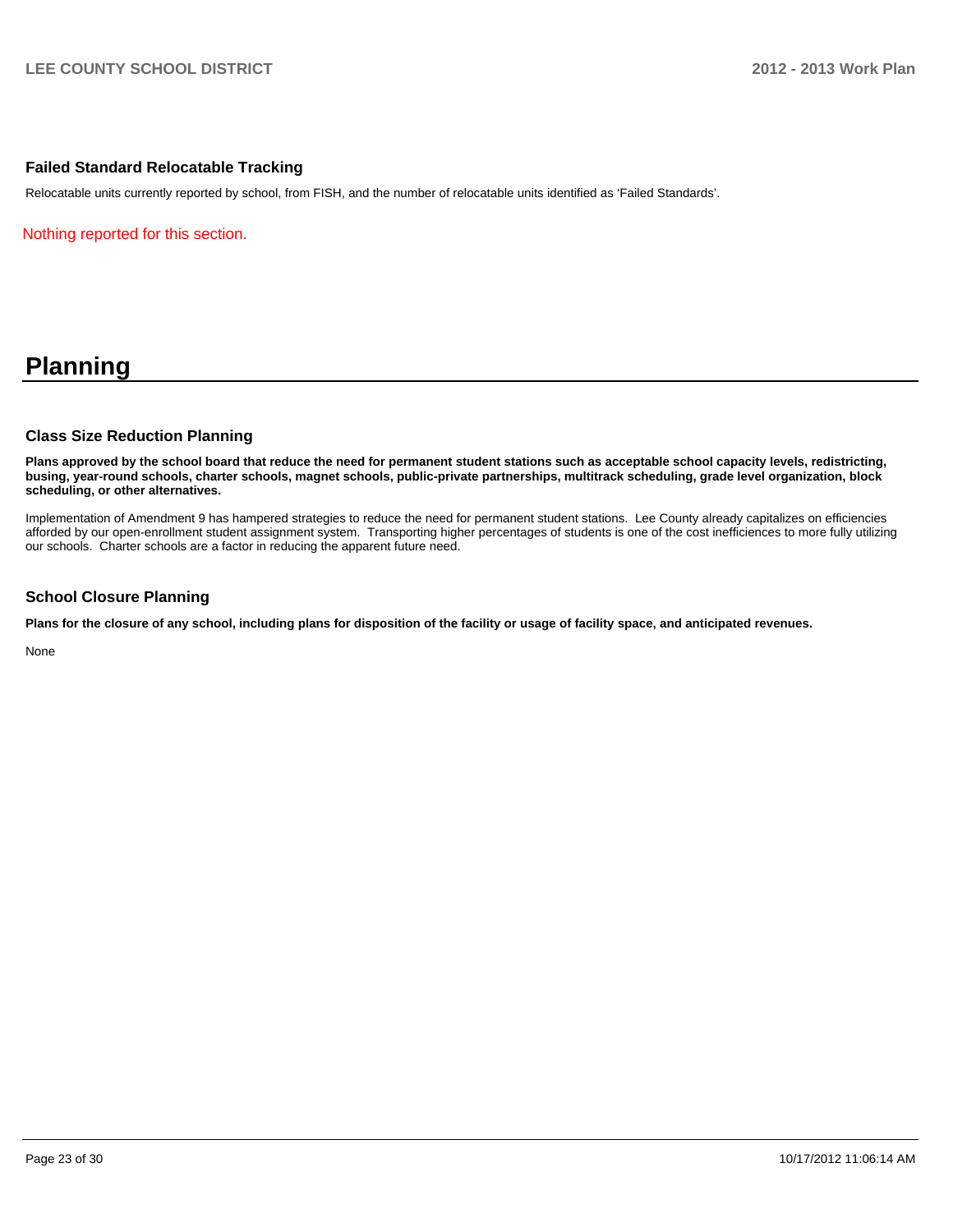# Five Year Survey - Ten Year Capacity **10/17/2012** LEE COUNTY SCHOOL DISTRICT

**Schedule of capital outlay projects projected to ensure the availability of satisfactory student stations for the projected student enrollment in K - 12 programs for the future 5 years beyond the 5-year district facilities work program.**

| Project               | Location, Community, Quadrant or other general<br>location | <b>Projected Cost</b> |
|-----------------------|------------------------------------------------------------|-----------------------|
| <b>NEW ELEMENTARY</b> | <b>EAST</b>                                                | \$26,226,000          |
| <b>NEW ELEMENTARY</b> | <b>SOUTH</b>                                               | \$27,013,000          |
| <b>NEW ELEMENTARY</b> | <b>WEST</b>                                                | \$27,823,000          |
| <b>NEW MIDDLE</b>     | <b>SOUTH</b>                                               | \$39,393,000          |
| <b>NEW HIGH</b>       | <b>EAST</b>                                                | \$64,919,000          |
|                       |                                                            | \$185,374,000         |

Five Year Survey - Ten Year Infrastructure LEE COUNTY SCHOOL DISTRICT

# **10/17/2012**

**Proposed Location of Planned New, Remodeled, or New Additions to Facilities in 6 thru 10 out years (Section 28).**

New Elementary School (1000 stu sta) in eastern part of the district to accommodate growth in FY18 New Elementary School (1000 stu sta) in esouthern part of the district to accommodate growth in FY19 New Elementary School (1000 stu sta) in western part of the district to accommodate growth in FY21 New Middle School (1000 stu sta) in southern part of the district to accommodate growth in FY19 New Elementary School (1000 stu sta) in eastern part of the district to accommodate growth in FY21

**Plans for closure of any school, including plans for disposition of the facility or usage of facility space, and anticipated revenues in the 6 thru 10 out years (Section 29).**

None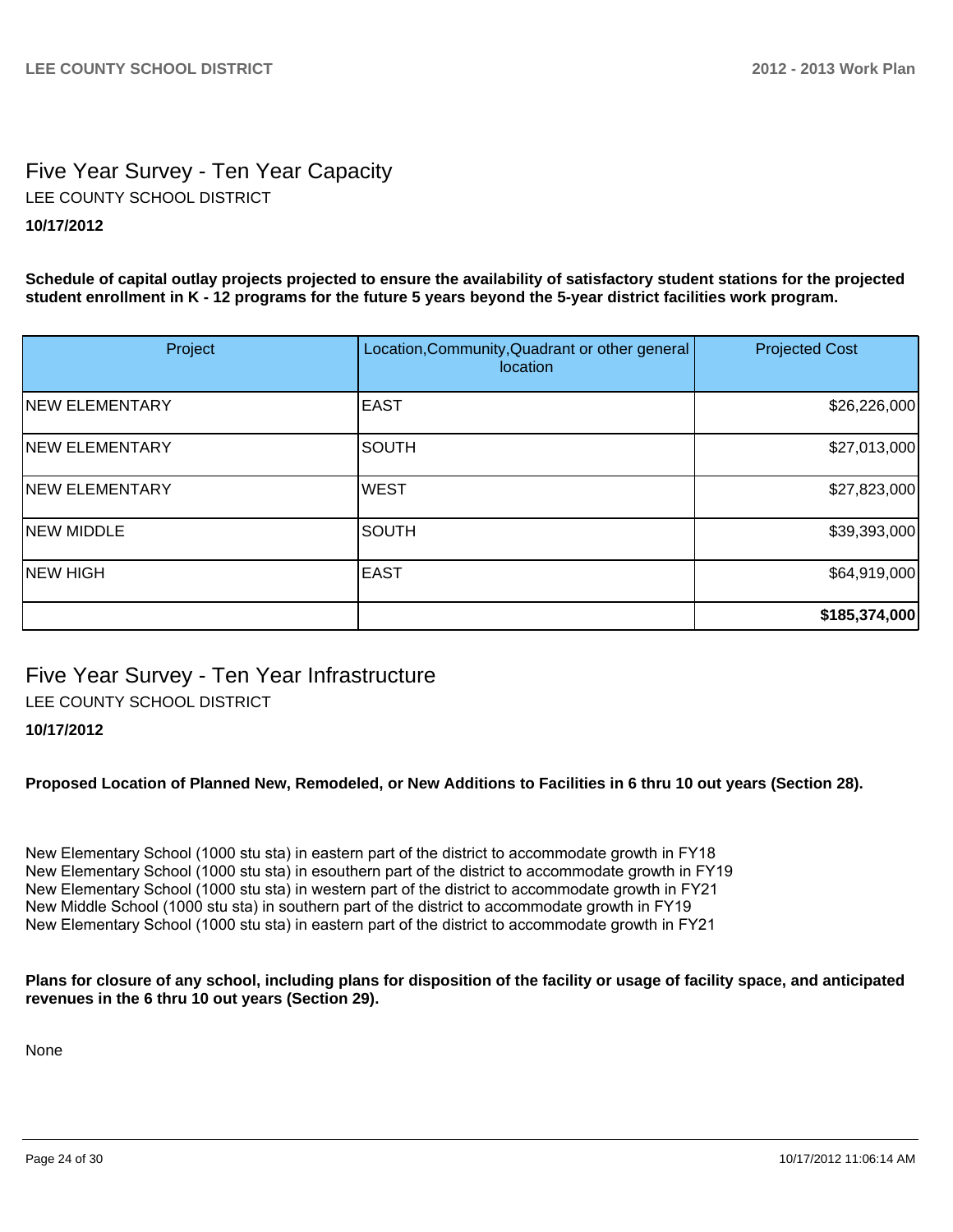# Five Year Survey - Ten Year Maintenance **10/17/2012** LEE COUNTY SCHOOL DISTRICT

**District projects and locations regarding the projected need for major renovation, repair, and maintenance projects within the district in years 6 - 10 beyond the projects plans detailed in the five years covered by the work plan.**

| Project                            | <b>Projected Cost</b> |
|------------------------------------|-----------------------|
| <b>IDISTRICTWIDE MAINTENANCE</b>   | \$95,707,158          |
| <b>SAFETY TO LIFE DISTRICTWIDE</b> | \$20,967,265          |
| <b>DISTRICTWIDE HVAC</b>           | \$18,944,352          |
| <b>SAFETY INSPECTIONS</b>          | \$1,581,000           |
| CAPITALIZED PERSONNEL              | \$6,127,900           |
| <b>TECHNOLOGY</b>                  | \$80,127,000          |
| EQUIPMENT/BUSES                    | \$51,597,000          |
| MAINTENANCE TRANSFERS              | \$55,000,000          |
| <b>DEBT SERVICE</b>                | \$217,460,038         |
|                                    | \$547,511,713         |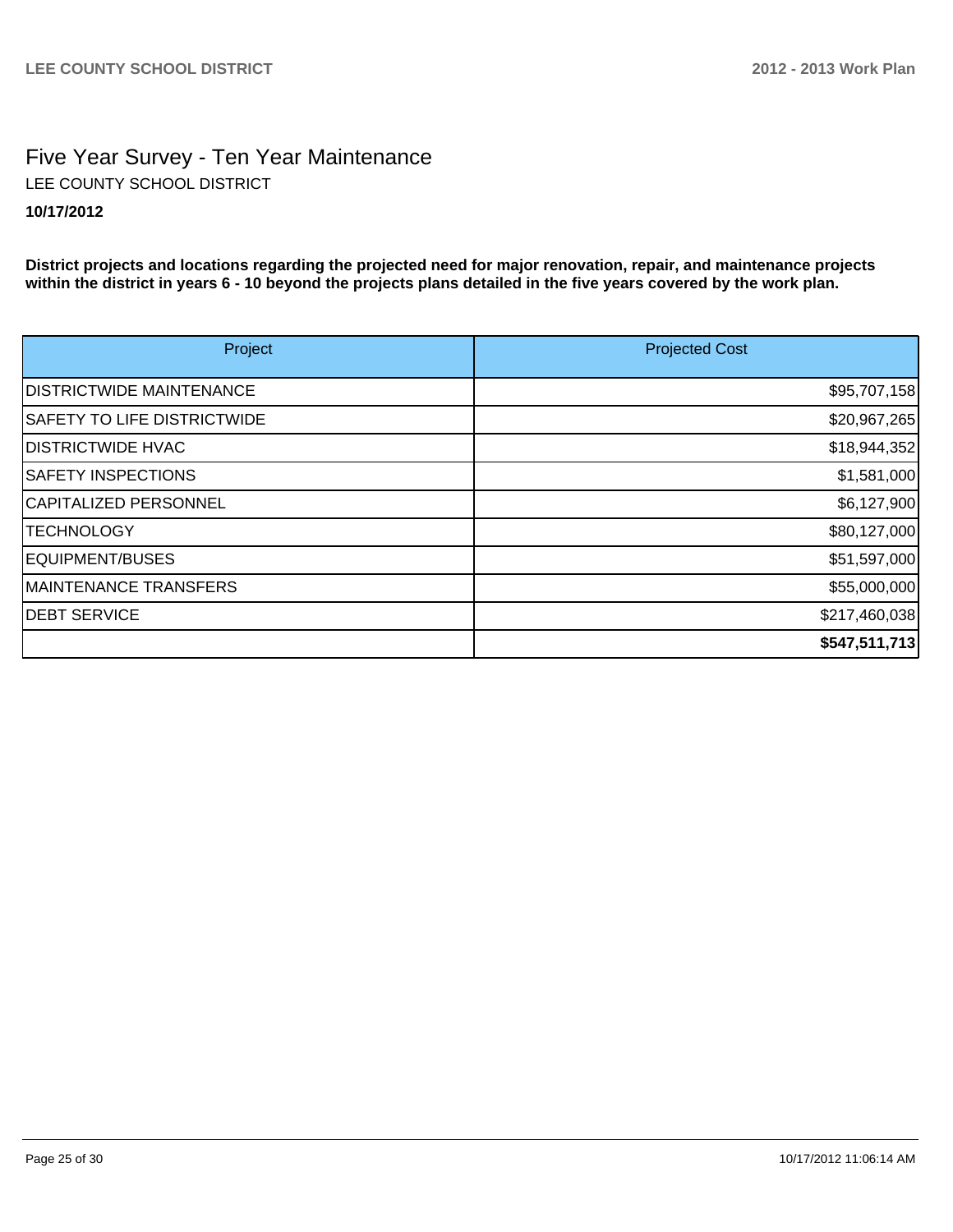# Five Year Survey - Ten Year Utilization **10/17/2012** LEE COUNTY SCHOOL DISTRICT

**Schedule of planned capital outlay projects identifying the standard grade groupings, capacities, and planned utilization rates of future educational facilities of the district for both permanent and relocatable facilities.**

| <b>Grade Level</b><br><b>Projections</b> | <b>FISH Student</b><br><b>Stations</b> | <b>Actual FISH</b><br>Capacity | Actual<br><b>COFTE</b> | Actual<br><b>Utilization</b> | <b>Actual new</b><br><b>Student</b><br>Capacity to be<br>added/remove | Projected<br><b>COFTE</b> | Projected<br><b>Utilization</b> |
|------------------------------------------|----------------------------------------|--------------------------------|------------------------|------------------------------|-----------------------------------------------------------------------|---------------------------|---------------------------------|
| Elementary -<br><b>District Totals</b>   | 42,097                                 | 42,097                         | 31,585.77              | 75.03 %                      | 3,000                                                                 | 33,618                    | 74.55 %                         |
| Middle - District<br>Totals              | 24,078                                 | 21,662                         | 17,321.77              | 79.96 %                      | 1,200                                                                 | 17,570                    | 76.85 %                         |
| High - District<br>Totals                | 26,162                                 | 24,785                         | 19,797.63              | 79.88 %                      | 2,000                                                                 | 18,095                    | 67.56 %                         |
| Other - ESE, etc                         | 6,408                                  | 2,828                          | 954.98                 | 33.77 %                      |                                                                       | 994                       | 35.15 %                         |
|                                          | 98,745                                 | 91,372                         | 69,660.15              | 76.24 %                      | 6,200                                                                 | 70,277                    | 72.03 %                         |

**Combination schools are included with the middle schools for student stations, capacity, COFTE and utilization purposes because these facilities all have a 90% utilization factor. Use this space to explain or define the grade groupings for combination schools.**

No comments to report.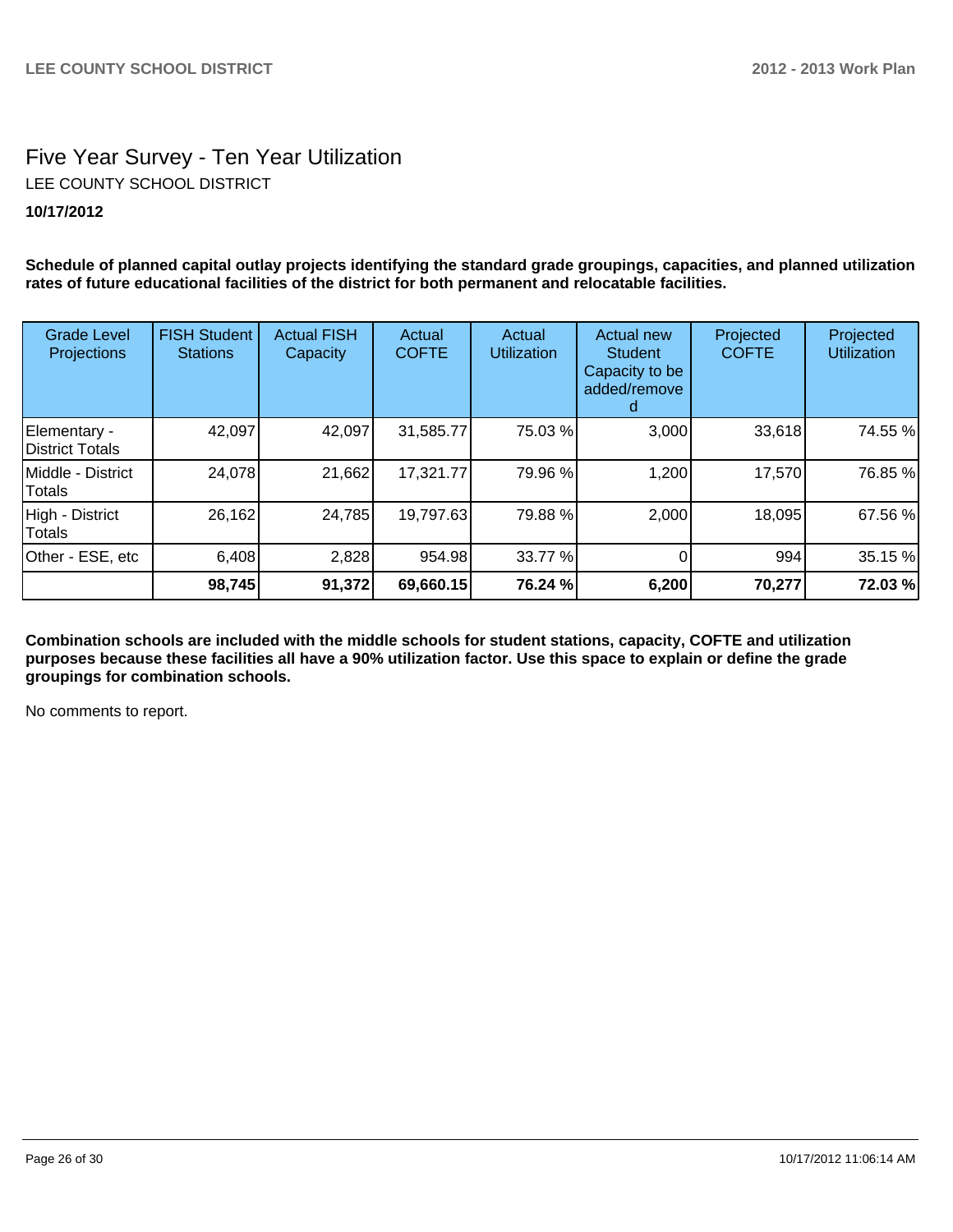# Five Year Survey - Twenty Year Capacity **10/17/2012** LEE COUNTY SCHOOL DISTRICT

**Schedule of capital outlay projects projected to ensure the availability of satisfactory student stations for the projected student enrollment in K - 12 programs for the future 11 - 20 years beyond the 5-year district facilities work program.**

| Project               | Location, Community, Quadrant or other<br>general location | <b>Projected Cost</b> |
|-----------------------|------------------------------------------------------------|-----------------------|
| New Elementary School | South                                                      | \$32,255,000          |
| New Elementary School | South                                                      | \$33,223,000          |
| New Elementary School | West                                                       | \$33,223,000          |
| New Elementary School | East                                                       | \$34,220,000          |
| New Elementary School | West                                                       | \$34,220,000          |
| New elementary School | East                                                       | \$36,304,000          |
| New Middle School     | <b>West</b>                                                | \$44,337,000          |
| New Middle School     | East                                                       | \$44,337,000          |
| New High School       | East                                                       | \$82,238,000          |
| New High School       | West                                                       | \$82,238,000          |
|                       |                                                            | \$456,595,000         |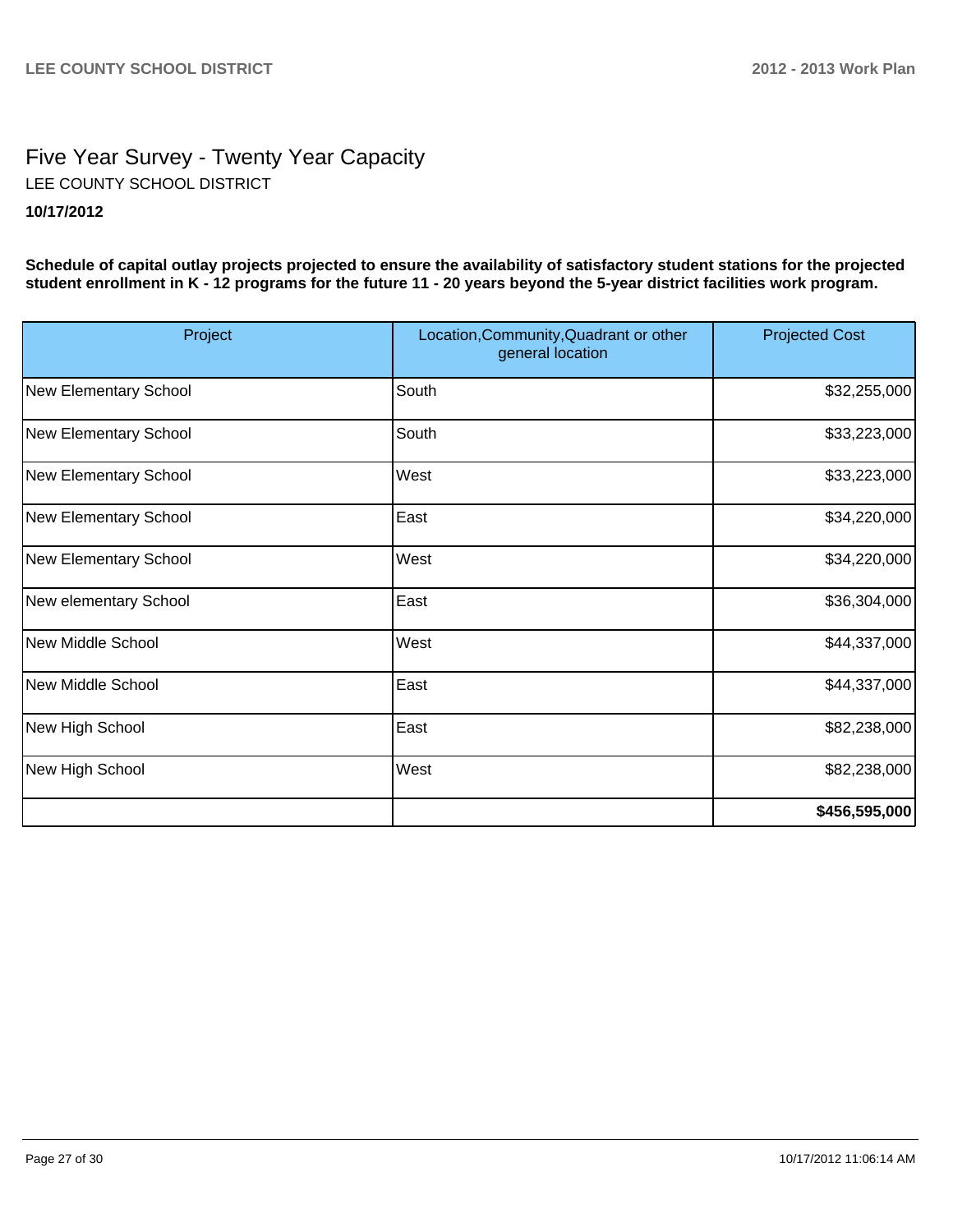# Five Year Survey - Twenty Year Infrastructure LEE COUNTY SCHOOL DISTRICT

# **10/17/2012**

### **Proposed Location of Planned New, Remodeled, or New Additions to Facilities in the 11 through 20 out years (Section 28).**

New Elementary School (1000 stu sta) in western part of the district to accommodate growth to open in FY2 New Elementary School (1000 stu sta) in southern part of the district to accommodate growth to open in FY25 New Elementary School (1000 stu sta) in seastern part of the district to accommodate growth to open in FY26 New Elementary School (1000 stu sta) in western part of the district to accommodate growth to open in FY27 New Elementary School (1000 stu sta) in southern part of the district to accommodate growth to open in FY28 New Elementary School (1000 stu sta) in eastern part of the district to accommodate growth to open in FY29 New Middle School (1334 stu sta) in western part of the district to accommodate growth to open in FY23 New Middle School (1334 stu sta) in eastern part of the district to accommodate growth to open in FY25 New High School (2106 stu sta) in southern part of the district to accommodate growth to open in FY29 New High School (2106 stu sta) in western part of the district to accommodate growth to open in FY30

**Plans for closure of any school, including plans for disposition of the facility or usage of facility space, and anticipated revenues in the 11 through 20 out years (Section 29).**

None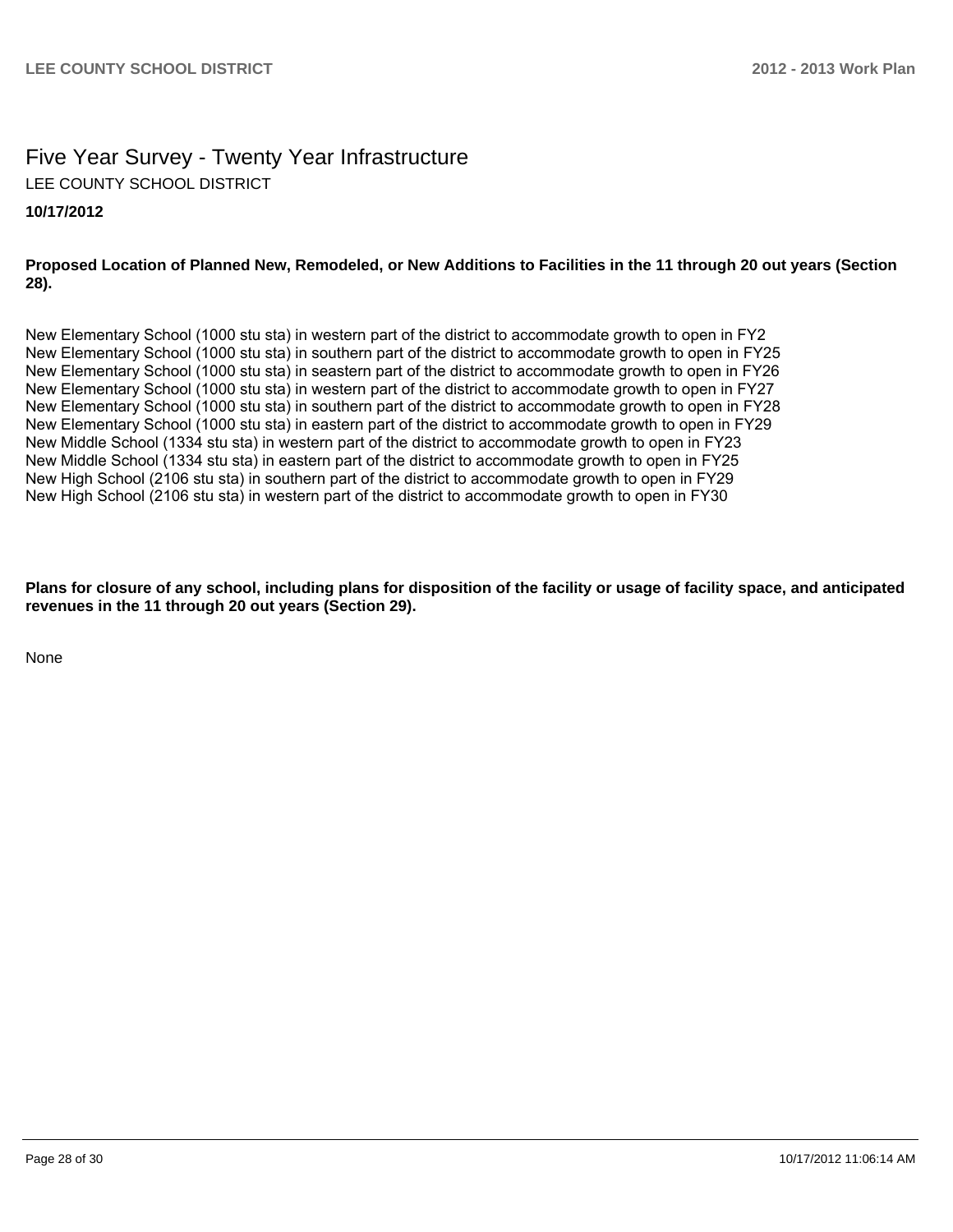# Five Year Survey - Twenty Year Maintenance **10/17/2012** LEE COUNTY SCHOOL DISTRICT

**District projects and locations regarding the projected need for major renovation, repair, and maintenance projects within the district in years 11 - 20 beyond the projects plans detailed in the five years covered by the work plan.**

| Project                            | <b>Projected Cost</b> |
|------------------------------------|-----------------------|
| <b>SAFETY TO LIFE DISTRICTWIDE</b> | \$60,913,599          |
| <b>DISTRICTWIDE HVAC</b>           | \$54,745,284          |
| <b>IDISTRICTWIDE MAINTENANCE</b>   | \$265,493,664         |
| <b>SAFETY INSPECTIONS</b>          | \$3,954,000           |
| CAPITALIZED PERSONNEL              | \$15,331,000          |
| <b>TECHNOLOGY</b>                  | \$203,558,000         |
| EQUIPMENT/BUSES                    | \$126,658,000         |
| <b>MAINTENANCE TRANSFERS</b>       | \$110,000,000         |
| <b>IDEBT SERVICE</b>               | \$281,577,149         |
|                                    | \$1,122,230,696       |